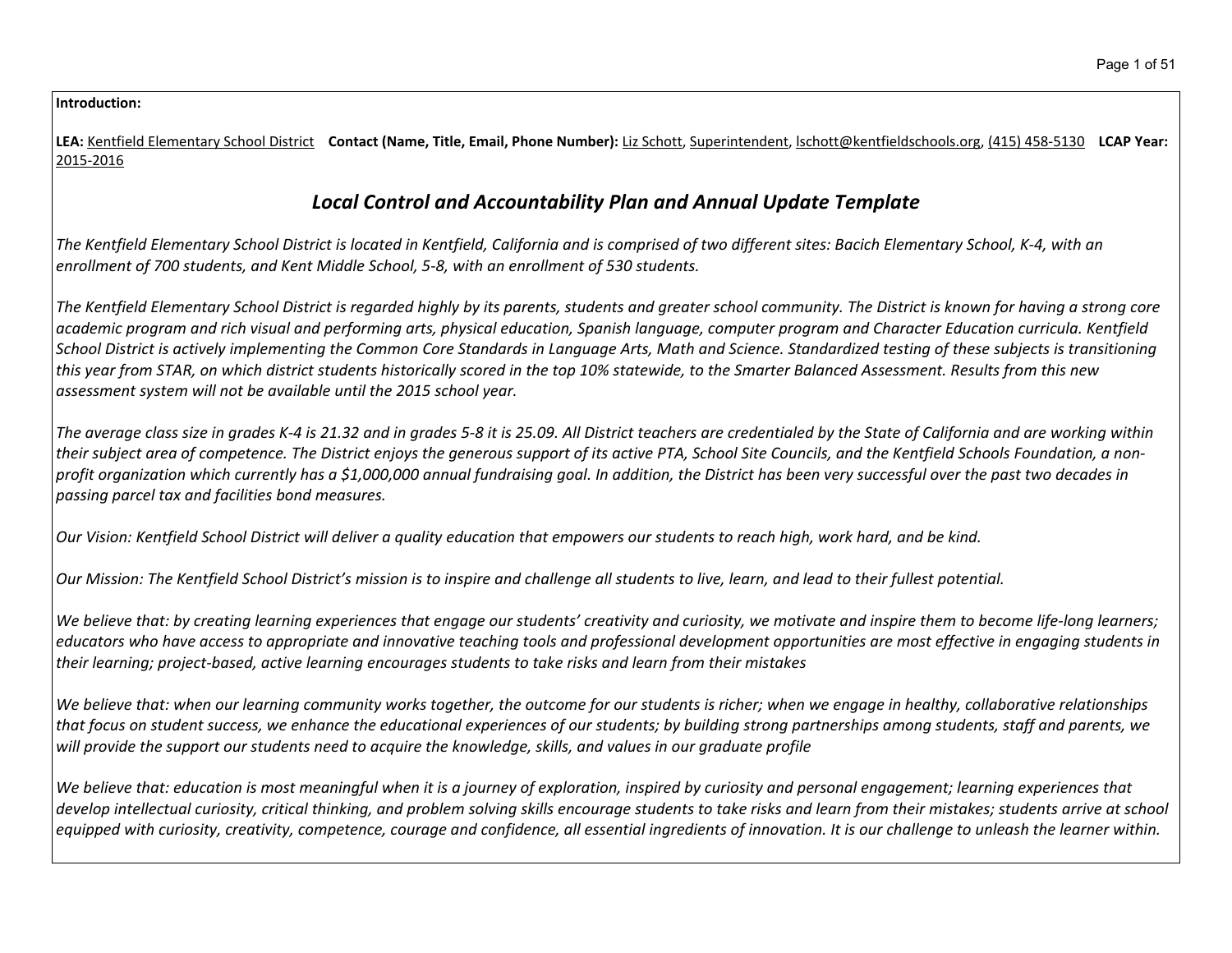We believe that: perseverance and resilience are key elements in a child's learning and social development; it is important to engage students in real-world *learning experiences, real-life challenges and problem solving*

We believe in: providing a safe, positive and supportive learning community that holds itself to the highest of standards of integrity; being empathic and welcoming differences to create an inclusive community; actively listening to divergent opinions and perspectives and recognizing the contributions of all

We believe in: social responsibility as personified by appreciating different cultures, giving back to our community, taking care of each other, and being stewards *of our environment; being a dynamic learning community that prepares individuals for a lifetime*

of intellectual exploration, personal growth and social responsibility; teaching, expecting and modeling good character in everything we do; the power of social *responsibility through action to change the world*

The Local Control and Accountability Plan (LCAP) and Annual Update Template shall be used to provide details regarding local educational agencies' (LEAs) actions and expenditures to support pupil outcomes and overall performance pursuant to Education Code sections 52060, 52066, 47605, 47605.5, and 47606.5. *The LCAP and Annual Update Template must be completed by all LEAs each year.*

For school districts, pursuant to Education Code section 52060, the LCAP must describe, for the school district and each school within the district, goals and specific actions to achieve those goals for all pupils and each subgroup of pupils identified in Education Code section 52052, including pupils with disabilities, for *each of the state priorities and any locally identified priorities.*

For county offices of education, pursuant to Education Code section 52066, the LCAP must describe, for each county office of education-operated school and program, goals and specific actions to achieve those goals for all pupils and each subgroup of pupils identified in Education Code section 52052, including pupils with disabilities, who are funded through the county office of education Local Control Funding Formula as identified in Education Code section 2574 (pupils attending juvenile court schools, on probation or parole, or mandatorily expelled) for each of the state priorities and any locally identified priorities. School districts and county offices of education may additionally coordinate and describe in their LCAPs services provided to pupils funded by a school district but *attending county-operated schools and programs, including special education programs.*

Charter schools, pursuant to Education Code sections 47605, 47605.5, and 47606.5, must describe goals and specific actions to achieve those goals for all pupils and each subgroup of pupils identified in Education Code section 52052, including pupils with disabilities, for each of the state priorities as applicable and any locally identified priorities. For charter schools, the inclusion and description of goals for state priorities in the LCAP may be modified to meet the grade levels served and the nature of the programs provided, including modifications to reflect only the statutory requirements explicitly applicable to charter schools in the *Education Code.*

The LCAP is intended to be a comprehensive planning tool. Accordingly, in developing goals, specific actions, and expenditures, LEAs should carefully consider how to reflect the services and related expenses for their basic instructional program in relationship to the state priorities. LEAs may reference and describe actions and expenditures in other plans and funded by a variety of other fund sources when detailing goals, actions, and expenditures related to the state and local priorities. LCAPs must be consistent with school plans submitted pursuant to Education Code section 64001. The information contained in the LCAP, or annual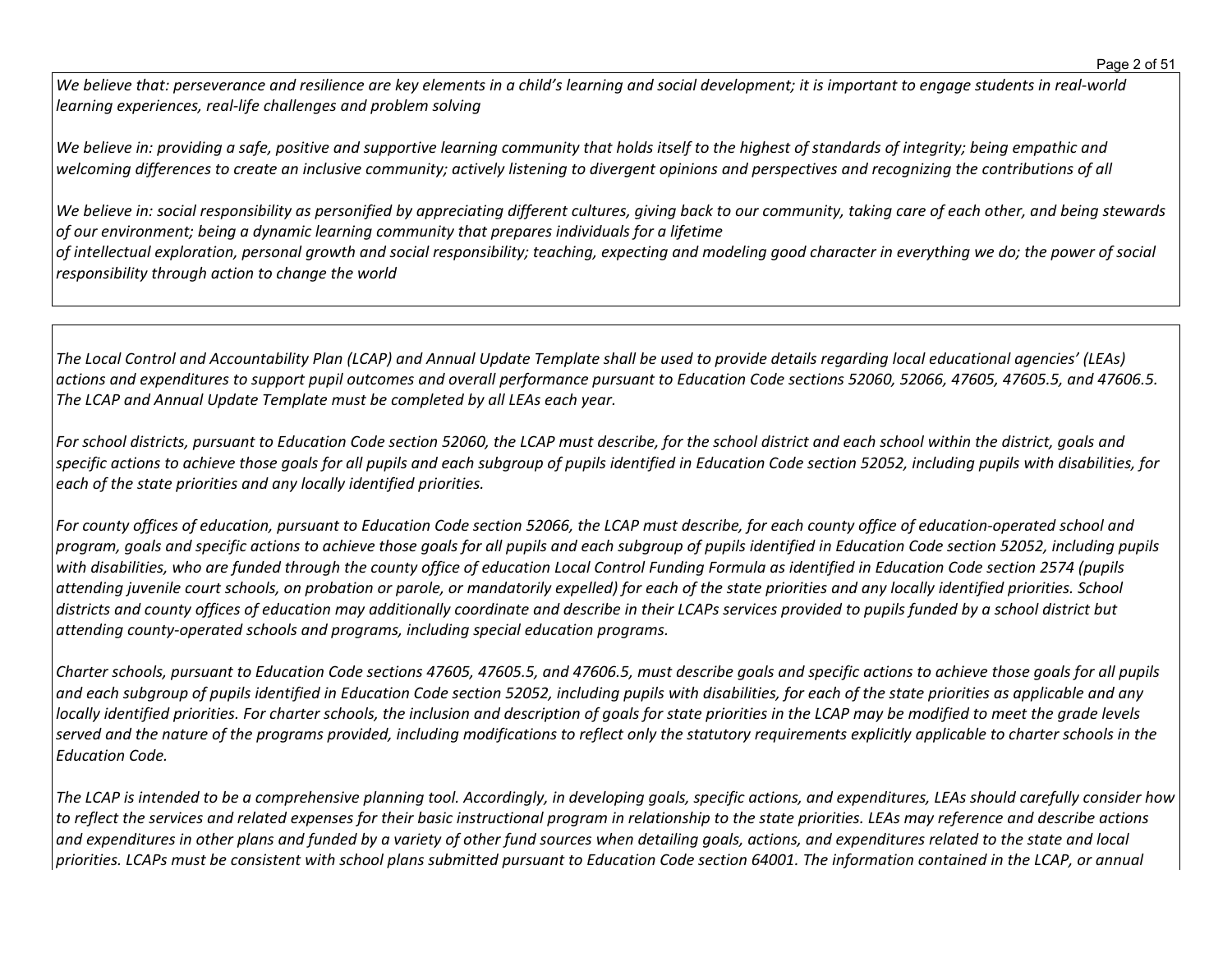#### Page 3 of 51

update, may be supplemented by information contained in other plans (including the LEA plan pursuant to Section 1112 of Subpart 1 of Part A of Title I of Public *Law 107-110) that are incorporated or referenced as relevant in this document.* 

For each section of the template, LEAs shall comply with instructions and should use the quiding questions as prompts (but not limits) for completing the  $|$ information as required by statute. Guiding questions do not require separate narrative responses. However, the narrative response and goals and actions should demonstrate each quiding question was considered during the development of the plan. Data referenced in the LCAP must be consistent with the school accountability report card where appropriate. LEAs may resize pages or attach additional pages as necessary to facilitate completion of the LCAP.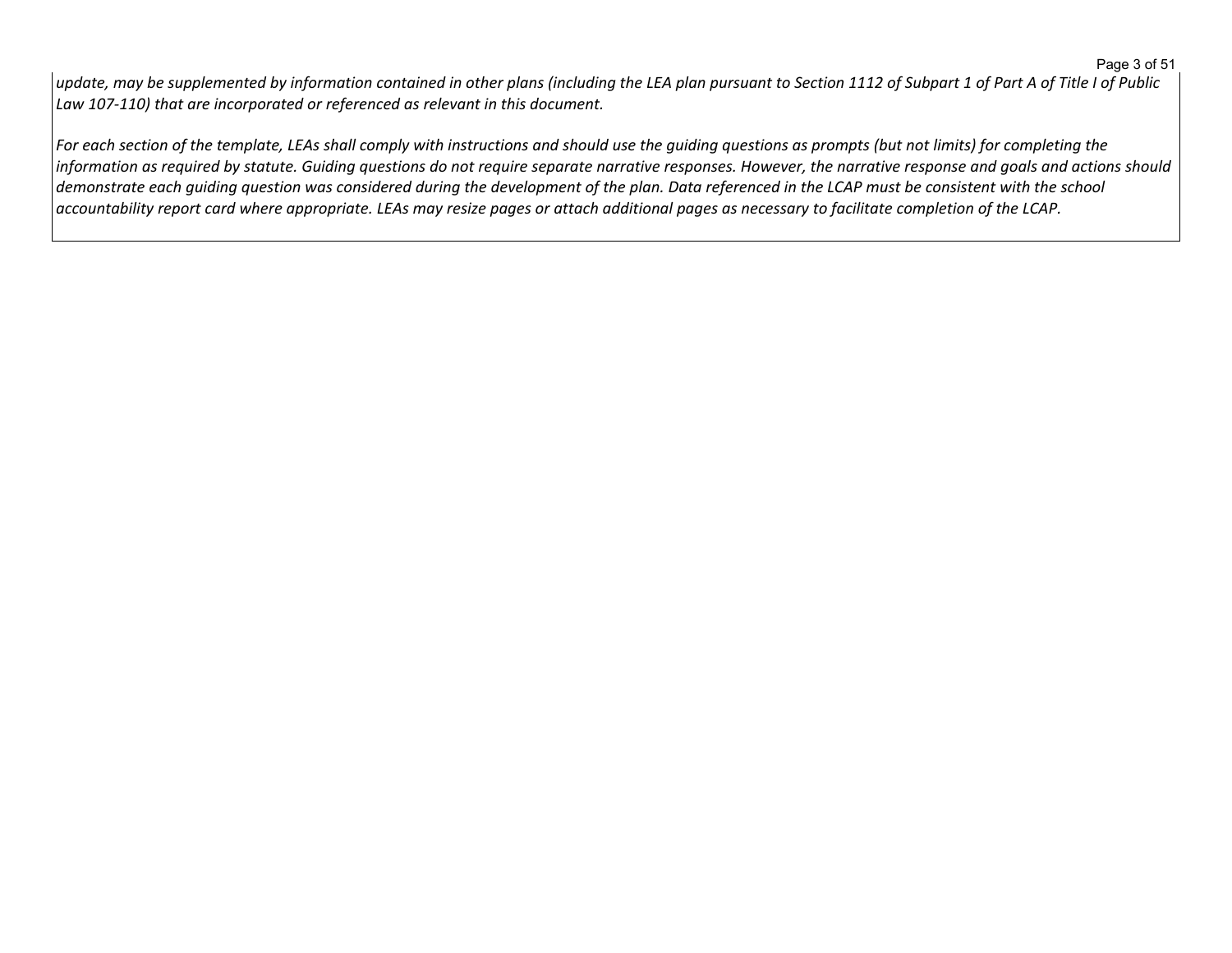## *State Priorities*

The state priorities listed in Education Code sections 52060 and 52066 can be categorized as specified below for planning purposes, however, school districts and county offices of education must address each of the state priorities in their LCAP. Charter schools must address the priorities in Education Code section 52060(d) that apply to the grade levels *served, or the nature of the program operated, by the charter school.*

#### *A. Conditions of Learning:*

**Basic:** degree to which teachers are appropriately assigned pursuant to Education Code section 44258.9, and fully credentialed in the subject areas and for the pupils they are teaching; pupils have access to standards-aligned instructional materials pursuant to Education Code section 60119; and school facilities are maintained in good repair pursuant *to Education Code section 17002(d). (Priority 1)*

Implementation of State Standards: implementation of academic content and performance standards and English language development standards adopted by the state board *for all pupils, including English learners. (Priority 2)*

Course access: pupil enrollment in a broad course of study that includes all of the subject areas described in Education Code section 51210 and subdivisions (a) to (i), inclusive, of *Section 51220, as applicable. (Priority 7)*

Expelled pupils (for county offices of education only): coordination of instruction of expelled pupils pursuant to Education Code section 48926. (Priority 9)

Foster youth (for county offices of education only): coordination of services, including working with the county child welfare agency to share information, responding to the *needs of the juvenile court system, and ensuring transfer of health and education records. (Priority 10)*

#### *B. Pupil Outcomes:*

Pupil achievement: performance on standardized tests, score on Academic Performance Index, share of pupils that are college and career ready, share of English learners that become English proficient, English learner reclassification rate, share of pupils that pass Advanced Placement exams with 3 or higher, share of pupils determined prepared for *college by the Early Assessment Program. (Priority 4)*

Other pupil outcomes: pupil outcomes in the subject areas described in Education Code section 51210 and subdivisions (a) to (i), inclusive, of Education Code section 51220, as *applicable. (Priority 8)* 

## *C. Engagement:*

Parental involvement: efforts to seek parent input in decision making at the district and each schoolsite, promotion of parent participation in programs for unduplicated pupils *and special need subgroups. (Priority 3)*

Pupil engagement: school attendance rates, chronic absenteeism rates, middle school dropout rates, high school dropout rates, high school graduations rates. (Priority 5)

School climate: pupil suspension rates, pupil expulsion rates, other local measures including surveys of pupils, parents and teachers on the sense of safety and school *connectedness. (Priority 6)*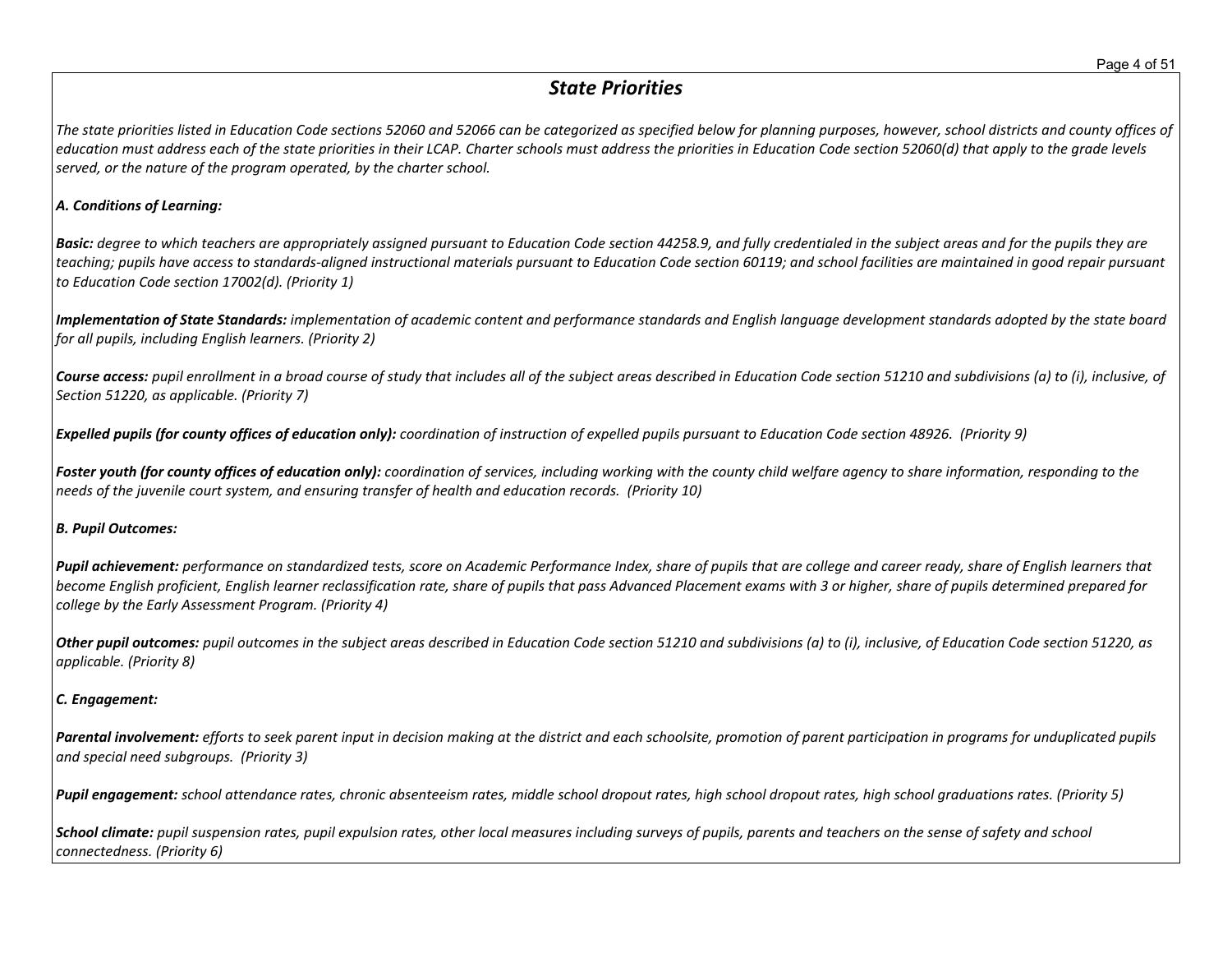## **Section 1: Stakeholder Engagement**

Meaningful engagement of parents, pupils, and other stakeholders, including those representing the subgroups identified in Education Code section 52052, is critical to the LCAP and budget process. Education Code sections 52060(g), 52062 and 52063 specify the minimum requirements for school districts; Education Code sections 52066(g), 52068 and 52069 specify the minimum requirements for county offices of education, and Education Code section 47606.5 specifies the minimum requirements for charter schools. In addition, Education Code section 48985 specifies the requirements for translation of documents.

**Instructions:** Describe the process used to consult with parents, pupils, school personnel, local bargaining units as applicable, and the community and how this consultation contributed to development of the LCAP or annual update. Note that the LEA's goals, actions, services and expenditures related to the state priority of parental involvement are to be described separately in Section 2. In the annual update boxes, describe the stakeholder involvement process for the review, and describe its impact on, the development of the annual update to LCAP goals, actions, services, and expenditures.

## **Guiding Questions:**

- 1) How have applicable stakeholders (e.g., parents and pupils, including parents of unduplicated pupils and unduplicated pupils identified in Education Code section 42238.01; community members; local bargaining units; LEA personnel; county child welfare agencies; county office of education foster youth services programs, court-appointed special advocates, and other foster youth stakeholders; community organizations representing English learners; and others as appropriate) been engaged and involved in developing, reviewing, and supporting implementation of the LCAP?
- 2) How have stakeholders been included in the LEA's process in a timely manner to allow for engagement in the development of the LCAP?
- 3) What information (e.g., quantitative and qualitative data/metrics) was made available to stakeholders related to the state priorities and used by the LEA to inform the LCAP goal setting process? How was the information made available?
- 4) What changes, if any, were made in the LCAP prior to adoption as a result of written comments or other feedback received by the LEA through any of the LEA's engagement processes?
- 5) What specific actions were taken to meet statutory requirements for stakeholder engagement pursuant to Education Code sections 52062, 52068, and 47606.5, including engagement with representatives of parents and guardians of pupils identified in Education Code section 42238.01?
- 6) What specific actions were taken to consult with pupils to meet the requirements 5 CCR 15495(a)?
- 7) How has stakeholder involvement been continued and supported? How has the involvement of these stakeholders supported improved outcomes for pupils, including unduplicated pupils, related to the state priorities?

| <b>Involvement Process</b>                                                    | Impact on LCAP                                                                    |
|-------------------------------------------------------------------------------|-----------------------------------------------------------------------------------|
| Public Meeting at Kent Library: April 27, 2015                                | The input received through the three parent/staff meetings and dozens of          |
| District English Learner Advisory Committee meeting: May 7, 2015              | pages of comments from the survey gave direction to the drafting of the LCAP.     |
| Kentfield Teachers Association leadership meeting: May 19, 2015               | The way the District already meets the needs of our English Learners and          |
| Parent/Staff Survey (70 responses):                                           | socioeconomically disadvantaged students was appreciated, and requests for        |
| Student input: May 21, 2015                                                   | increased services were noted. Homework help for a broader range of grade         |
| Emailed LCAP final draft to all District stakeholders for input: May 20, 2015 | levels was requested. Supplementary assistance for our SED and EL students is     |
| Public Hearing: May 26, 2015                                                  | included in Goal 1 of the LCAP. Parents of English Learners expressed concern     |
|                                                                               | about how they and their students are incorporated into the life of the District. |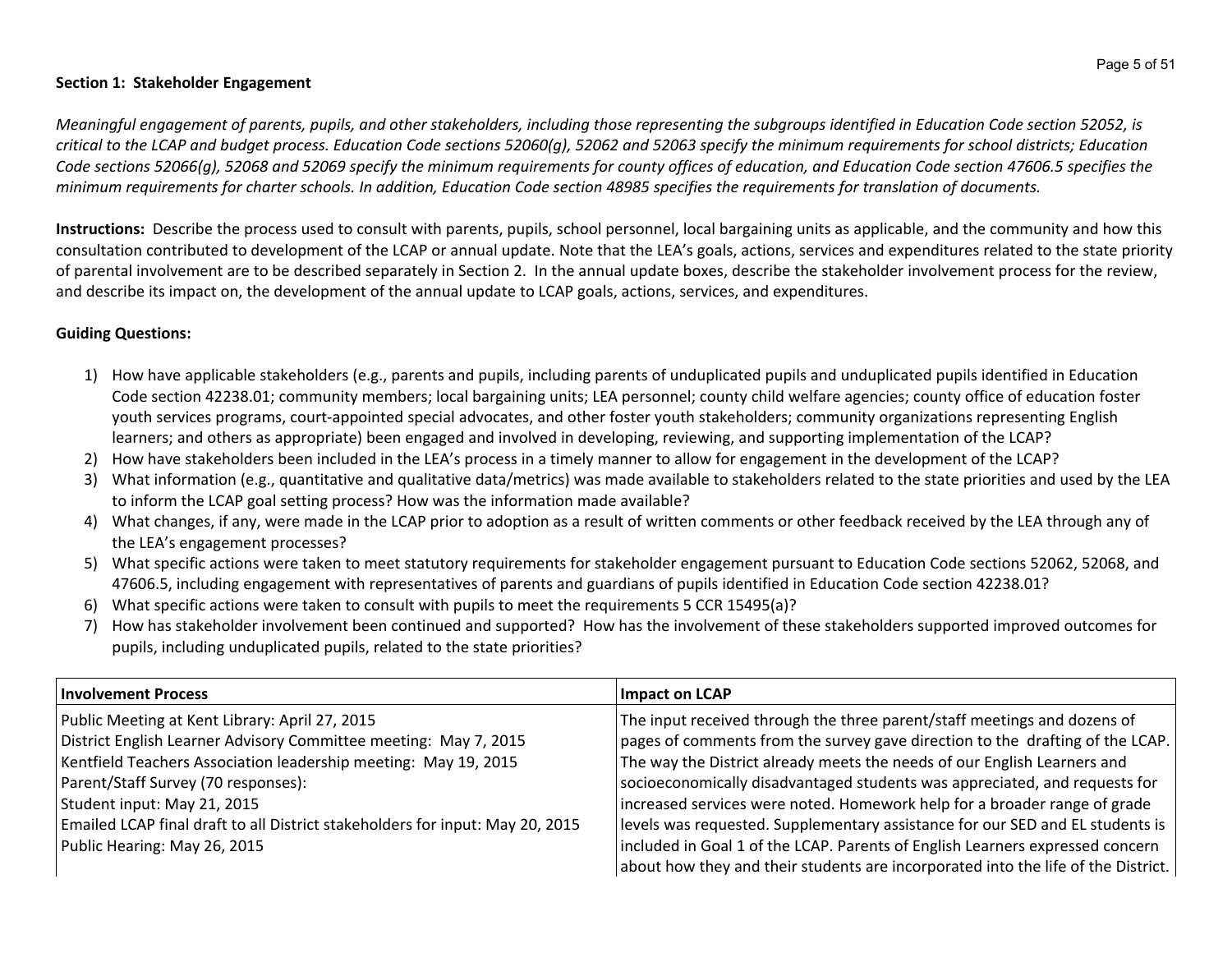|  | Page 6 of 51 |  |  |  |  |
|--|--------------|--|--|--|--|
|--|--------------|--|--|--|--|

|                                                                                                                                                                                                                                                                                                                                                                              | Communication improvements in Goal 5 will address this concern.                                                                                                                                                                                                                                                                                                                                                                                                                                                                                                                                                                                                                                                                                 |
|------------------------------------------------------------------------------------------------------------------------------------------------------------------------------------------------------------------------------------------------------------------------------------------------------------------------------------------------------------------------------|-------------------------------------------------------------------------------------------------------------------------------------------------------------------------------------------------------------------------------------------------------------------------------------------------------------------------------------------------------------------------------------------------------------------------------------------------------------------------------------------------------------------------------------------------------------------------------------------------------------------------------------------------------------------------------------------------------------------------------------------------|
| <b>Annual Update:</b>                                                                                                                                                                                                                                                                                                                                                        | <b>Annual Update:</b>                                                                                                                                                                                                                                                                                                                                                                                                                                                                                                                                                                                                                                                                                                                           |
| Public Meeting at Kent Library: April 27, 2015<br>District English Learner Advisory Committee meeting: May 7, 2015<br>Kentfield Teachers Association leadership meeting: May 19, 2015<br>Parent/Staff Survey (70 responses):<br>Student input: May 21, 2015<br>Emailed LCAP final draft to all District stakeholders for input: May 20, 2015<br>Public Hearing: May 26, 2015 | Goal 1 will remain substantially the same. We will refine Common Core<br>implementation in Language Arts and Mathematics while ramping up NGSS<br>(Science) curriculum and instruction. Goal 2 will not change. Maintenance<br>staffing is complete. Goal 3 now moves to transitioning to new health benefits<br>provider and into the design phase of Master Planning. We will continue to<br>improve the efficiency and efficacy of our district-to-home communication, as<br>well as our home-to-district communication. Expanding after school help, and<br>opportunities for English Learners' parents to connect with the larger school<br>community as outlined in Goal 6. Goal 7 will see a maintenance of<br>paraprofessional support. |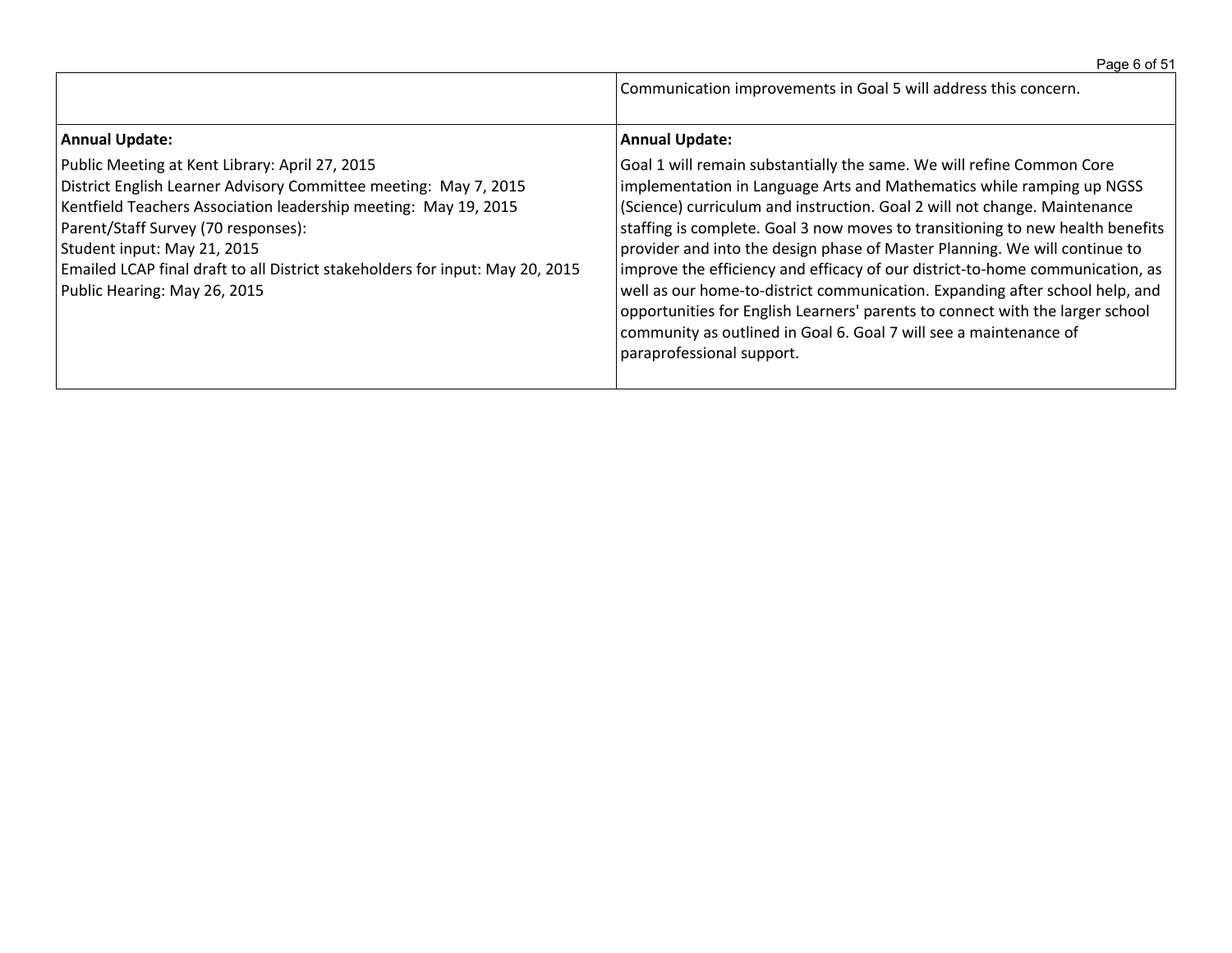#### **Section 2: Goals, Actions, Expenditures, and Progress Indicators**

#### **Instructions:**

All LEAs must complete the LCAP and Annual Update Template each year. The LCAP is a three-year plan for the upcoming school year and the two years that follow. In this way, the program and goals contained in the LCAP align with the term of a school district and county office of education budget and multiyear budget projections. The Annual Update section of the template reviews progress made for each stated goal in the school year that is coming to a close, assesses the effectiveness of actions and services provided, and describes the changes made in the LCAP for the next three years that are based on this review and assessment.

Charter schools may adjust the table below to align with the term of the charter school's budget that is submitted to the school's authorizer pursuant to Education Code section 47604.33.

For school districts, Education Code sections 52060 and 52061, for county offices of education, Education Code sections 52066 and 52067, and for charter schools, Education Code section 47606.5 require(s) the LCAP to include a description of the annual goals, for all pupils and each subgroup of pupils, to be achieved for each state priority as defined in 5 CCR 15495(i) and any local priorities; a description of the specific actions an LEA will take to meet the identified goals; a description of the expenditures required to implement the specific actions; and an annual update to include a review of progress towards the goals and describe any changes to the goals.

To facilitate alignment between the LCAP and school plans, the LCAP shall identify and incorporate school-specific goals related to the state and local priorities from the school plans submitted pursuant to Education Code section 64001. Furthermore, the LCAP should be shared with, and input requested from, schoolsite-level advisory groups, as applicable (e.g., schoolsite councils, English Learner Advisory Councils, pupil advisory groups, etc.) to facilitate alignment between school-site and district-level goals and actions. An LEA may incorporate or reference actions described in other plans that are being undertaken to meet the goal.

## Using the following instructions and guiding questions, complete a goal table (see below) for each of the LEA's goals. Duplicate and expand the fields as **necessary.**

**Goal:** Describe the goal:

When completing the goal tables, include goals for all pupils and specific goals for schoolsites and specific subgroups, including pupils with disabilities, both at the LEA level and, where applicable, at the schoolsite level. The LEA may identify which schoolsites and subgroups have the same goals, and group and describe those goals together. The LEA may also indicate those goals that are not applicable to a specific subgroup or schoolsite.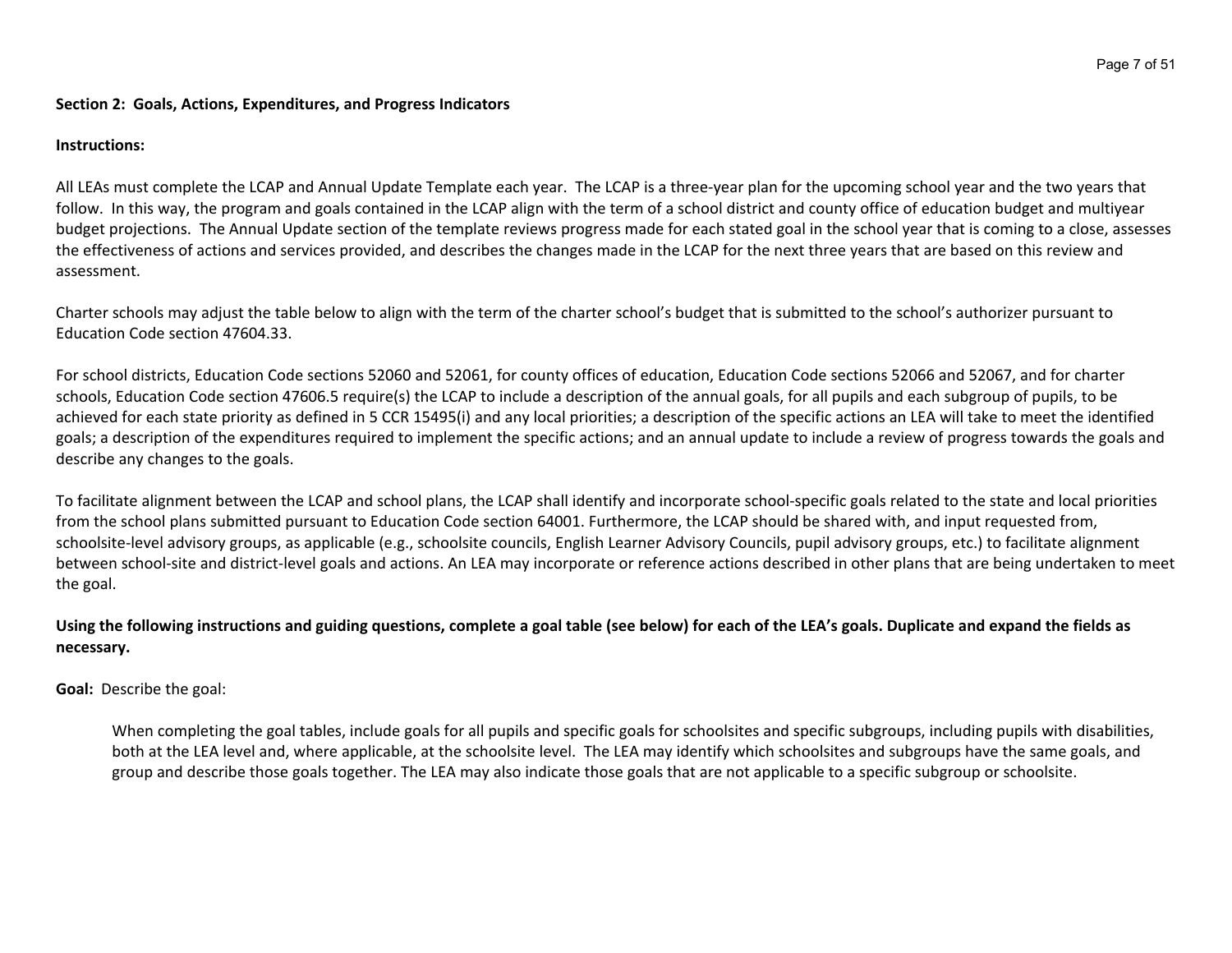**Related State and/or Local Priorities:** Identify the state and/or local priorities addressed by the goal by placing a check mark next to the applicable priority or priorities. The LCAP must include goals that address each of the state priorities, as defined in 5 CCR 15495(i), and any additional local priorities; however, one goal may address multiple priorities.

**Identified Need:** Describe the need(s) identified by the LEA that this goal addresses, including a description of the supporting data used to identify the need(s).

Schools: Identify the schoolsites to which the goal applies. LEAs may indicate "all" for all schools, specify an individual school or a subset of schools, or specify grade spans (e.g., all high schools or grades K-5).

**Applicable Pupil Subgroups:** Identify the pupil subgroups as defined in Education Code section 52052 to which the goal applies, or indicate "all" for all pupils.

**Expected Annual Measurable Outcomes:** For each LCAP year, identify and describe specific expected measurable outcomes for all pupils using, at minimum, the applicable required metrics for the related state priorities. Where applicable, include descriptions of specific expected measurable outcomes for schoolsites and specific subgroups, including pupils with disabilities, both at the LEA level and at the schoolsite level.

The metrics used to describe the expected measurable outcomes may be quantitative or qualitative, although the goal tables must address all required metrics for every state priority in each LCAP year. The required metrics are the specified measures and objectives for each state priority as set forth in Education Code sections 52060(d) and 52066(d). For the pupil engagement priority metrics, LEAs must calculate the rates specified in Education Code sections 52060(d)(5)(B), (C), (D) and (E) as described in the Local Control Accountability Plan and Annual Update Template Appendix, sections (a) through (d).

**Action/Services:** For each LCAP year, identify all annual actions to be performed and services provided to meet the described goal. Actions may describe a group of services that are implemented to achieve the identified goal.

Scope of Service**:** Describe the scope of each action/service by identifying the schoolsites covered. LEAs may indicate "all" for all schools, specify an individual school or a subset of schools, or specify grade spans (e.g., all high schools or grades K-5). If supplemental and concentration funds are used to support the action/service, the LEA must identify if the scope of service is districtwide, schoolwide, countywide, or charterwide.

Pupils to be served within identified scope of service**:** For each action/service, identify the pupils to be served within the identified scope of service. If the action to be performed or the service to be provided is for all pupils, place a check mark next to "ALL."

For each action and/or service to be provided above what is being provided for all pupils, place a check mark next to the applicable unduplicated pupil subgroup(s) and/or other pupil subgroup(s) that will benefit from the additional action, and/or will receive the additional service. Identify, as applicable, additional actions and services for unduplicated pupil subgroup(s) as defined in Education Code section 42238.01, pupils redesignated fluent English proficient, and/or pupils subgroup(s) as defined in Education Code section 52052.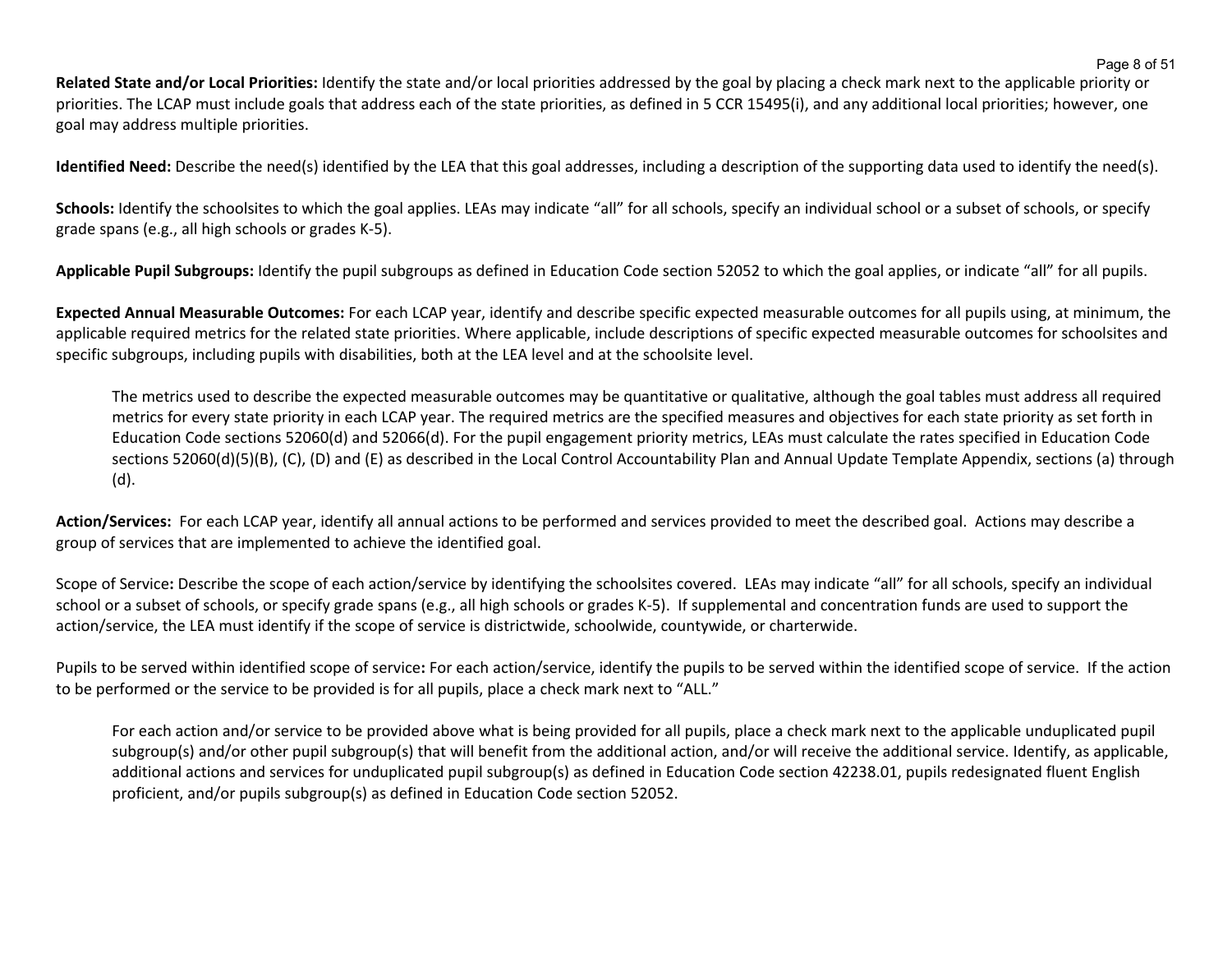**Budgeted Expenditures:** For each action/service, list and describe budgeted expenditures for each school year to implement these actions, including where those expenditures can be found in the LEA's budget. The LEA must reference all fund sources for each proposed expenditure. Expenditures must be classified using the California School Accounting Manual as required by Education Code sections 52061, 52067, and 47606.5.

## **Guiding Questions:**

- 1) What are the LEA's goal(s) to address state priorities related to "Conditions of Learning"?
- 2) What are the LEA's goal(s) to address state priorities related to "Pupil Outcomes"?
- 3) What are the LEA's goal(s) to address state priorities related to parent and pupil "Engagement" (e.g., parent involvement, pupil engagement, and school climate)?
- 4) What are the LEA's goal(s) to address any locally-identified priorities?
- 5) How have the unique needs of individual schoolsites been evaluated to inform the development of meaningful district and/or individual schoolsite goals (e.g., input from site level advisory groups, staff, parents, community, pupils; review of school level plans; in-depth school level data analysis, etc.)?
- 6) What are the unique goals for unduplicated pupils as defined in Education Code sections 42238.01 and subgroups as defined in section 52052 that are different from the LEA's goals for all pupils?
- 7) What are the specific expected measurable outcomes associated with each of the goals annually and over the term of the LCAP?
- 8) What information (e.g., quantitative and qualitative data/metrics) was considered/reviewed to develop goals to address each state or local priority?
- 9) What information was considered/reviewed for individual schoolsites?
- 10) What information was considered/reviewed for subgroups identified in Education Code section 52052?
- 11) What actions/services will be provided to all pupils, to subgroups of pupils identified pursuant to Education Code section 52052, to specific schoolsites, to English learners, to low-income pupils, and/or to foster youth to achieve goals identified in the LCAP?
- 12) How do these actions/services link to identified goals and expected measurable outcomes?
- 13) What expenditures support changes to actions/services as a result of the goal identified? Where can these expenditures be found in the LEA's budget?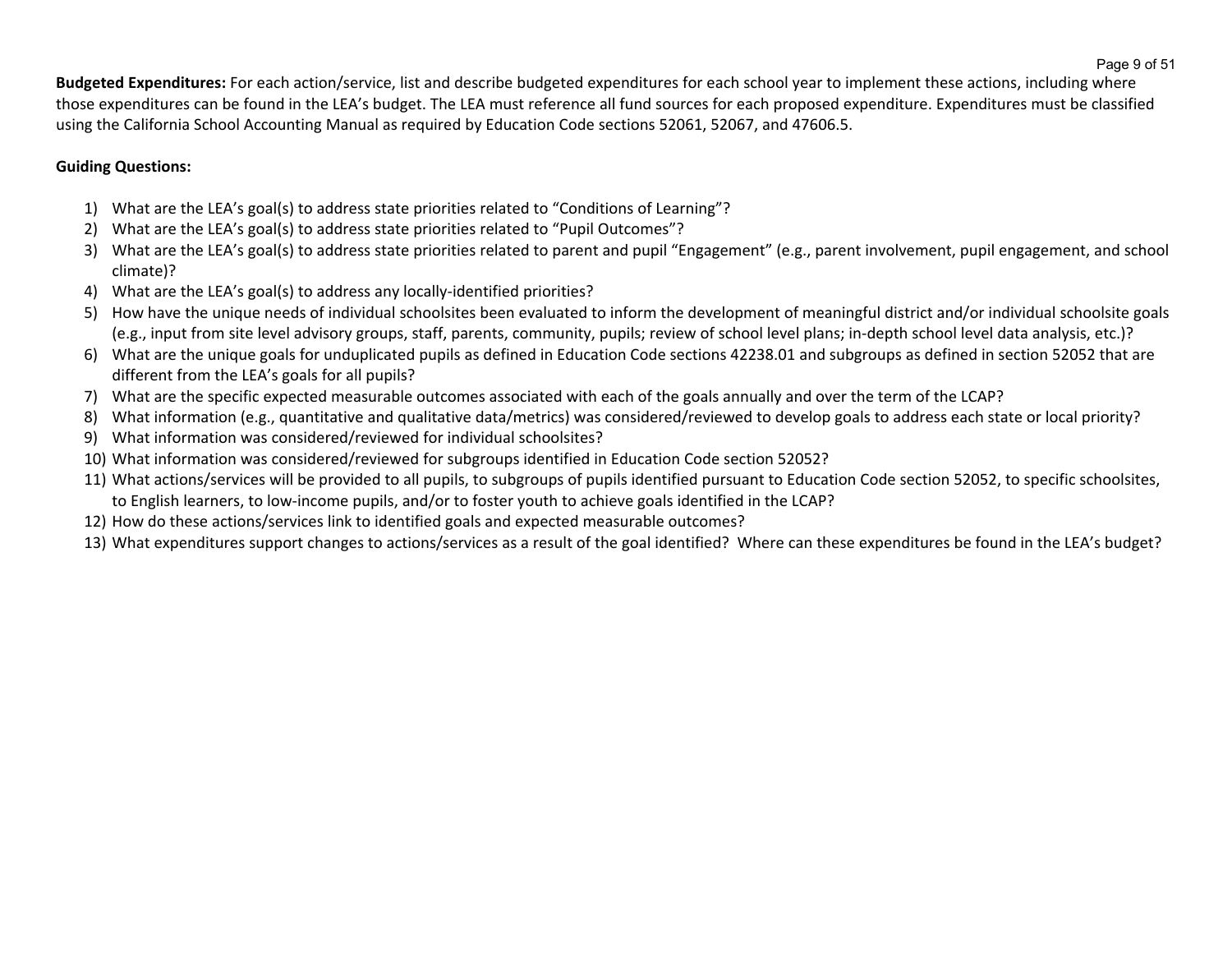| Engage, support and challenge all students.<br>Related State and/or Local Priorities:<br>1 <u>X</u> 2 <u>X</u> 3 4 <u>X</u> 5 _ 6 _ 7 <u>X</u> 8 <u>X</u>                                                       |                                                   |                                                                                            |                                        |                                                                                                                                                                                                                                          |                                                                                                             |
|-----------------------------------------------------------------------------------------------------------------------------------------------------------------------------------------------------------------|---------------------------------------------------|--------------------------------------------------------------------------------------------|----------------------------------------|------------------------------------------------------------------------------------------------------------------------------------------------------------------------------------------------------------------------------------------|-------------------------------------------------------------------------------------------------------------|
| GOAL 1:                                                                                                                                                                                                         |                                                   |                                                                                            |                                        | COE only: 9 10                                                                                                                                                                                                                           |                                                                                                             |
|                                                                                                                                                                                                                 |                                                   |                                                                                            |                                        | Local: Specify Strategic Goal #1                                                                                                                                                                                                         |                                                                                                             |
| Identified Need:<br>Need: Improve teaching and learning                                                                                                                                                         |                                                   |                                                                                            |                                        |                                                                                                                                                                                                                                          |                                                                                                             |
| Netric: Summative and formative assessment data; CAASPP results; Parent/Staff survey; CELDT results; English Learner reclassification<br>rates; science fair results; speech contest results; mathletes results |                                                   |                                                                                            |                                        |                                                                                                                                                                                                                                          |                                                                                                             |
| Goal Applies to:<br>Schools: All                                                                                                                                                                                |                                                   |                                                                                            |                                        |                                                                                                                                                                                                                                          |                                                                                                             |
| Applicable Pupil<br>i All<br>Subgroups:                                                                                                                                                                         |                                                   |                                                                                            |                                        |                                                                                                                                                                                                                                          |                                                                                                             |
|                                                                                                                                                                                                                 |                                                   | LCAP Year 1: 2015-16                                                                       |                                        |                                                                                                                                                                                                                                          |                                                                                                             |
| Expected Annual increased student achievement; increased levels of student engagement and creativity<br>Measurable<br>Outcomes:                                                                                 |                                                   |                                                                                            |                                        |                                                                                                                                                                                                                                          |                                                                                                             |
| Actions/Services                                                                                                                                                                                                | Scope of<br>Service                               | Pupils to be served within<br>identified scope of<br>service                               |                                        | <b>Budgeted</b><br>Expenditures                                                                                                                                                                                                          |                                                                                                             |
| Identify, implement and evaluate instructional resources<br>and assessments utilizing the Common Core State                                                                                                     | <b>District</b><br>X All<br>$\bar{\mathsf{OR}}$ : |                                                                                            |                                        | ELA/ELD adopted materials will be piloted or begin to be used<br>in classrooms 4000-4999: Books And Supplies LCFF \$2,500                                                                                                                |                                                                                                             |
| Standards, the Next Generation Science Standards, and<br>other curriculum standards.                                                                                                                            |                                                   | Low Income pupils<br><b>English Learners</b><br><b>Foster Youth</b><br>Redesignated fluent | Operating Expenditures LCFF \$5,000    | Bacich teachers will receive professional development in<br>Eureka Math and Rekenrek. 5000-5999: Services And Other                                                                                                                      |                                                                                                             |
|                                                                                                                                                                                                                 |                                                   |                                                                                            | English proficient<br>Other Subgroups: |                                                                                                                                                                                                                                          | Implement Readers Workshop at Bacich and in 5th Grade at<br>Kent 4000-4999: Books And Supplies LCFF \$5,000 |
|                                                                                                                                                                                                                 |                                                   | (Specify)                                                                                  | Supplies LCFF \$25,000                 | Bacich teachers will pilot Eureka Math. 4000-4999: Books And                                                                                                                                                                             |                                                                                                             |
|                                                                                                                                                                                                                 |                                                   |                                                                                            | \$3,000                                | Evaluate benchmark assessments in Math across grade<br>levels to ensure alignment with Common Core and to<br>ascertain effectiveness at measuring interim student progress.<br>5000-5999: Services And Other Operating Expenditures LCFF |                                                                                                             |
|                                                                                                                                                                                                                 |                                                   |                                                                                            |                                        | Continue work with Science NGSS - Buck Institute, local<br>collaboration, conference attendance 5000-5999: Services                                                                                                                      |                                                                                                             |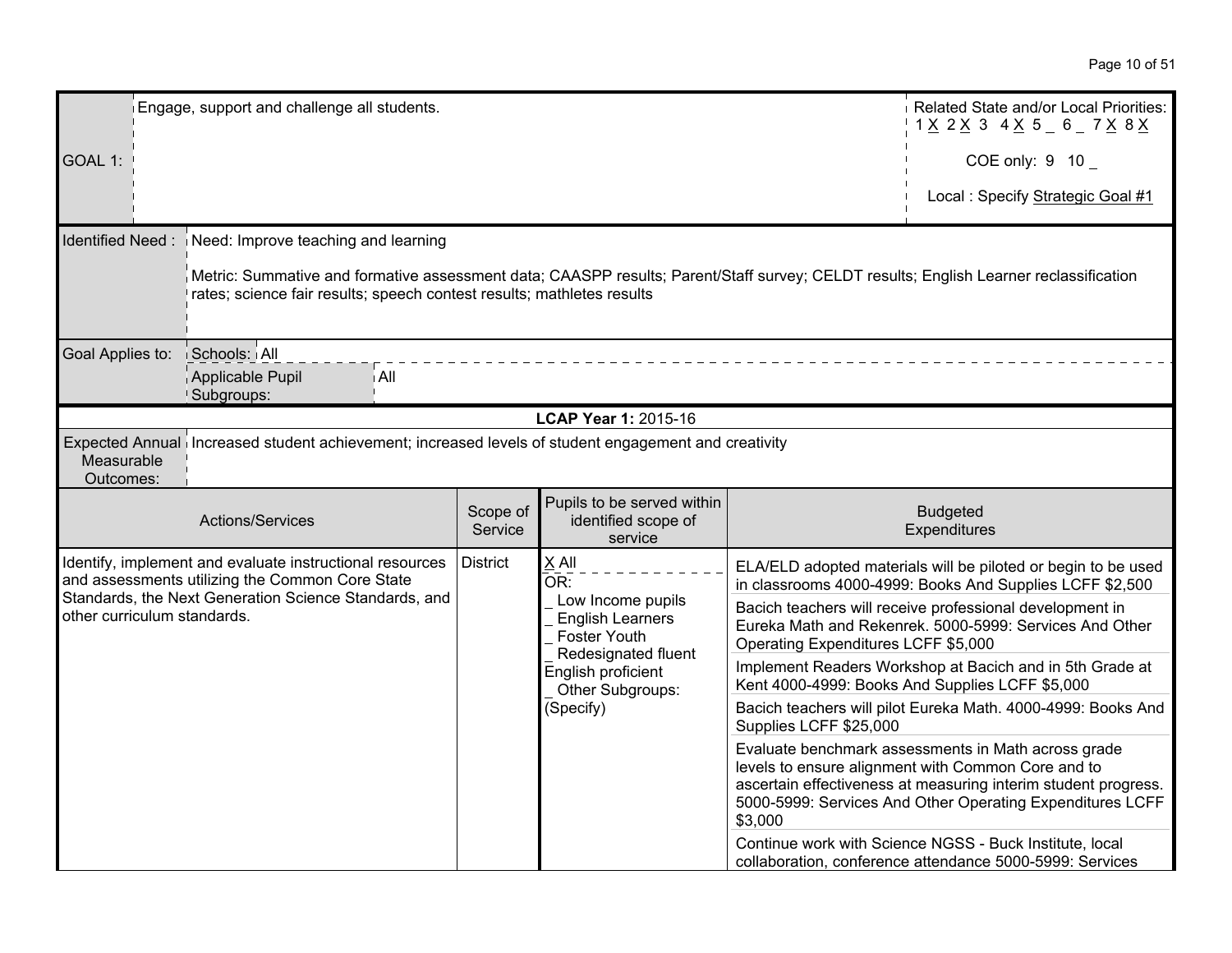|                                                                                                                                                                       |                 |                                                                                                                                                                   | Page 11 of 51                                                                                                                                                                                                                                                                  |
|-----------------------------------------------------------------------------------------------------------------------------------------------------------------------|-----------------|-------------------------------------------------------------------------------------------------------------------------------------------------------------------|--------------------------------------------------------------------------------------------------------------------------------------------------------------------------------------------------------------------------------------------------------------------------------|
|                                                                                                                                                                       |                 |                                                                                                                                                                   | And Other Operating Expenditures LCFF \$2,000<br>Articulate CCSS skills, research skills, informational writing<br>skills, academic vocabulary, and threaded concepts across<br>grades in Social Studies 5000-5999: Services And Other<br>Operating Expenditures LCFF \$10,000 |
|                                                                                                                                                                       |                 |                                                                                                                                                                   | All students with IEPs will have goals aligned with the<br>Common Core, and will receive Special Education aligned<br>with the Common Core. (\$1500) 1000-1999: Certificated<br>Personnel Salaries LCFF Already accounted for in Goal 2                                        |
|                                                                                                                                                                       |                 |                                                                                                                                                                   | Refine trimesterly assessment report. 5000-5999: Services<br>And Other Operating Expenditures LCFF \$1,000                                                                                                                                                                     |
|                                                                                                                                                                       |                 |                                                                                                                                                                   | Bacich teachers will receive professional development in<br>Readers Workshop Reading Institute - Summer 2015. 5000-<br>5999: Services And Other Operating Expenditures LCFF<br>\$12,000                                                                                        |
| Employ an array of professional development models to<br>inform curriculum improvements and refine teaching<br>strategies.                                            | <b>District</b> | X All<br>OR:<br>Low Income pupils<br><b>English Learners</b><br><b>Foster Youth</b><br>Redesignated fluent<br>English proficient<br>Other Subgroups:<br>(Specify) | Offer professional development and/or PLCs to share and<br>increase expertise in differentiated instruction, particularly to<br>address learners who "already know it". Coach 5000-5999:<br>Services And Other Operating Expenditures LCFF \$5,000                             |
|                                                                                                                                                                       |                 |                                                                                                                                                                   | Bacich teachers participate in Math training opportunities in-<br>house and off-site 5000-5999: Services And Other Operating<br>Expenditures LCFF \$3,000                                                                                                                      |
|                                                                                                                                                                       |                 |                                                                                                                                                                   | Continue GLAD training 5000-5999: Services And Other<br>Operating Expenditures LCFF \$3,800                                                                                                                                                                                    |
|                                                                                                                                                                       |                 |                                                                                                                                                                   | Ed Camp scheduled four times per year on shortened<br>Wednesdays 5000-5999: Services And Other Operating<br>Expenditures LCFF \$1,200                                                                                                                                          |
|                                                                                                                                                                       |                 |                                                                                                                                                                   | PE Staff will participate in PD designed to support Common<br>Core reading, writing, speaking and listening skills (e.g.,<br>SPARK) 5800: Professional/Consulting Services And<br>Operating Expenditures LCFF \$2,000                                                          |
| Create opportunities for increased innovation,<br>integration and collaboration in and between core and<br>enrichment classes that inspire creativity, curiosity, and | <b>District</b> | X All<br>OR:<br>Low Income pupils                                                                                                                                 | Continue collaboration with ELA/ELD and Social Studies at<br>Kent (\$1000) 1000-1999: Certificated Personnel Salaries<br>LCFF Already accounted for in Goal 2                                                                                                                  |
| critical thinking.                                                                                                                                                    |                 | <b>English Learners</b><br><b>Foster Youth</b>                                                                                                                    | Science with non-fiction text 4000-4999: Books And Supplies<br><b>LCFF \$5,000</b>                                                                                                                                                                                             |
|                                                                                                                                                                       |                 | Redesignated fluent<br>English proficient<br>Other Subgroups:<br>(Specify)                                                                                        | Kent Math will develop projects using MARS/MAPS activities<br>or other activities in two trimesters to foster conceptual<br>learning 5000-5999: Services And Other Operating<br>Expenditures LCFF \$2,500                                                                      |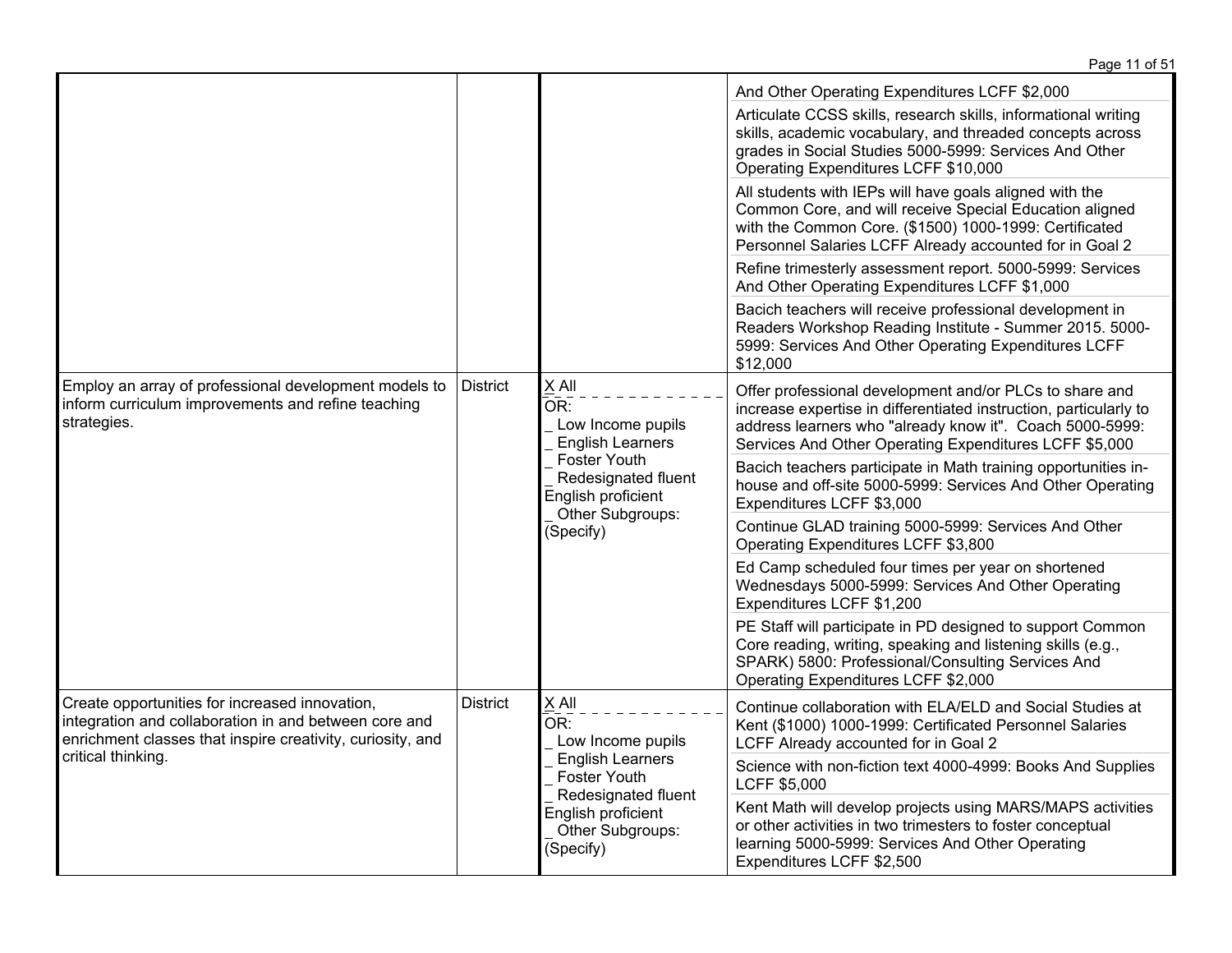|                                                                                                              |  |                                                                                                                                                                                                                                                                                                                        | Page 12 of 51                                                                                                                                                                                             |
|--------------------------------------------------------------------------------------------------------------|--|------------------------------------------------------------------------------------------------------------------------------------------------------------------------------------------------------------------------------------------------------------------------------------------------------------------------|-----------------------------------------------------------------------------------------------------------------------------------------------------------------------------------------------------------|
|                                                                                                              |  |                                                                                                                                                                                                                                                                                                                        | PE, core and enrichment staff will develop lessons that<br>integrate physical activity with literacy and mathematics 5000-<br>5999: Services And Other Operating Expenditures LCFF<br>\$2,500             |
|                                                                                                              |  | Expand Maker, STEAM curriculum to all grade levels 4000-<br>4999: Books And Supplies LCFF \$17,000                                                                                                                                                                                                                     |                                                                                                                                                                                                           |
|                                                                                                              |  |                                                                                                                                                                                                                                                                                                                        | Expand Project Based Learning pedagogy 5000-5999:<br>Services And Other Operating Expenditures LCFF \$1,000                                                                                               |
|                                                                                                              |  | Library teachers will collaborate with classroom teachers to<br>integrate curriculum, Common Core standards, and library<br>collection. Research skills, and information and digital literacy<br>skills will be articulate (\$2000) 1000-1999: Certificated<br>Personnel Salaries LCFF Already accounted for in Goal 2 |                                                                                                                                                                                                           |
|                                                                                                              |  | Provide opportunities for students to participate and compete<br>in Science Fair, Speech Contests, Spelling Bee, Mathletes                                                                                                                                                                                             |                                                                                                                                                                                                           |
|                                                                                                              |  |                                                                                                                                                                                                                                                                                                                        | Pursue Gold Ribbon Recognition at Kent for Science program                                                                                                                                                |
| <b>District</b><br>Provide differentiated instruction to support the<br>acquisition of core academic skills. |  | $\times$ All<br>OR:<br>Low Income pupils<br><b>English Learners</b><br>Foster Youth<br>Redesignated fluent<br>English proficient<br>Other Subgroups:<br>(Specify)                                                                                                                                                      | Refine implementation of WIN (What I Need) at Bacich 5000-<br>5999: Services And Other Operating Expenditures LCFF<br>\$2,000                                                                             |
|                                                                                                              |  |                                                                                                                                                                                                                                                                                                                        | Continue Academic Workshops and Intensive Math and<br>Reading at Kent (\$100,000) 1000-1999: Certificated<br>Personnel Salaries LCFF Already accounted for in Goal 2                                      |
|                                                                                                              |  |                                                                                                                                                                                                                                                                                                                        | Research supplemental interactive grammar applications that<br>will differentiate 5-8 4000-4999: Books And Supplies LCFF<br>\$3,000                                                                       |
|                                                                                                              |  |                                                                                                                                                                                                                                                                                                                        | Extend leveled reading to grade 5; continue in K-4 4000-4999:<br>Books And Supplies LCFF \$3,500                                                                                                          |
|                                                                                                              |  |                                                                                                                                                                                                                                                                                                                        | Continue pull-out ELD (\$5000) 1000-1999: Certificated<br>Personnel Salaries Supplemental Already accounted for in<br>Goal 2                                                                              |
|                                                                                                              |  |                                                                                                                                                                                                                                                                                                                        | Differentiate Math instruction and homework for all students;<br>Continue Math Coach position at Bacich (\$40,000) 1000-<br>1999: Certificated Personnel Salaries LCFF Already<br>accounted for in Goal 2 |
|                                                                                                              |  |                                                                                                                                                                                                                                                                                                                        | Maintain paraprofessional support ratios TK-4 (\$100,000)<br>2000-2999: Classified Personnel Salaries LCFF Already<br>accounted for in Goal 2                                                             |
|                                                                                                              |  | Observe other Rtl programs 5000-5999: Services And Other<br>Operating Expenditures Special Education \$2,000                                                                                                                                                                                                           |                                                                                                                                                                                                           |
|                                                                                                              |  |                                                                                                                                                                                                                                                                                                                        | Expand the use of Newsela in all curriculum areas 5-8 4000-                                                                                                                                               |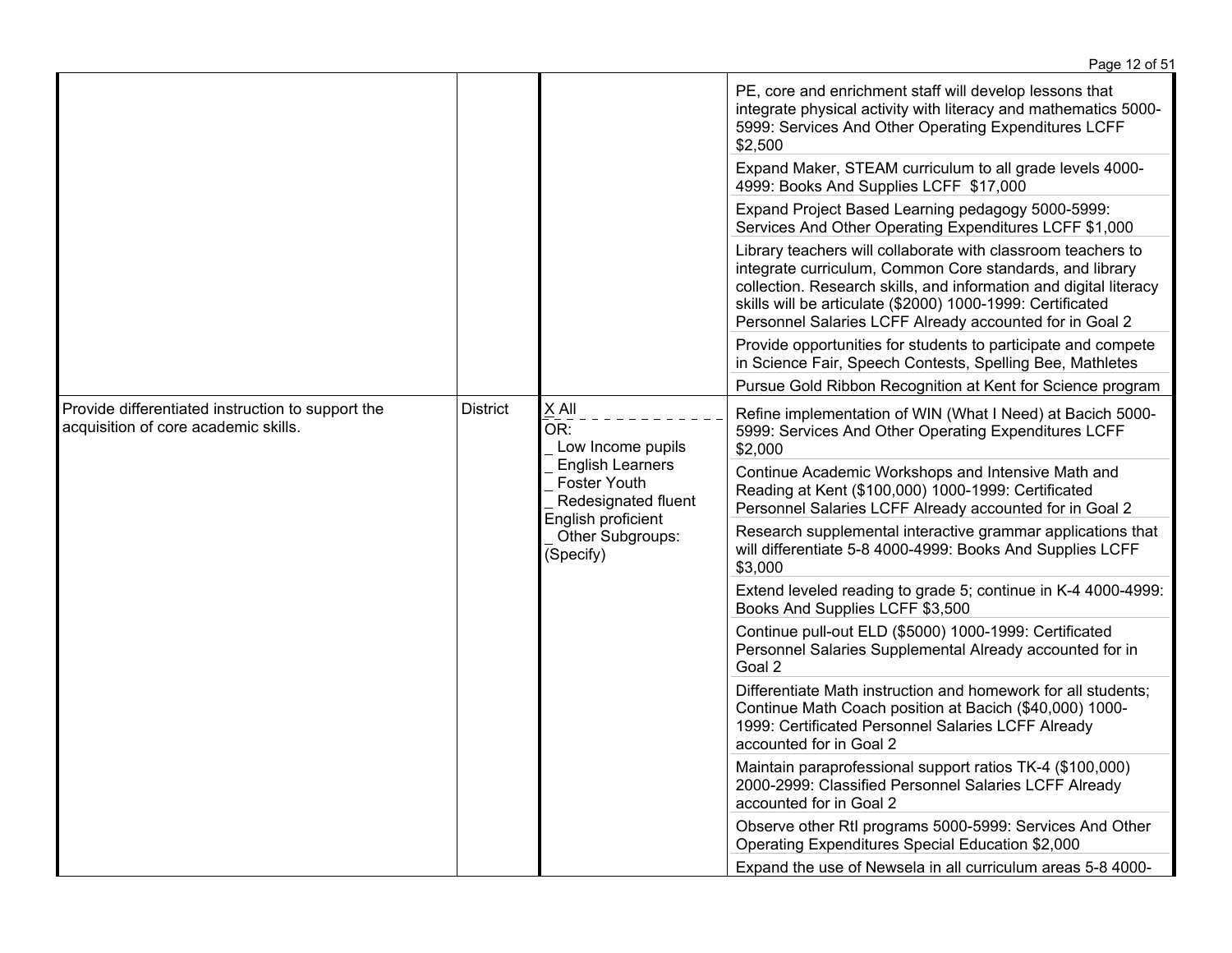|                                                                                                                                                                                                                                                                         |                                                                                                 |                                                                                                                                                                                                                       | 4999: Books And Supplies LCFF \$6,000                                                                                                                                                                                                                                           |  |
|-------------------------------------------------------------------------------------------------------------------------------------------------------------------------------------------------------------------------------------------------------------------------|-------------------------------------------------------------------------------------------------|-----------------------------------------------------------------------------------------------------------------------------------------------------------------------------------------------------------------------|---------------------------------------------------------------------------------------------------------------------------------------------------------------------------------------------------------------------------------------------------------------------------------|--|
| Integrate community service and service learning into<br>the curriculum.                                                                                                                                                                                                | X All<br><b>District</b><br>OR:<br>Low Income pupils<br><b>English Learners</b><br>Foster Youth |                                                                                                                                                                                                                       | Continue with grade level projects, TK-4 4000-4999: Books<br>And Supplies LCFF \$5,000                                                                                                                                                                                          |  |
|                                                                                                                                                                                                                                                                         |                                                                                                 |                                                                                                                                                                                                                       | Spanish A will increase clothing donation activity to once a<br>trimester and increase number of organizations to which to<br>donate 4000-4999: Books And Supplies LCFF \$1,000                                                                                                 |  |
|                                                                                                                                                                                                                                                                         |                                                                                                 | Redesignated fluent<br>English proficient<br>Other Subgroups:<br>(Specify)                                                                                                                                            | Spanish B classes will work with Laurel Dell to expand<br>language and cultural exchange program and identify a<br>community-service goal. 4000-4999: Books And Supplies<br>LCFF \$1,000                                                                                        |  |
| English Learners will make expected progress toward<br>achieving full English Language proficiency                                                                                                                                                                      | <b>District</b>                                                                                 | All<br>OR:<br>Low Income pupils<br>X English Learners<br>Foster Youth<br>Redesignated fluent<br>English proficient<br>Other Subgroups:<br>(Specify)                                                                   | Employ teacher and paraprofessionals at staffing levels<br>proportional to EL student population who will provide ELD<br>and other needed support for English Learners (\$81,171)<br>1000-1999: Certificated Personnel Salaries Supplemental<br>Already accounted for in Goal 2 |  |
| Students in the following subgroups will achieve at rates<br>comparable to their peers in the White and Asian<br>American subgroups: Hispanic, African American,<br>English Learners, Socioeconomically Disadvantaged,<br>Special Needs, Foster Youth, R-FEP (\$12,000) | <b>District</b>                                                                                 | All<br>OR:<br>X Low Income pupils<br><b>X English Learners</b><br>X Foster Youth<br>X Redesignated fluent<br>English proficient<br>Other Subgroups:<br>(Specify)<br>Special Needs, African<br>American, Special Needs | Provide supplementary assistance to learners from subgroups<br>to close the gap between their academic performance and<br>that of the overall student population (\$12,000) 1000-1999:<br>Certificated Personnel Salaries Supplemental Already<br>accounted for in Goal 2       |  |
|                                                                                                                                                                                                                                                                         |                                                                                                 | <b>LCAP Year 2: 2016-17</b>                                                                                                                                                                                           |                                                                                                                                                                                                                                                                                 |  |
| Expected Annual Increased student achievement; increased levels of student engagement and creativity<br>Measurable<br>Outcomes:                                                                                                                                         |                                                                                                 |                                                                                                                                                                                                                       |                                                                                                                                                                                                                                                                                 |  |
| <b>Actions/Services</b>                                                                                                                                                                                                                                                 | Scope of<br>Service                                                                             | Pupils to be served within<br>identified scope of<br>service                                                                                                                                                          | <b>Budgeted</b><br>Expenditures                                                                                                                                                                                                                                                 |  |
| Identify, implement and evaluate instructional resources<br>and assessments utilizing the Common Core State                                                                                                                                                             | <b>District</b>                                                                                 | $X$ All<br>OR:                                                                                                                                                                                                        | Continue and refine Readers Workshop at Bacich and in 5th<br>grade at Kent 4000-4999: Books And Supplies LCFF                                                                                                                                                                   |  |

Page 13 of 51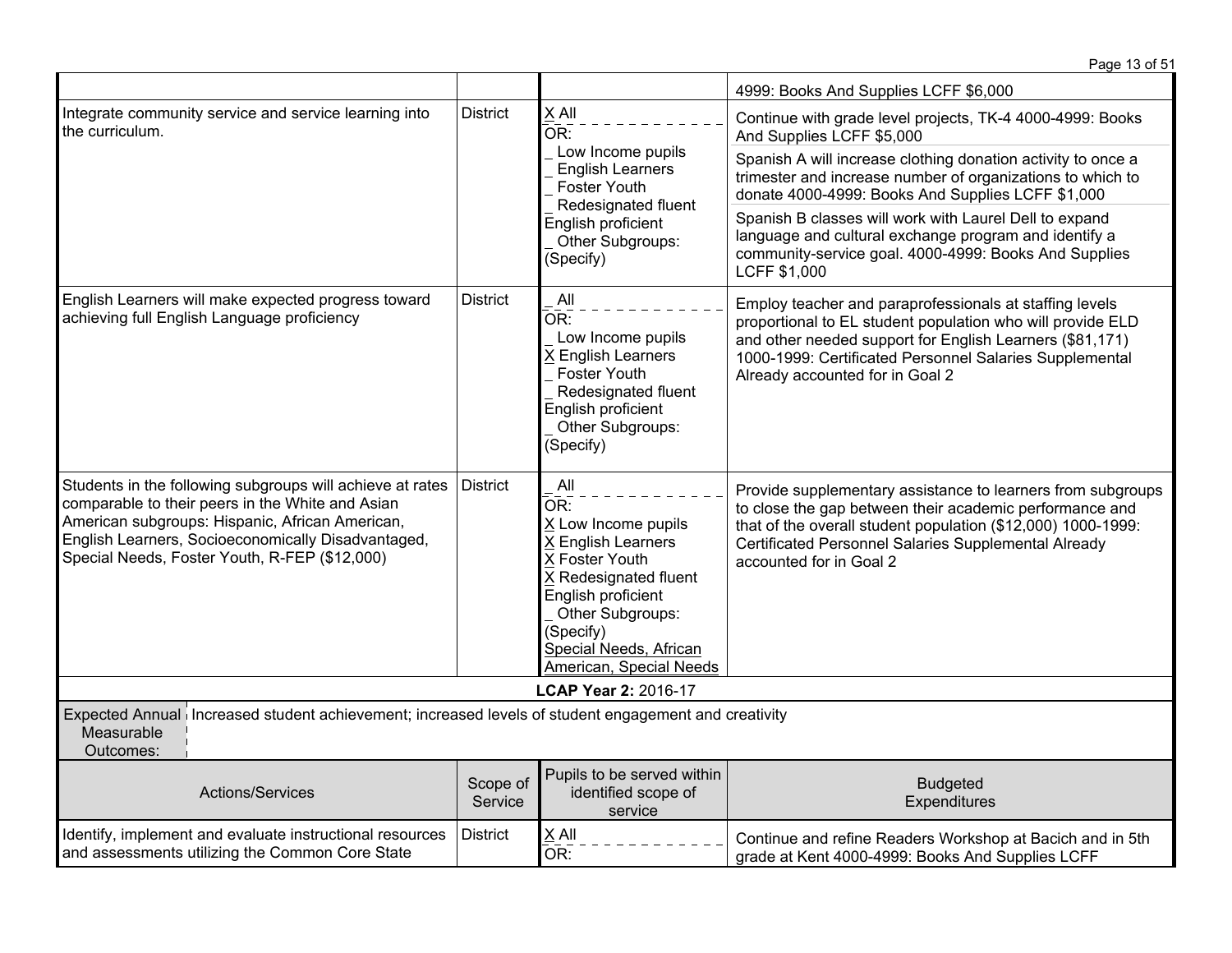|                                                                                                                                                                                             |                 |                                                                                                                                                            | Page 14 of 51                                                                                                                                                                                                                                  |
|---------------------------------------------------------------------------------------------------------------------------------------------------------------------------------------------|-----------------|------------------------------------------------------------------------------------------------------------------------------------------------------------|------------------------------------------------------------------------------------------------------------------------------------------------------------------------------------------------------------------------------------------------|
| Standards, the Next Generation Science Standards, and<br>other curriculum standards.                                                                                                        |                 | Low Income pupils<br><b>English Learners</b><br>Foster Youth<br>Redesignated fluent<br>English proficient<br>Other Subgroups:<br>(Specify)                 | Continue and refine use of adopted Math materials 4000-<br>4999: Books And Supplies LCFF                                                                                                                                                       |
|                                                                                                                                                                                             |                 |                                                                                                                                                            | Full implementation of Next Generation Science Standards<br>(NGSS) 5000-5999: Services And Other Operating<br><b>Expenditures LCFF</b>                                                                                                         |
|                                                                                                                                                                                             |                 |                                                                                                                                                            | Implementation of the Common Core Standards will be<br>evaluated 5000-5999: Services And Other Operating<br><b>Expenditures LCFF</b>                                                                                                           |
|                                                                                                                                                                                             |                 |                                                                                                                                                            | All students with IEPs will have goals aligned with the<br>Common Core, and will receive Special Education aligned<br>with the Common Core. 5000-5999: Services And Other<br><b>Operating Expenditures LCFF</b>                                |
|                                                                                                                                                                                             |                 |                                                                                                                                                            | Assess and refine trimesterly assessment report. LCFF                                                                                                                                                                                          |
| Employ an array of professional development models to<br>inform curriculum improvements and refine teaching<br>strategies.                                                                  | <b>District</b> | X All<br>OR:<br>Low Income pupils<br><b>English Learners</b><br>Foster Youth<br>Redesignated fluent<br>English proficient<br>Other Subgroups:<br>(Specify) | Continue professional development and/or PLCs to share and<br>increase expertise in differentiated instruction, particularly to<br>address learners who "already know it". Coach? 5000-5999:<br>Services And Other Operating Expenditures LCFF |
|                                                                                                                                                                                             |                 |                                                                                                                                                            | Bacich teachers participate in Math training opportunities in-<br>house and off-site 5000-5999: Services And Other Operating<br><b>Expenditures LCFF</b>                                                                                       |
|                                                                                                                                                                                             |                 |                                                                                                                                                            | Continue GLAD training 5000-5999: Services And Other<br><b>Operating Expenditures LCFF</b>                                                                                                                                                     |
|                                                                                                                                                                                             |                 |                                                                                                                                                            | Ed Camp scheduled four times per year on shortened<br>Wednesdays 5000-5999: Services And Other Operating<br><b>Expenditures LCFF</b>                                                                                                           |
|                                                                                                                                                                                             |                 |                                                                                                                                                            | PE Staff will integrate training into targeted activities to<br>support Common Core reading, writing, speaking and<br>listening skills. 5000-5999: Services And Other Operating<br><b>Expenditures LCFF</b>                                    |
|                                                                                                                                                                                             |                 |                                                                                                                                                            | Professional development in embedding ELD into Common<br>Core aligned ELA materials will continue 5000-5999: Services<br>And Other Operating Expenditures LCFF                                                                                 |
|                                                                                                                                                                                             |                 |                                                                                                                                                            | Social Studies teachers meet with colleagues from other<br>districts to share and discuss means of implementing the<br>Common Core Standards 5000-5999: Services And Other<br><b>Operating Expenditures LCFF</b>                               |
| Create opportunities for increased innovation,<br>integration and collaboration in and between core and<br>enrichment classes that inspire creativity, curiosity, and<br>critical thinking. | <b>District</b> | X All<br>OR:<br>Low Income pupils<br><b>English Learners</b>                                                                                               | Kent Math will develop projects using MARS/MAPS activities<br>or other activities in all three trimesters to foster conceptual<br>learning 5700-5799: Transfers Of Direct Costs LCFF                                                           |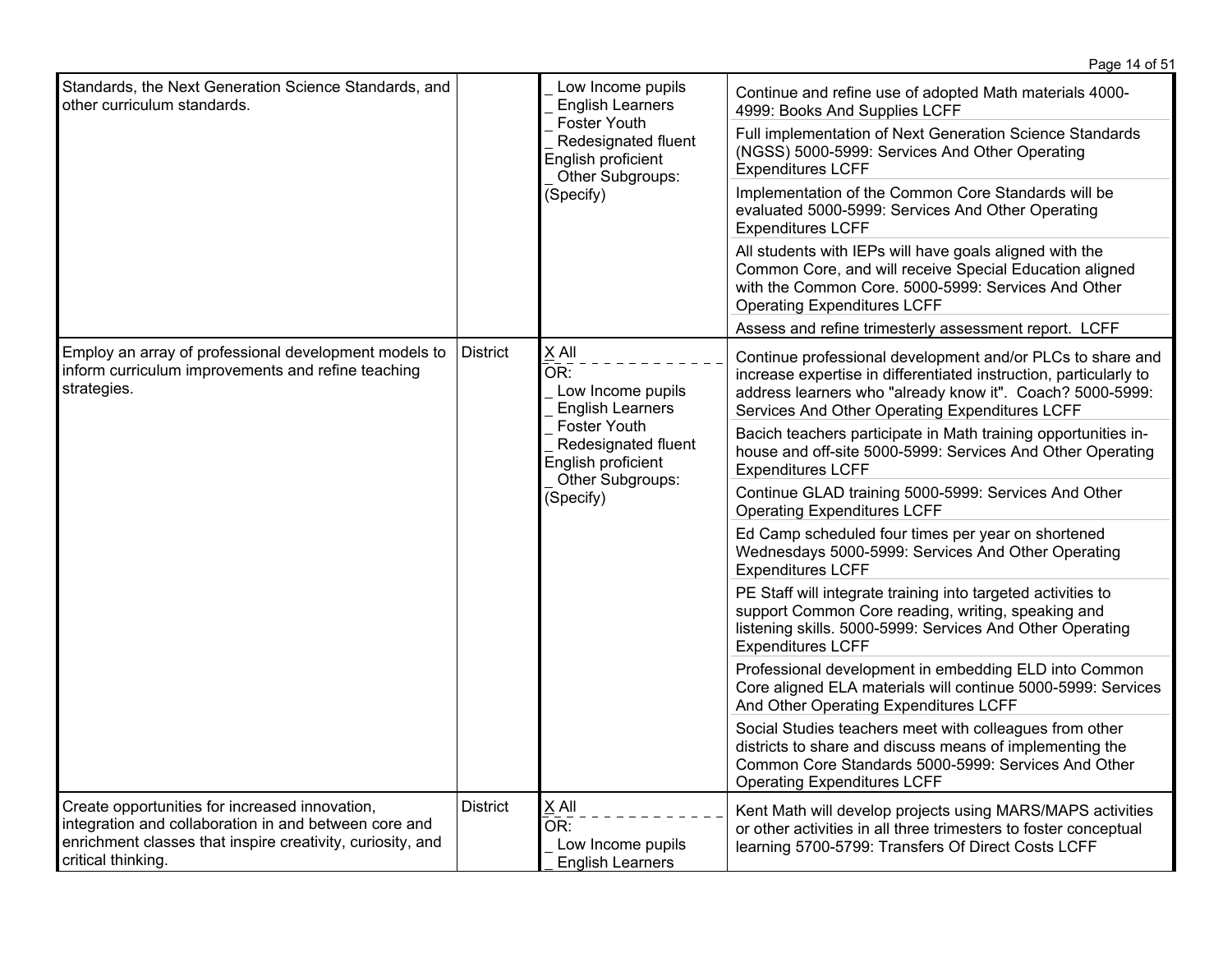|                                                                                                    |                                                                                                                                            |                                                                                                                                                | Page 15 of 51                                                                                                                                                                      |
|----------------------------------------------------------------------------------------------------|--------------------------------------------------------------------------------------------------------------------------------------------|------------------------------------------------------------------------------------------------------------------------------------------------|------------------------------------------------------------------------------------------------------------------------------------------------------------------------------------|
|                                                                                                    |                                                                                                                                            | Foster Youth<br>Redesignated fluent<br>English proficient                                                                                      | PE, core and enrichment staff will develop lessons that<br>integrate physical activity with literacy and mathematics 5000-<br>5999: Services And Other Operating Expenditures LCFF |
|                                                                                                    |                                                                                                                                            | Other Subgroups:<br>(Specify)                                                                                                                  | Adapt to new and innovative projects and Maker models<br>5000-5999: Services And Other Operating Expenditures LCFF                                                                 |
|                                                                                                    |                                                                                                                                            |                                                                                                                                                | Professional development on Project Based Learning at<br>Bacich 5000-5999: Services And Other Operating<br><b>Expenditures LCFF</b>                                                |
|                                                                                                    |                                                                                                                                            |                                                                                                                                                | Art curriculum will continue to develop skills needed to<br>address aesthetic issues in other curricular areas 5000-5999:<br>Services And Other Operating Expenditures LCFF        |
|                                                                                                    |                                                                                                                                            |                                                                                                                                                | Expand use of flexible furniture in Grades 2 and 3 at Bacich<br>Elementary School 4000-4999: Books And Supplies LCFF                                                               |
| Provide differentiated instruction to support the<br>acquisition of core academic skills.          | <b>District</b>                                                                                                                            | X All<br>OR:                                                                                                                                   | Assess and modify implementation of WIN (What I Need) at<br>Bacich                                                                                                                 |
|                                                                                                    |                                                                                                                                            | Low Income pupils<br><b>English Learners</b><br>Foster Youth<br>Redesignated fluent<br>English proficient<br>Other Subgroups:<br>(Specify)     | Continue leveled reading groups TK-5                                                                                                                                               |
|                                                                                                    |                                                                                                                                            |                                                                                                                                                | Continue Academic Workshops and Intensive Math and<br>Reading at Kent                                                                                                              |
|                                                                                                    |                                                                                                                                            |                                                                                                                                                | Implement supplemental interactive grammar applications that<br>will differentiate 5-8                                                                                             |
|                                                                                                    |                                                                                                                                            |                                                                                                                                                | Continue pull-out ELD                                                                                                                                                              |
|                                                                                                    |                                                                                                                                            |                                                                                                                                                | Differentiate Math instruction and homework for all students;<br>Continue Math Coach position at Bacich                                                                            |
|                                                                                                    |                                                                                                                                            |                                                                                                                                                | Maintain paraprofessional support ratios TK-4                                                                                                                                      |
|                                                                                                    |                                                                                                                                            |                                                                                                                                                | Research intervention program                                                                                                                                                      |
|                                                                                                    |                                                                                                                                            |                                                                                                                                                | Better differentiate instruction during Library class                                                                                                                              |
| Integrate community service and service learning into                                              | <b>District</b>                                                                                                                            | X All<br>OR:                                                                                                                                   | Continue with grade level projects, TK-4                                                                                                                                           |
| the curriculum.                                                                                    |                                                                                                                                            |                                                                                                                                                | Spanish A will maintain clothing donation program                                                                                                                                  |
|                                                                                                    | Low Income pupils<br><b>English Learners</b><br>Foster Youth<br>Redesignated fluent<br>English proficient<br>Other Subgroups:<br>(Specify) | Spanish B classes and Laurel Dell will continue to further<br>enhance language and cultural exchange program through<br>service-based learning |                                                                                                                                                                                    |
| English Learners will make expected progress toward<br>achieving full English Language proficiency | <b>District</b>                                                                                                                            | All<br>OR:<br>Low Income pupils                                                                                                                | Employ teacher and paraprofessionals at staffing levels<br>proportional to EL student population who will provide ELD<br>and other needed support for English Learners 5000-5999:  |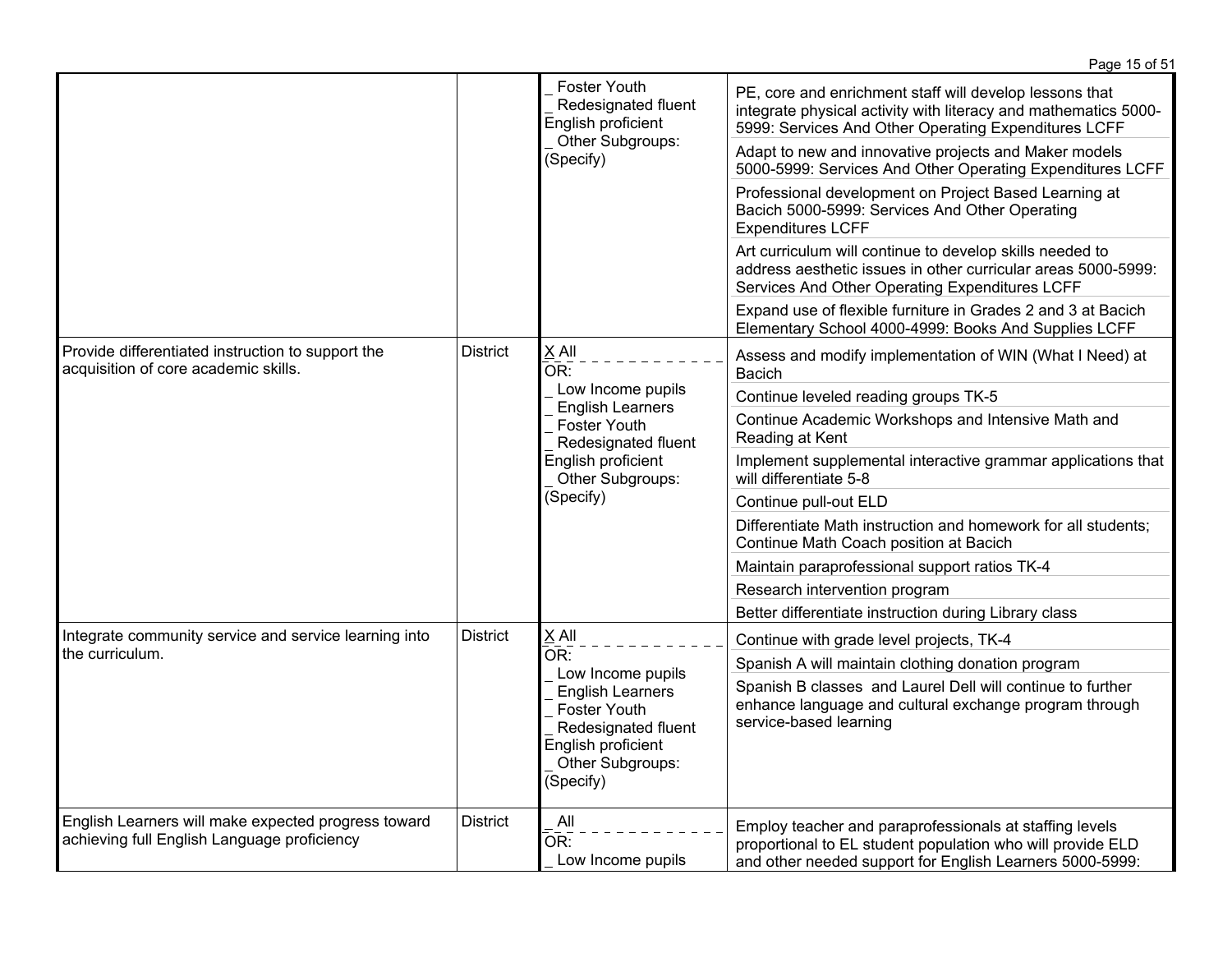|                                                                                                                                                                                                                                                              |                     |                                                                                                                                                                                                                | Page 16 of 51                                                                                                                                                                                                          |
|--------------------------------------------------------------------------------------------------------------------------------------------------------------------------------------------------------------------------------------------------------------|---------------------|----------------------------------------------------------------------------------------------------------------------------------------------------------------------------------------------------------------|------------------------------------------------------------------------------------------------------------------------------------------------------------------------------------------------------------------------|
|                                                                                                                                                                                                                                                              |                     | X English Learners<br><b>Foster Youth</b><br>Redesignated fluent<br>English proficient<br>Other Subgroups:<br>(Specify)                                                                                        | Services And Other Operating Expenditures Title II                                                                                                                                                                     |
| Students in the following subgroups will achieve at rates<br>comparable to their peers in the White and Asian<br>American subgroups: Hispanic, African American,<br>English Learners, Socioeconomically Disadvantaged,<br>Special Needs, Foster Youth, R-FEP | District            | All<br>OR:<br>X Low Income pupils<br>X English Learners<br>X Foster Youth<br>X Redesignated fluent<br>English proficient<br>Other Subgroups:<br>(Specify)<br>Special Needs, African<br>American, Special Needs | Provide supplementary assistance to learners from subgroups<br>to close the gap between their academic performance and<br>that of the overall student population 1000-1999: Certificated<br>Personnel Salaries Title I |
|                                                                                                                                                                                                                                                              |                     | LCAP Year 3: 2017-18                                                                                                                                                                                           |                                                                                                                                                                                                                        |
| Expected Annual Increased student achievement; increased levels of student engagement and creativity<br>Measurable<br>Outcomes:                                                                                                                              |                     |                                                                                                                                                                                                                |                                                                                                                                                                                                                        |
| Actions/Services                                                                                                                                                                                                                                             | Scope of<br>Service | Pupils to be served within<br>identified scope of<br>service                                                                                                                                                   | <b>Budgeted</b><br>Expenditures                                                                                                                                                                                        |
| Identify, implement and evaluate instructional resources<br>and assessments utilizing the Common Core State                                                                                                                                                  | <b>District</b>     | X All<br>OR:                                                                                                                                                                                                   | Continue and refine Readers Workshop at Bacich and in 5th<br>grade at Kent 4000-4999: Books And Supplies LCFF                                                                                                          |
| Standards, the Next Generation Science Standards, and<br>other curriculum standards.                                                                                                                                                                         |                     | Low Income pupils<br><b>English Learners</b><br>Foster Youth                                                                                                                                                   | Continue and refine use of adopted Math materials 4000-<br>4999: Books And Supplies LCFF                                                                                                                               |
|                                                                                                                                                                                                                                                              |                     | Redesignated fluent<br>English proficient<br>Other Subgroups:                                                                                                                                                  | Full implementation of Next Generation Science Standards<br>(NGSS) 5000-5999: Services And Other Operating<br><b>Expenditures LCFF</b>                                                                                 |
|                                                                                                                                                                                                                                                              |                     | (Specify)                                                                                                                                                                                                      | Implementation of the Common Core Standards will be<br>evaluated 5000-5999: Services And Other Operating<br><b>Expenditures LCFF</b>                                                                                   |
|                                                                                                                                                                                                                                                              |                     |                                                                                                                                                                                                                | All students with IEPs will have goals aligned with the<br>Common Core, and will receive Special Education aligned<br>with the Common Core. 5000-5999: Services And Other<br><b>Operating Expenditures LCFF</b>        |
|                                                                                                                                                                                                                                                              |                     |                                                                                                                                                                                                                | Assess and refine trimesterly assessment report. LCFF                                                                                                                                                                  |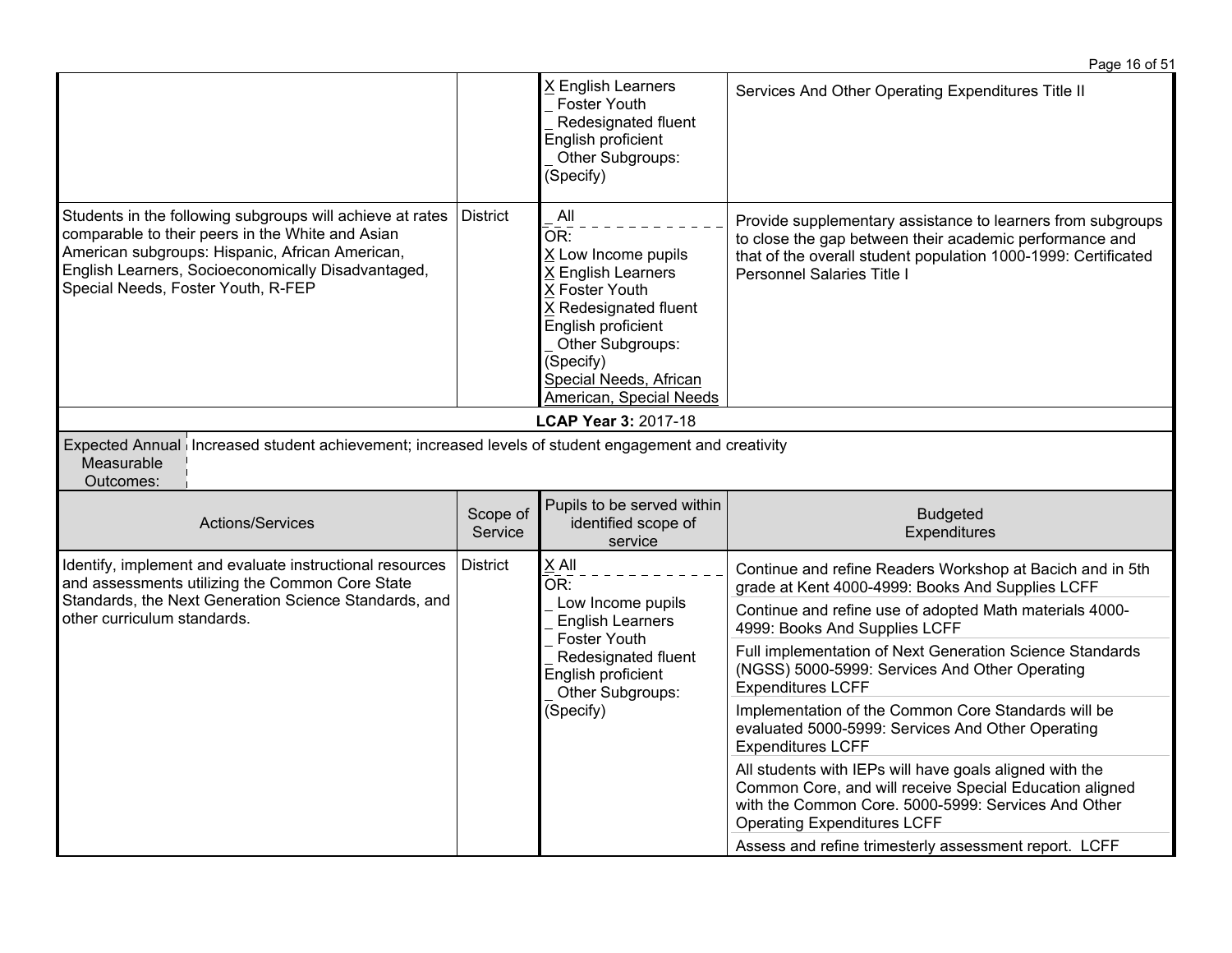|                                                                                                                                                                       |                                 |                                                                                                                                                                                                                  | Page 17 of 51                                                                                                                                                                                                                                  |
|-----------------------------------------------------------------------------------------------------------------------------------------------------------------------|---------------------------------|------------------------------------------------------------------------------------------------------------------------------------------------------------------------------------------------------------------|------------------------------------------------------------------------------------------------------------------------------------------------------------------------------------------------------------------------------------------------|
| Employ an array of professional development models to<br>inform curriculum improvements and refine teaching<br>strategies.                                            | <b>District</b>                 | X All<br>OR:<br>Low Income pupils<br><b>English Learners</b><br><b>Foster Youth</b><br>Redesignated fluent<br>English proficient                                                                                 | Continue professional development and/or PLCs to share and<br>increase expertise in differentiated instruction, particularly to<br>address learners who "already know it". Coach? 5000-5999:<br>Services And Other Operating Expenditures LCFF |
|                                                                                                                                                                       |                                 |                                                                                                                                                                                                                  | Bacich teachers participate in Math training opportunities in-<br>house and off-site 5000-5999: Services And Other Operating<br><b>Expenditures LCFF</b>                                                                                       |
|                                                                                                                                                                       |                                 | Other Subgroups:<br>(Specify)                                                                                                                                                                                    | Continue GLAD training 5000-5999: Services And Other<br><b>Operating Expenditures LCFF</b>                                                                                                                                                     |
|                                                                                                                                                                       |                                 |                                                                                                                                                                                                                  | Ed Camp scheduled four times per year on shortened<br>Wednesdays 5000-5999: Services And Other Operating<br><b>Expenditures LCFF</b>                                                                                                           |
|                                                                                                                                                                       |                                 |                                                                                                                                                                                                                  | PE Staff will integrate training into targeted activities to<br>support Common Core reading, writing, speaking and<br>listening skills. 5000-5999: Services And Other Operating<br><b>Expenditures LCFF</b>                                    |
|                                                                                                                                                                       |                                 |                                                                                                                                                                                                                  | Professional development in embedding ELD into Common<br>Core aligned ELA materials will continue 5000-5999: Services<br>And Other Operating Expenditures LCFF                                                                                 |
|                                                                                                                                                                       |                                 | Social Studies teachers meet with colleagues from other<br>districts to share and discuss means of implementing the<br>Common Core Standards 5000-5999: Services And Other<br><b>Operating Expenditures LCFF</b> |                                                                                                                                                                                                                                                |
| Create opportunities for increased innovation,<br>integration and collaboration in and between core and<br>enrichment classes that inspire creativity, curiosity, and | <b>District</b><br>X All<br>OR: | Low Income pupils                                                                                                                                                                                                | Kent Math will develop projects using MARS/MAPS activities<br>or other activities in all three trimesters to foster conceptual<br>learning 5700-5799: Transfers Of Direct Costs LCFF                                                           |
| critical thinking.                                                                                                                                                    |                                 | <b>English Learners</b><br>Foster Youth<br>Redesignated fluent<br>English proficient<br>Other Subgroups:<br>(Specify)                                                                                            | PE, core and enrichment staff will develop lessons that<br>integrate physical activity with literacy and mathematics 5000-<br>5999: Services And Other Operating Expenditures LCFF                                                             |
|                                                                                                                                                                       |                                 |                                                                                                                                                                                                                  | Adapt to new and innovative projects and Maker models<br>5000-5999: Services And Other Operating Expenditures LCFF                                                                                                                             |
|                                                                                                                                                                       |                                 |                                                                                                                                                                                                                  | Professional development on Project Based Learning at<br>Bacich 5000-5999: Services And Other Operating<br><b>Expenditures LCFF</b>                                                                                                            |
|                                                                                                                                                                       |                                 |                                                                                                                                                                                                                  | Art curriculum will continue to develop skills needed to<br>address aesthetic issues in other curricular areas 5000-5999:<br>Services And Other Operating Expenditures LCFF                                                                    |
|                                                                                                                                                                       |                                 |                                                                                                                                                                                                                  | Expand use of flexible furniture in Grades 2 and 3 at Bacich<br>Elementary School 4000-4999: Books And Supplies LCFF                                                                                                                           |
| Provide differentiated instruction to support the                                                                                                                     | <b>District</b>                 | $X$ All                                                                                                                                                                                                          | Assess and modify implementation of WIN (What I Need) at                                                                                                                                                                                       |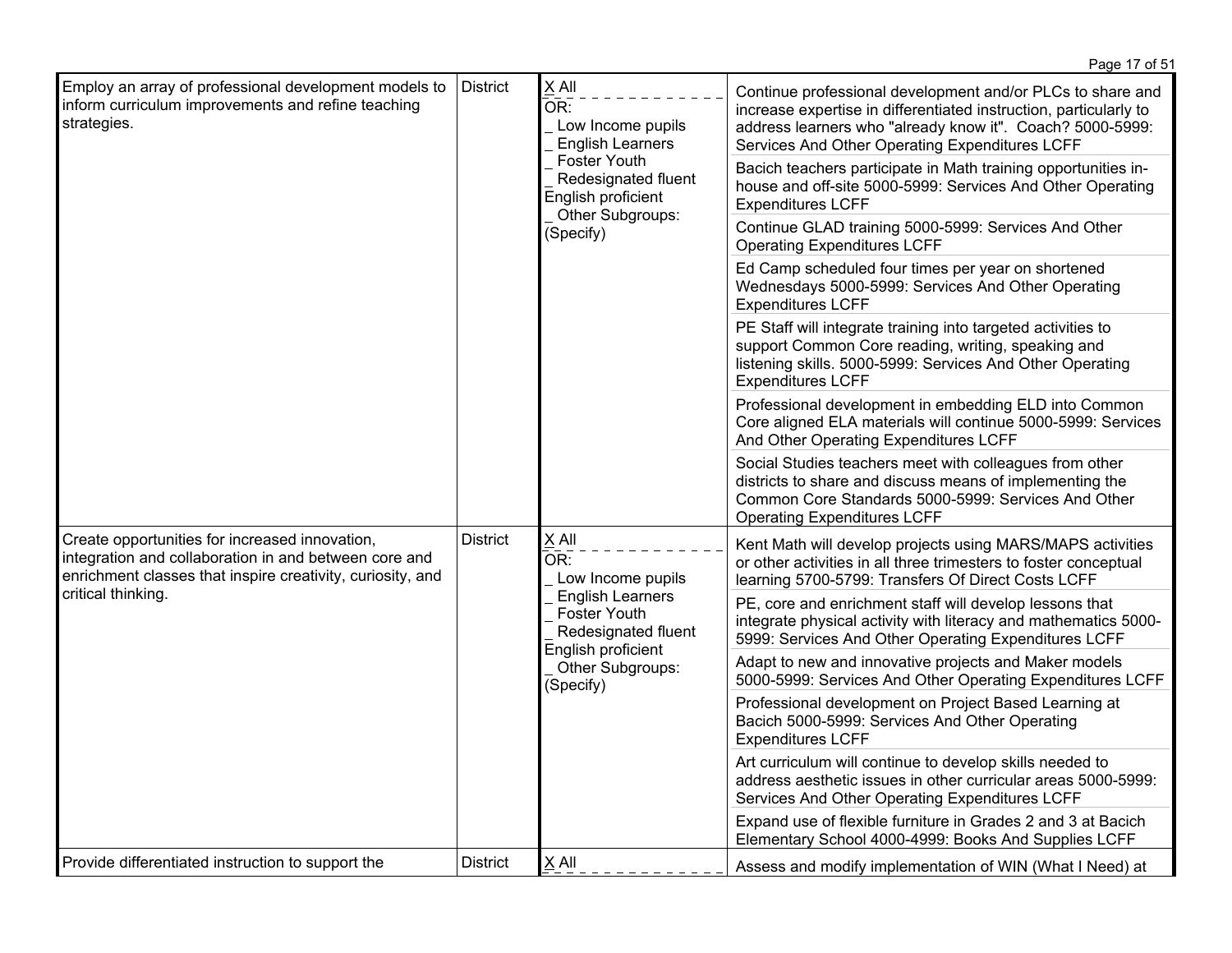|                                                                                                                                                                                                                                                              |                                                                     |                                                                                                                                                            | Page 18 of 51                                                                                                                                                                                                                           |
|--------------------------------------------------------------------------------------------------------------------------------------------------------------------------------------------------------------------------------------------------------------|---------------------------------------------------------------------|------------------------------------------------------------------------------------------------------------------------------------------------------------|-----------------------------------------------------------------------------------------------------------------------------------------------------------------------------------------------------------------------------------------|
| acquisition of core academic skills.                                                                                                                                                                                                                         | OR:<br>Low Income pupils<br><b>English Learners</b><br>Foster Youth |                                                                                                                                                            | <b>Bacich</b><br>Continue leveled reading groups TK-5                                                                                                                                                                                   |
|                                                                                                                                                                                                                                                              |                                                                     | Redesignated fluent                                                                                                                                        | Continue Academic Workshops and Intensive Math and<br>Reading at Kent                                                                                                                                                                   |
|                                                                                                                                                                                                                                                              |                                                                     | English proficient<br>Other Subgroups:                                                                                                                     | Implement supplemental interactive grammar applications that<br>will differentiate 5-8                                                                                                                                                  |
|                                                                                                                                                                                                                                                              |                                                                     | (Specify)                                                                                                                                                  | Continue pull-out ELD                                                                                                                                                                                                                   |
|                                                                                                                                                                                                                                                              |                                                                     |                                                                                                                                                            | Differentiate Math instruction and homework for all students;<br>Continue Math Coach position at Bacich                                                                                                                                 |
|                                                                                                                                                                                                                                                              |                                                                     |                                                                                                                                                            | Maintain paraprofessional support ratios TK-4                                                                                                                                                                                           |
|                                                                                                                                                                                                                                                              |                                                                     |                                                                                                                                                            | Research intervention program                                                                                                                                                                                                           |
|                                                                                                                                                                                                                                                              |                                                                     |                                                                                                                                                            | Better differentiate instruction during Library class                                                                                                                                                                                   |
| Integrate community service and service learning into                                                                                                                                                                                                        | <b>District</b>                                                     | X All                                                                                                                                                      | Continue with grade level projects, TK-4                                                                                                                                                                                                |
| the curriculum.                                                                                                                                                                                                                                              |                                                                     | OR:                                                                                                                                                        | Spanish A will maintain clothing donation program                                                                                                                                                                                       |
|                                                                                                                                                                                                                                                              |                                                                     | Low Income pupils<br><b>English Learners</b><br><b>Foster Youth</b><br>Redesignated fluent<br>English proficient<br>Other Subgroups:<br>(Specify)          | Spanish B classes and Laurel Dell will continue to further<br>enhance language and cultural exchange program through<br>service-based learning                                                                                          |
| English Learners will make expected progress toward<br>achieving full English Language proficiency                                                                                                                                                           | <b>District</b>                                                     | All<br>OR:<br>Low Income pupils<br>X English Learners<br><b>Foster Youth</b><br>Redesignated fluent<br>English proficient<br>Other Subgroups:<br>(Specify) | Employ teacher and paraprofessionals at staffing levels<br>proportional to EL student population who will provide ELD<br>and other needed support for English Learners 5000-5999:<br>Services And Other Operating Expenditures Title II |
| Students in the following subgroups will achieve at rates<br>comparable to their peers in the White and Asian<br>American subgroups: Hispanic, African American,<br>English Learners, Socioeconomically Disadvantaged,<br>Special Needs, Foster Youth, R-FEP | <b>District</b>                                                     | All<br>OR:<br>X Low Income pupils<br>X English Learners<br>X Foster Youth<br>X Redesignated fluent<br>English proficient<br>Other Subgroups:               | Provide supplementary assistance to learners from subgroups<br>to close the gap between their academic performance and<br>that of the overall student population 1000-1999: Certificated<br>Personnel Salaries Title I                  |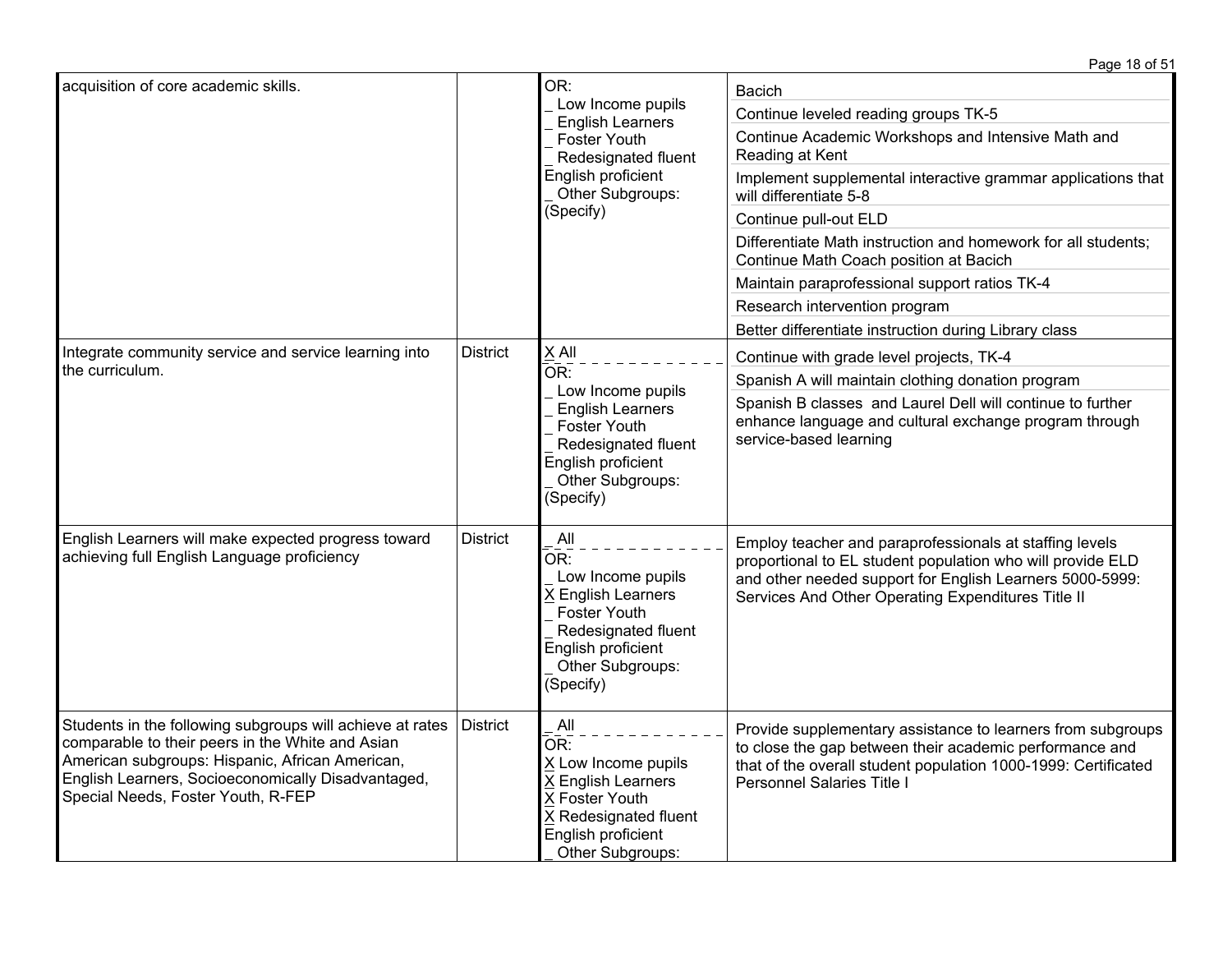|                                                                | Page 19 of 51 |
|----------------------------------------------------------------|---------------|
| (Specify)<br>Special Needs, African<br>American, Special Needs |               |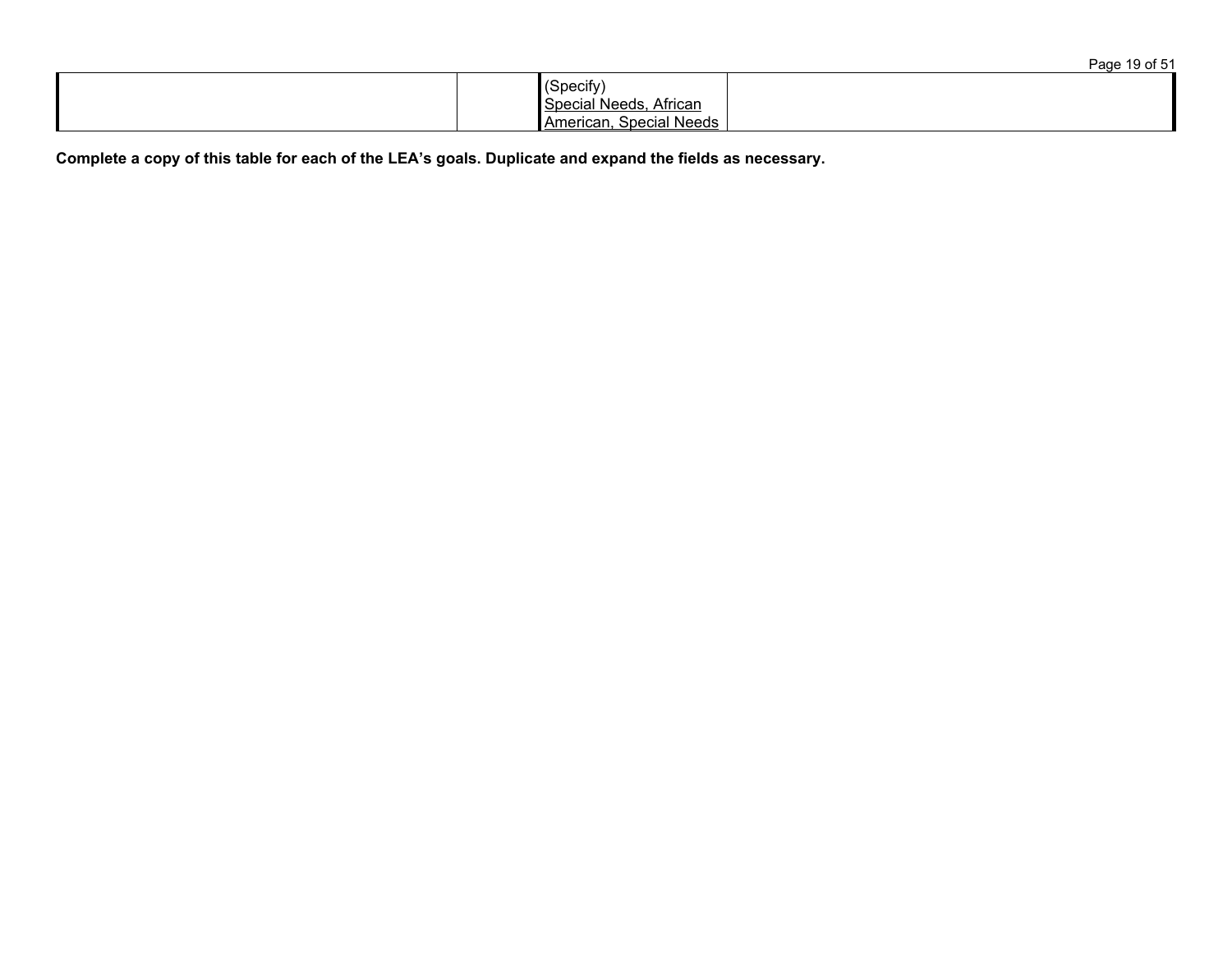| Commit to exceptional and inspirational educators and staff |                                                                                                                                                                                                              |                     |                                                                                            |  | Related State and/or Local Priorities:<br>$1 \times 2 = 3 = 4 = 5 = 6 = 7$ 8                                               |
|-------------------------------------------------------------|--------------------------------------------------------------------------------------------------------------------------------------------------------------------------------------------------------------|---------------------|--------------------------------------------------------------------------------------------|--|----------------------------------------------------------------------------------------------------------------------------|
| GOAL 2:                                                     |                                                                                                                                                                                                              |                     |                                                                                            |  | COE only: $9 - 10$                                                                                                         |
|                                                             |                                                                                                                                                                                                              |                     |                                                                                            |  | Local : Specify Strategic Goal #2                                                                                          |
| Identified Need:                                            | Need: Highly qualified certificated and classified staff and administrators create academically rigorous and engaging learning opportunities for<br>all students                                             |                     |                                                                                            |  |                                                                                                                            |
|                                                             | Metric: Personnel record indicating teachers are assigned according to their credentials; teacher participation in leadership roles; improved<br>assessment results - formative and summative - for students |                     |                                                                                            |  |                                                                                                                            |
| Goal Applies to:                                            | Schools: All<br>Applicable Pupil<br>i All<br>Subgroups:                                                                                                                                                      |                     |                                                                                            |  |                                                                                                                            |
|                                                             |                                                                                                                                                                                                              |                     | LCAP Year 1: 2015-16                                                                       |  |                                                                                                                            |
| Measurable<br>Outcomes:                                     | Expected Annual Positive credential audit; increased levels of staff satisfaction                                                                                                                            |                     |                                                                                            |  |                                                                                                                            |
|                                                             |                                                                                                                                                                                                              |                     |                                                                                            |  |                                                                                                                            |
|                                                             | Actions/Services                                                                                                                                                                                             | Scope of<br>Service | Pupils to be served within<br>identified scope of<br>service                               |  | <b>Budgeted</b><br>Expenditures                                                                                            |
| innovative staff                                            | Attract, retain, develop and inspire an effective and                                                                                                                                                        | <b>District</b>     | X All<br>OR:                                                                               |  | Hire exceptional and highly qualified certificated staff 1000-<br>1999: Certificated Personnel Salaries LCFF \$8,027,584   |
|                                                             |                                                                                                                                                                                                              |                     | Low Income pupils<br><b>English Learners</b>                                               |  | Hire exceptional and highly qualified classified staff 2000-<br>2999: Classified Personnel Salaries LCFF \$1,948,304       |
|                                                             |                                                                                                                                                                                                              |                     | Foster Youth<br>Redesignated fluent<br>English proficient<br>Other Subgroups:<br>(Specify) |  | Ensure cutting edge professional development 5000-5999:<br>Services And Other Operating Expenditures LCFF \$38,444         |
|                                                             | Leverage the talents, skills, and passion of staff                                                                                                                                                           | <b>District</b>     | X All<br>$\bar{OR}$ :<br>Low Income pupils                                                 |  | Encourage teacher leadership in areas of passion 5000-5999:<br>Services And Other Operating Expenditures Title II \$12,290 |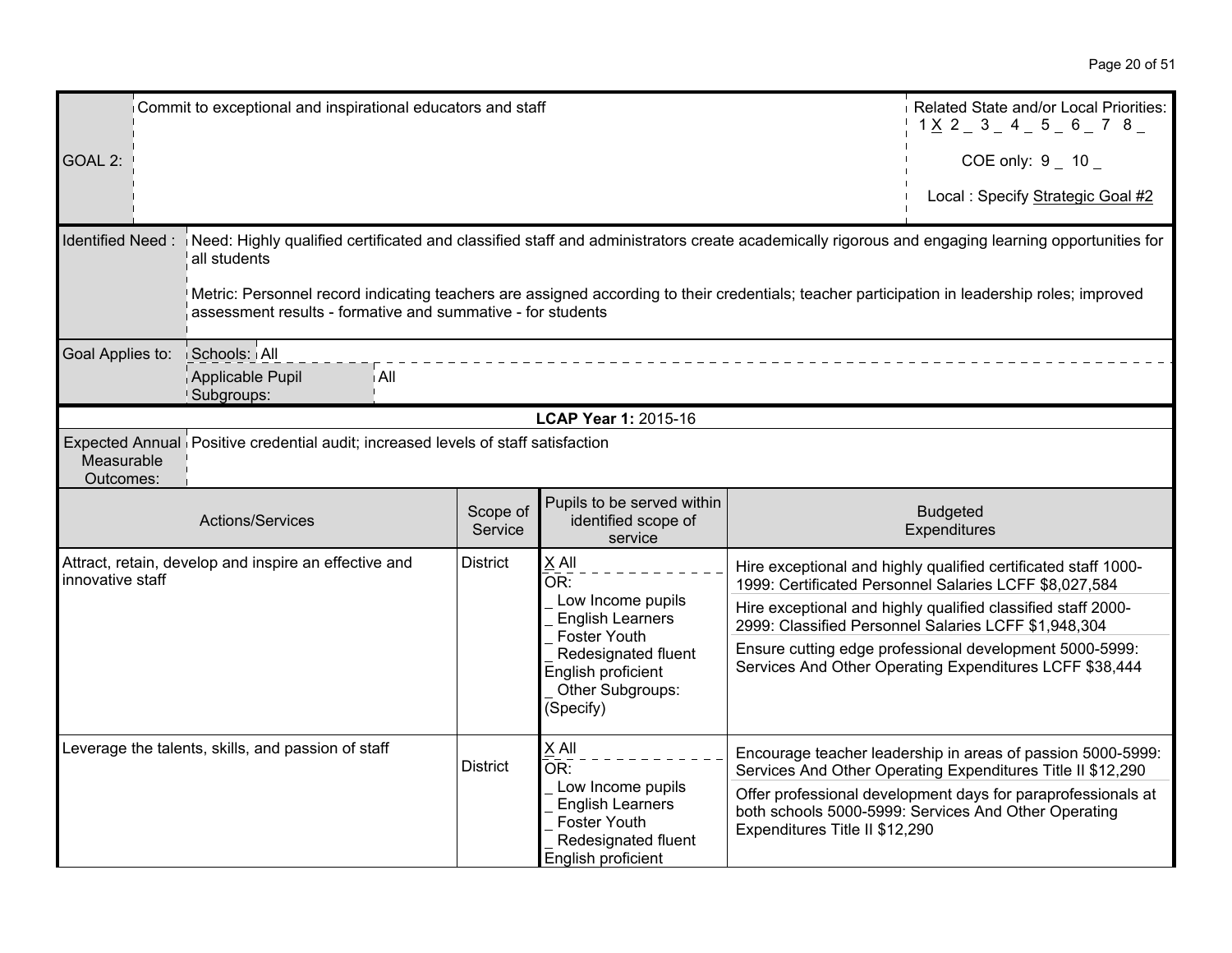|                                                                                                              |                               |                                                                                                                                                                                                                                                                                     | Page 21 of 51                                                                                                                                                      |
|--------------------------------------------------------------------------------------------------------------|-------------------------------|-------------------------------------------------------------------------------------------------------------------------------------------------------------------------------------------------------------------------------------------------------------------------------------|--------------------------------------------------------------------------------------------------------------------------------------------------------------------|
|                                                                                                              |                               | Other Subgroups:<br>(Specify)                                                                                                                                                                                                                                                       |                                                                                                                                                                    |
| Maintain high quality working conditions and competitive<br>compensation packages                            | <b>District</b>               | IIA X<br>$\overline{\mathsf{OR}!}$<br>Low Income pupils                                                                                                                                                                                                                             | Enact negotiated 3% salary adjustment for certificated<br>employees (\$207,802) 1000-1999: Certificated Personnel<br>Salaries LCFF Already accounted for in Goal 2 |
|                                                                                                              |                               | <b>English Learners</b><br><b>Foster Youth</b><br>Redesignated fluent<br>English proficient                                                                                                                                                                                         | Enact negotiated 3% salary adjustment for classified<br>employees (\$54,682) 2000-2999: Classified Personnel<br>Salaries LCFF Already accounted for in Goal 2      |
|                                                                                                              | Other Subgroups:<br>(Specify) | Transition from Mercer health benefits to SISC health benefits<br>effective 10-1-2015 to provide employees new health benefits<br>provider and choice for benefit options, and a maximum of<br>10% premium increase over prior year. 3000-3999: Employee<br>Benefits LCFF \$123,264 |                                                                                                                                                                    |
|                                                                                                              |                               |                                                                                                                                                                                                                                                                                     | Implement Master Facilities Plan created by CSDA Design<br>Group/Measure D 6000-6999: Capital Outlay Bond \$138,500                                                |
| Encourage work/life balance                                                                                  | <b>District</b>               | X All<br>OR:<br>Low Income pupils<br><b>English Learners</b><br>Foster Youth<br>Redesignated fluent<br>English proficient<br>Other Subgroups:<br>(Specify)                                                                                                                          | Honor people's time - maximize meeting efficiency 5900:<br>Communications LCFF \$5,000                                                                             |
|                                                                                                              |                               |                                                                                                                                                                                                                                                                                     | Leaders model work/life balance 5900: Communications<br><b>LCFF \$5,000</b>                                                                                        |
|                                                                                                              |                               | LCAP Year 2: 2016-17                                                                                                                                                                                                                                                                |                                                                                                                                                                    |
| Expected Annual Positive credential audit; increased levels of staff satisfaction<br>Measurable<br>Outcomes: |                               |                                                                                                                                                                                                                                                                                     |                                                                                                                                                                    |
| Actions/Services                                                                                             | Scope of<br>Service           | Pupils to be served within<br>identified scope of<br>service                                                                                                                                                                                                                        | <b>Budgeted</b><br>Expenditures                                                                                                                                    |
| Attract, retain, develop and inspire an effective and<br>innovative staff                                    | <b>District</b>               | X All<br>OR:                                                                                                                                                                                                                                                                        | Hire exceptional new staff 1000-1999: Certificated Personnel<br>Salaries LCFF                                                                                      |
|                                                                                                              |                               | Low Income pupils<br><b>English Learners</b>                                                                                                                                                                                                                                        | Recruit widely, with an eye toward attracting a diverse pool of<br>applicants 2000-2999: Classified Personnel Salaries LCFF                                        |
|                                                                                                              |                               | Foster Youth<br>Redesignated fluent<br>English proficient<br>Other Subgroups:                                                                                                                                                                                                       | Ensure cutting edge professional development                                                                                                                       |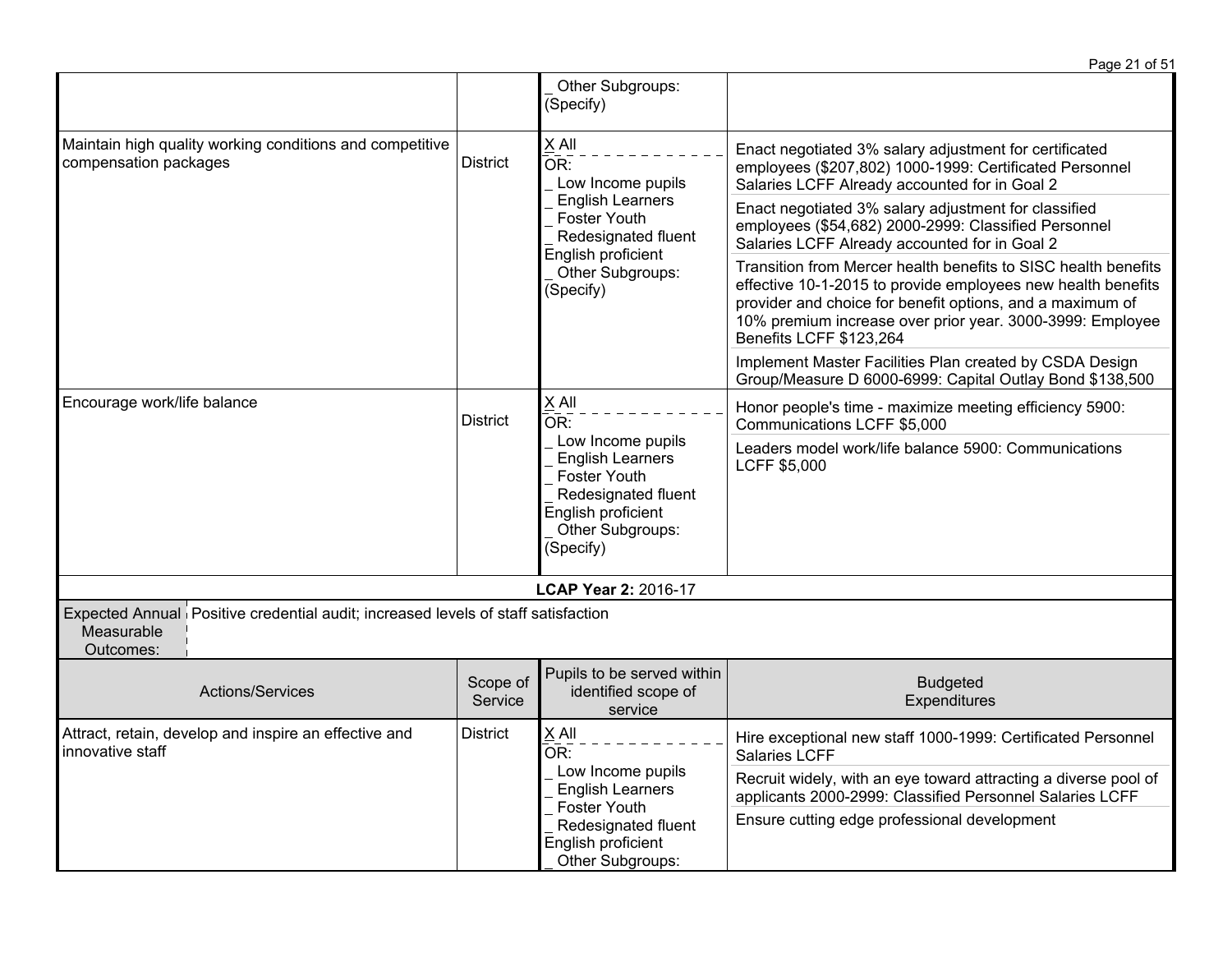|                                                                                                              |                     | (Specify)                                                                                                                                                                         |                                                                                                               |
|--------------------------------------------------------------------------------------------------------------|---------------------|-----------------------------------------------------------------------------------------------------------------------------------------------------------------------------------|---------------------------------------------------------------------------------------------------------------|
| Leverage the talents, skills, and passion of staff                                                           | <b>District</b>     | X All<br>OR:<br>Low Income pupils<br><b>English Learners</b><br>Foster Youth<br>Redesignated fluent<br>English proficient<br>Other Subgroups:<br>(Specify)                        | Encourage teacher leadership in areas of passion<br>Offer professional development days for paraprofessionals |
| Maintain high quality working conditions and competitive<br>compensation packages                            | <b>District</b>     | X All<br>OR:<br>Low Income pupils<br><b>English Learners</b><br><b>Foster Youth</b><br>Redesignated fluent<br>English proficient<br>Other Subgroups:<br>(Specify)                 | Engage in good faith negotiations<br>Implement Master Facilities Plan                                         |
| Encourage work/life balance                                                                                  | <b>District</b>     | X All<br>$\overline{\mathsf{OR}}$ :<br>Low Income pupils<br><b>English Learners</b><br>Foster Youth<br>Redesignated fluent<br>English proficient<br>Other Subgroups:<br>(Specify) | Honor people's time - maximize meeting efficiency<br>Leaders model work/life balance                          |
|                                                                                                              |                     | LCAP Year 3: 2017-18                                                                                                                                                              |                                                                                                               |
| Expected Annual Positive credential audit; increased levels of staff satisfaction<br>Measurable<br>Outcomes: |                     |                                                                                                                                                                                   |                                                                                                               |
| Actions/Services                                                                                             | Scope of<br>Service | Pupils to be served within<br>identified scope of<br>service                                                                                                                      | <b>Budgeted</b><br>Expenditures                                                                               |
| Attract, retain, develop and inspire an effective and<br>innovative staff                                    | <b>District</b>     | $\times$ All<br>OR:                                                                                                                                                               | Hire exceptional new staff 1000-1999: Certificated Personnel<br>Salaries LCFF                                 |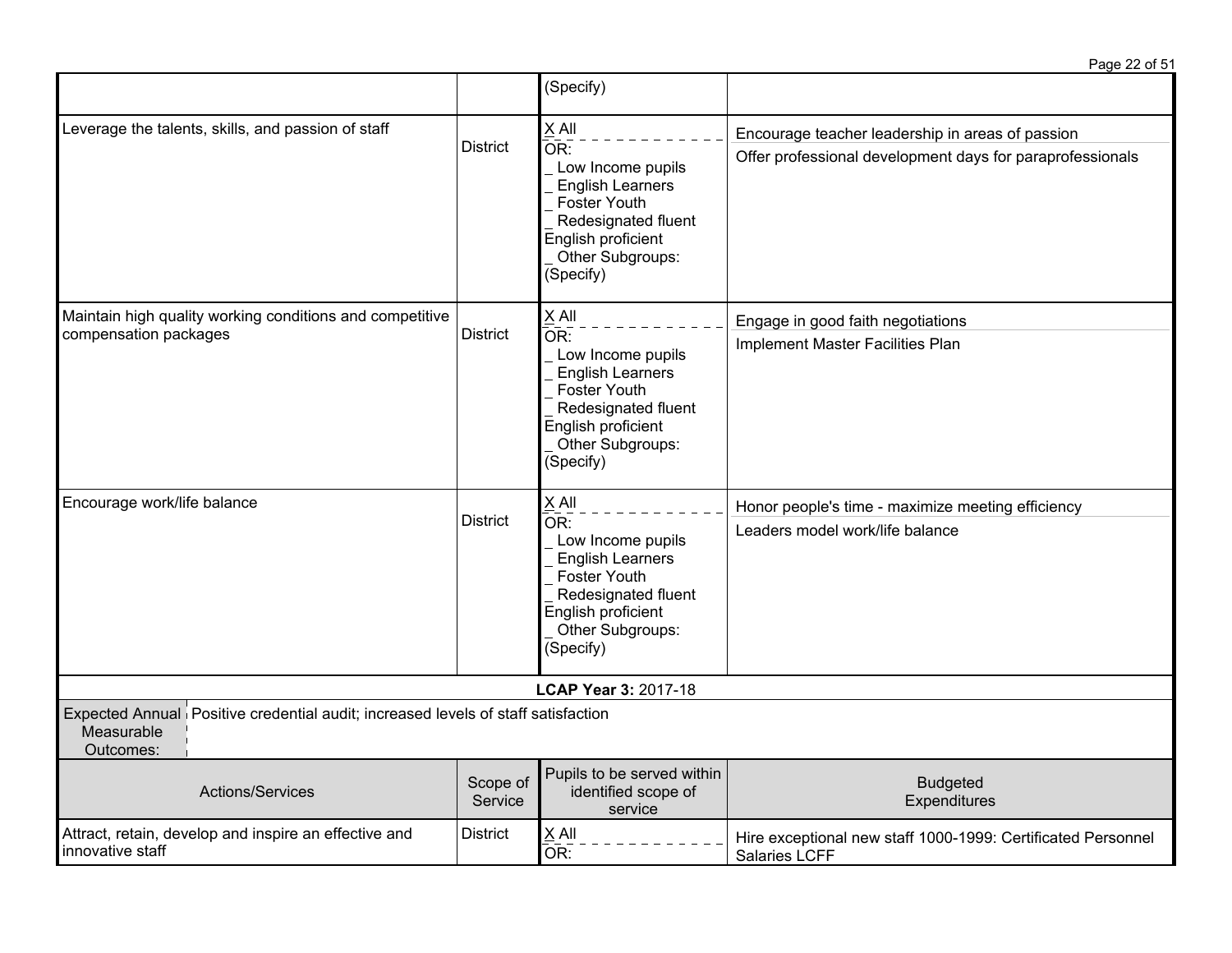|                                                                                   |                 | Low Income pupils<br><b>English Learners</b><br>Foster Youth<br>Redesignated fluent<br>English proficient<br>Other Subgroups:<br>(Specify)                 | Recruit widely, with an eye toward attracting a diverse pool of<br>applicants 2000-2999: Classified Personnel Salaries LCFF<br>Ensure cutting edge professional development |
|-----------------------------------------------------------------------------------|-----------------|------------------------------------------------------------------------------------------------------------------------------------------------------------|-----------------------------------------------------------------------------------------------------------------------------------------------------------------------------|
| Leverage the talents, skills, and passion of staff                                | <b>District</b> | X All<br>OR:<br>Low Income pupils<br><b>English Learners</b><br>Foster Youth<br>Redesignated fluent<br>English proficient<br>Other Subgroups:<br>(Specify) | Encourage teacher leadership in areas of passion<br>Offer professional development days for paraprofessionals                                                               |
| Maintain high quality working conditions and competitive<br>compensation packages | <b>District</b> | X All<br>OR:<br>Low Income pupils<br><b>English Learners</b><br>Foster Youth<br>Redesignated fluent<br>English proficient<br>Other Subgroups:<br>(Specify) | Engage in good faith negotiations<br>Implement Master Facilities Plan                                                                                                       |
| Encourage work/life balance                                                       | <b>District</b> | X All<br>OR:<br>Low Income pupils<br><b>English Learners</b><br>Foster Youth<br>Redesignated fluent<br>English proficient<br>Other Subgroups:<br>(Specify) | Honor people's time - maximize meeting efficiency<br>Leaders model work/life balance                                                                                        |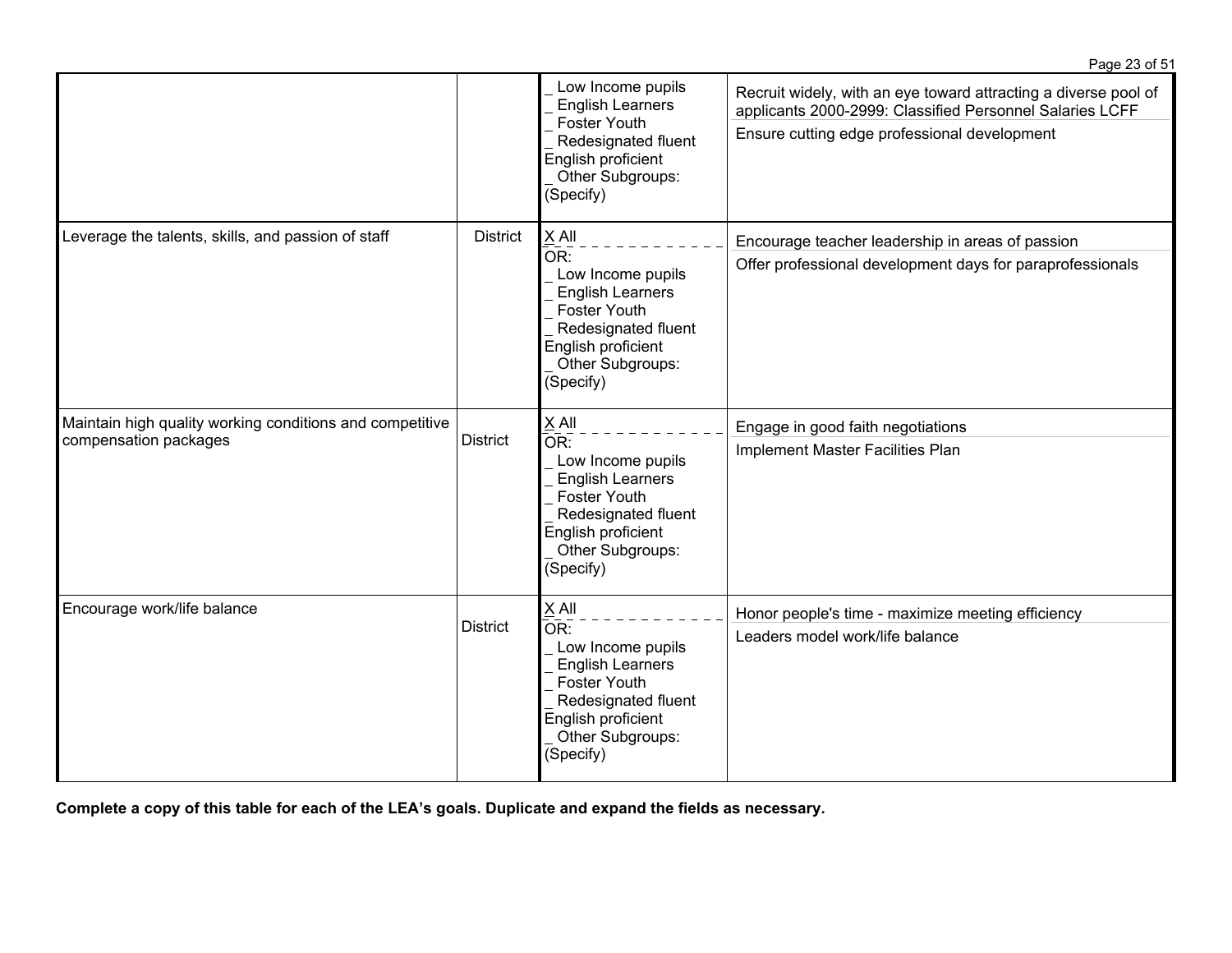| Ensure appropriate stewardship of our facilities and fiscal systems                                         |                                                                                                                                                                                                                                                                   |                                                                      |                                                                                     | Related State and/or Local Priorities:<br>$1 \times 2 \times 3 \times 4 = 5 = 6 = 7 = 8 = 1$                  |                                                                                                                                                                                 |  |  |
|-------------------------------------------------------------------------------------------------------------|-------------------------------------------------------------------------------------------------------------------------------------------------------------------------------------------------------------------------------------------------------------------|----------------------------------------------------------------------|-------------------------------------------------------------------------------------|---------------------------------------------------------------------------------------------------------------|---------------------------------------------------------------------------------------------------------------------------------------------------------------------------------|--|--|
| GOAL 3:                                                                                                     |                                                                                                                                                                                                                                                                   |                                                                      |                                                                                     |                                                                                                               | COE only: $9 - 10$                                                                                                                                                              |  |  |
|                                                                                                             |                                                                                                                                                                                                                                                                   |                                                                      |                                                                                     |                                                                                                               | Local: Specify Strategic Goals # 2,3                                                                                                                                            |  |  |
| Identified Need:                                                                                            | Need: Maintain facilities and assess adequacy of campus space.<br>Deliver a balanced budget, aligned to Strategic Plan priorities.<br>Metric: Parent/Staff survey; class sizes; adult:student ratios; Facilities Master Plan; MCOE and outside audits, FIT Report |                                                                      |                                                                                     |                                                                                                               |                                                                                                                                                                                 |  |  |
| Goal Applies to:                                                                                            | Schools: All<br>∣ All<br>Applicable Pupil<br>Subgroups:                                                                                                                                                                                                           |                                                                      |                                                                                     |                                                                                                               |                                                                                                                                                                                 |  |  |
|                                                                                                             |                                                                                                                                                                                                                                                                   |                                                                      | LCAP Year 1: 2015-16                                                                |                                                                                                               |                                                                                                                                                                                 |  |  |
| Measurable<br>Outcomes:                                                                                     | Expected Annual Increased satisfaction with facilities and class sizes as measured by Parent/Staff Survey; implementation of Facilities Master Plan; positive<br>audits                                                                                           |                                                                      |                                                                                     |                                                                                                               |                                                                                                                                                                                 |  |  |
|                                                                                                             | Actions/Services                                                                                                                                                                                                                                                  | Scope of<br>Service                                                  | Pupils to be served within<br>identified scope of<br>service                        |                                                                                                               | <b>Budgeted</b><br>Expenditures                                                                                                                                                 |  |  |
| Align fiscal resources to support achievement of the<br>goals and strategies in our Strategic Plan and LCAP |                                                                                                                                                                                                                                                                   | <b>District</b>                                                      | X All<br>OR:<br>Low Income pupils                                                   | Unrestricted LCFF \$3,992,763                                                                                 | Plan for Parcel Tax changes. Create a Task Force to research<br>implementation of Parcel Tax renewal in 2018-19 0000:                                                           |  |  |
|                                                                                                             | Foster Youth                                                                                                                                                                                                                                                      | <b>English Learners</b><br>Redesignated fluent<br>English proficient | Benefits LCFF \$1,044,415                                                           | Adjust for increase in budget for ongoing employer<br>contribution rates to STRS and PERS 3000-3999: Employee |                                                                                                                                                                                 |  |  |
|                                                                                                             |                                                                                                                                                                                                                                                                   |                                                                      | Other Subgroups:<br>(Specify)                                                       | 5/26/2015. 0000: Unrestricted LCFF \$5,000                                                                    | Disclose new requirement for District reserves to follow SB<br>858 requirements. Research establishment of Committed<br>Stabilization Arrangement. Reserve Public Hearing on    |  |  |
|                                                                                                             | Implement Facilities Master Plan<br><b>District</b>                                                                                                                                                                                                               |                                                                      | X All<br>$\overline{\mathsf{OR}}$ :<br>Low Income pupils<br><b>English Learners</b> | implement Facilities Master Plan. 5800:<br>Bond \$50,000                                                      | Employ appropriate personnel (Project Manager, Architect) to<br>Professional/Consulting Services And Operating Expenditures                                                     |  |  |
|                                                                                                             |                                                                                                                                                                                                                                                                   |                                                                      | Foster Youth<br>Redesignated fluent<br>English proficient                           |                                                                                                               | Replace current Energy Management System (EMS) using<br>approved California Energy Commission (CEC) application,<br>using Proposition 39 funding 6000-6999: Capital Outlay Prop |  |  |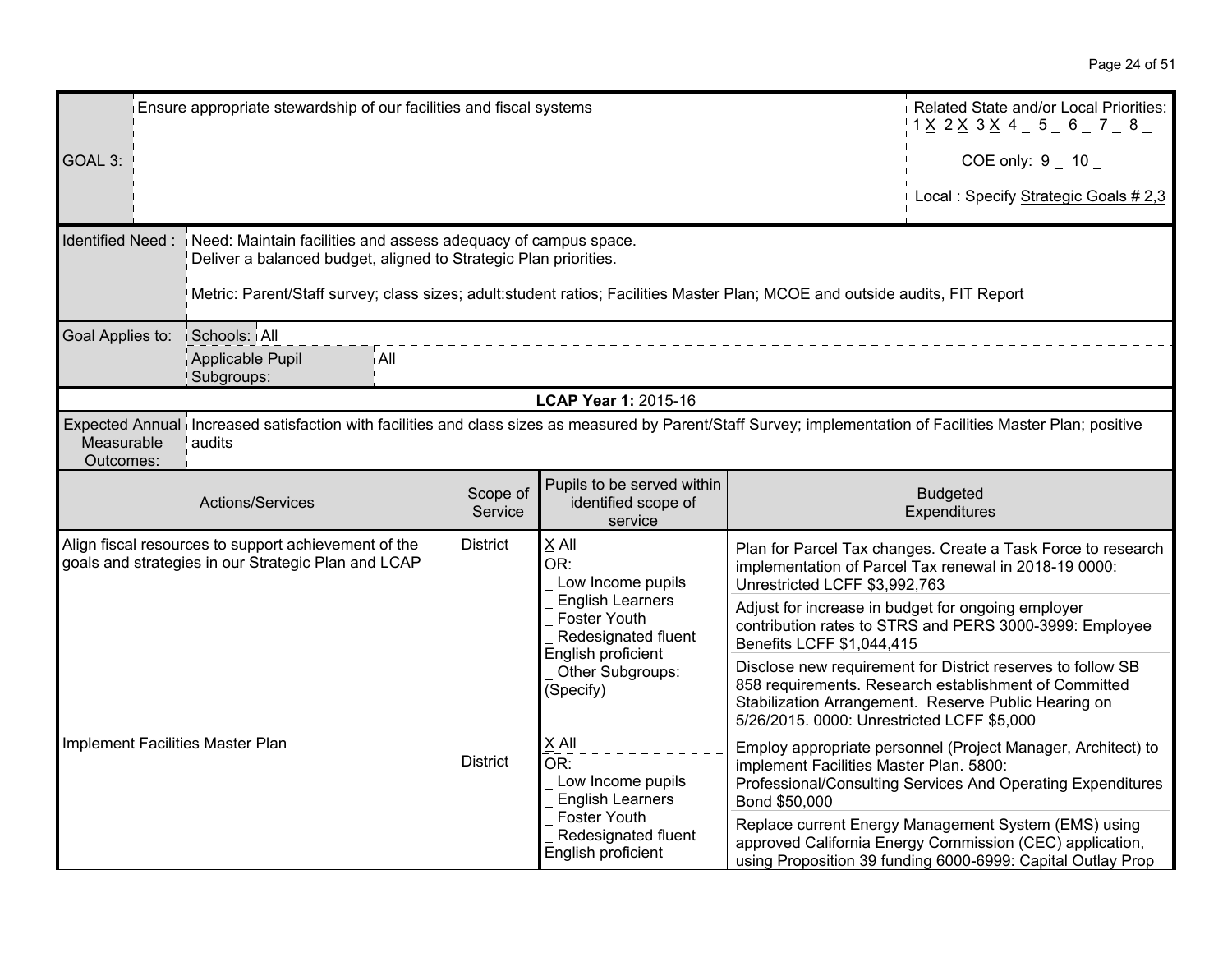|                                                                                                             |                     |                                                                                                                       | Page 25 of 51                                                                                                                                                                 |
|-------------------------------------------------------------------------------------------------------------|---------------------|-----------------------------------------------------------------------------------------------------------------------|-------------------------------------------------------------------------------------------------------------------------------------------------------------------------------|
|                                                                                                             |                     | Other Subgroups:<br>(Specify)                                                                                         | 39 \$200,000<br>Maintain custodial/maintenance staff at current levels to<br>ensure clean and safe facilities 2000-2999: Classified<br>Personnel Salaries LCFF \$307,778      |
|                                                                                                             |                     | LCAP Year 2: 2016-17                                                                                                  |                                                                                                                                                                               |
| Measurable<br>audits<br>Outcomes:                                                                           |                     |                                                                                                                       | Expected Annual Increased satisfaction with facilities and class sizes as measured by Parent/Staff Survey; implementation of Facilities Master Plan; positive                 |
| Actions/Services                                                                                            | Scope of<br>Service | Pupils to be served within<br>identified scope of<br>service                                                          | <b>Budgeted</b><br>Expenditures                                                                                                                                               |
| Align fiscal resources to support achievement of the<br>goals and strategies in our Strategic Plan and LCAP | <b>District</b>     | X All<br>$\overline{\mathsf{OR}}$ :<br>Low Income pupils                                                              | Parcel Tax Task Force to evaluate revenue analysis and<br>uniform rate possibilities for renewal. Create Parcel Tax<br>renewal language. 0000: Unrestricted LCFF \$ 4,192,401 |
|                                                                                                             |                     | <b>English Learners</b><br>Foster Youth<br>Redesignated fluent<br>English proficient<br>Other Subgroups:<br>(Specify) | Adjust budget for ongoing employer contribution rates to<br>STRS and PERS 3000-3999: Employee Benefits LCFF \$<br>1,182,720                                                   |
|                                                                                                             |                     |                                                                                                                       | Maintain District reserve level as required by SB 858                                                                                                                         |
| Implement Facilities Master Plan                                                                            | <b>District</b>     | $X$ All<br>OR:<br>Low Income pupils                                                                                   | Monitor implementation of Facilities Master Plan. 5800:<br>Professional/Consulting Services And Operating Expenditures<br>Bond \$50,000                                       |
|                                                                                                             |                     | <b>English Learners</b><br><b>Foster Youth</b><br>Redesignated fluent                                                 | Implement next phase of Prop 39 supported improvements -<br>HVAC/Boiler 6000-6999: Capital Outlay Prop 39 \$ 100,000                                                          |
|                                                                                                             |                     | English proficient<br>Other Subgroups:<br>(Specify)                                                                   | Maintain custodial/maintenance staff at current levels to<br>ensure clean and safe facilities 2000-2999: Classified<br>Personnel Salaries LCFF \$ 323,167                     |
|                                                                                                             |                     | LCAP Year 3: 2017-18                                                                                                  |                                                                                                                                                                               |
| Measurable<br>audits<br>Outcomes:                                                                           |                     |                                                                                                                       | Expected Annual Increased satisfaction with facilities and class sizes as measured by Parent/Staff Survey; implementation of Facilities Master Plan; positive                 |
| Actions/Services                                                                                            | Scope of<br>Service | Pupils to be served within<br>identified scope of<br>service                                                          | <b>Budgeted</b><br>Expenditures                                                                                                                                               |
| Align fiscal resources to support achievement of the<br>goals and strategies in our Strategic Plan and LCAP | <b>District</b>     | X All<br>OR:                                                                                                          | Parcel Tax Task Force to evaluate revenue analysis and<br>uniform rate possibilities for renewal. Create Parcel Tax                                                           |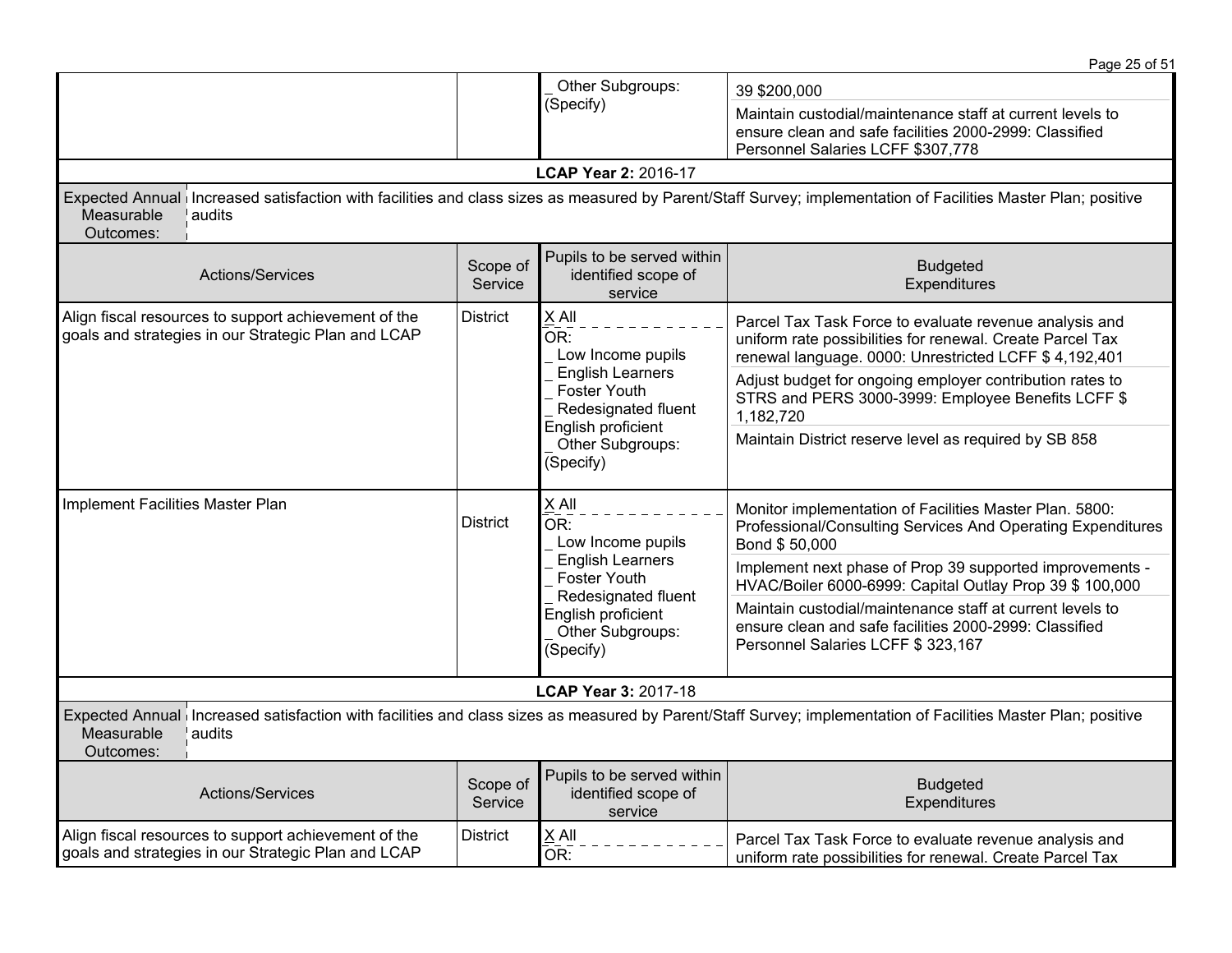|                                  |                                 | Low Income pupils<br><b>English Learners</b><br><b>Foster Youth</b><br>Redesignated fluent<br>English proficient<br>Other Subgroups:<br>(Specify) | renewal language. 0000: Unrestricted LCFF \$4,192,401<br>Adjust budget for ongoing employer contribution rates to<br>STRS and PERS 3000-3999: Employee Benefits LCFF \$<br>1,182,720<br>Maintain District reserve level as required by SB 858 |
|----------------------------------|---------------------------------|---------------------------------------------------------------------------------------------------------------------------------------------------|-----------------------------------------------------------------------------------------------------------------------------------------------------------------------------------------------------------------------------------------------|
| Implement Facilities Master Plan | X ail<br><b>District</b><br>OR: | Low Income pupils                                                                                                                                 | Monitor implementation of Facilities Master Plan. 5800:<br>Professional/Consulting Services And Operating Expenditures<br>Bond \$50,000                                                                                                       |
|                                  |                                 | <b>English Learners</b><br><b>Foster Youth</b><br>Redesignated fluent<br>English proficient<br>Other Subgroups:<br>(Specify)                      | Implement next phase of Prop 39 supported improvements -<br>HVAC/Boiler 6000-6999: Capital Outlay Prop 39 \$ 100,000                                                                                                                          |
|                                  |                                 |                                                                                                                                                   | Maintain custodial/maintenance staff at current levels to<br>ensure clean and safe facilities 2000-2999: Classified<br>Personnel Salaries LCFF \$ 323,167                                                                                     |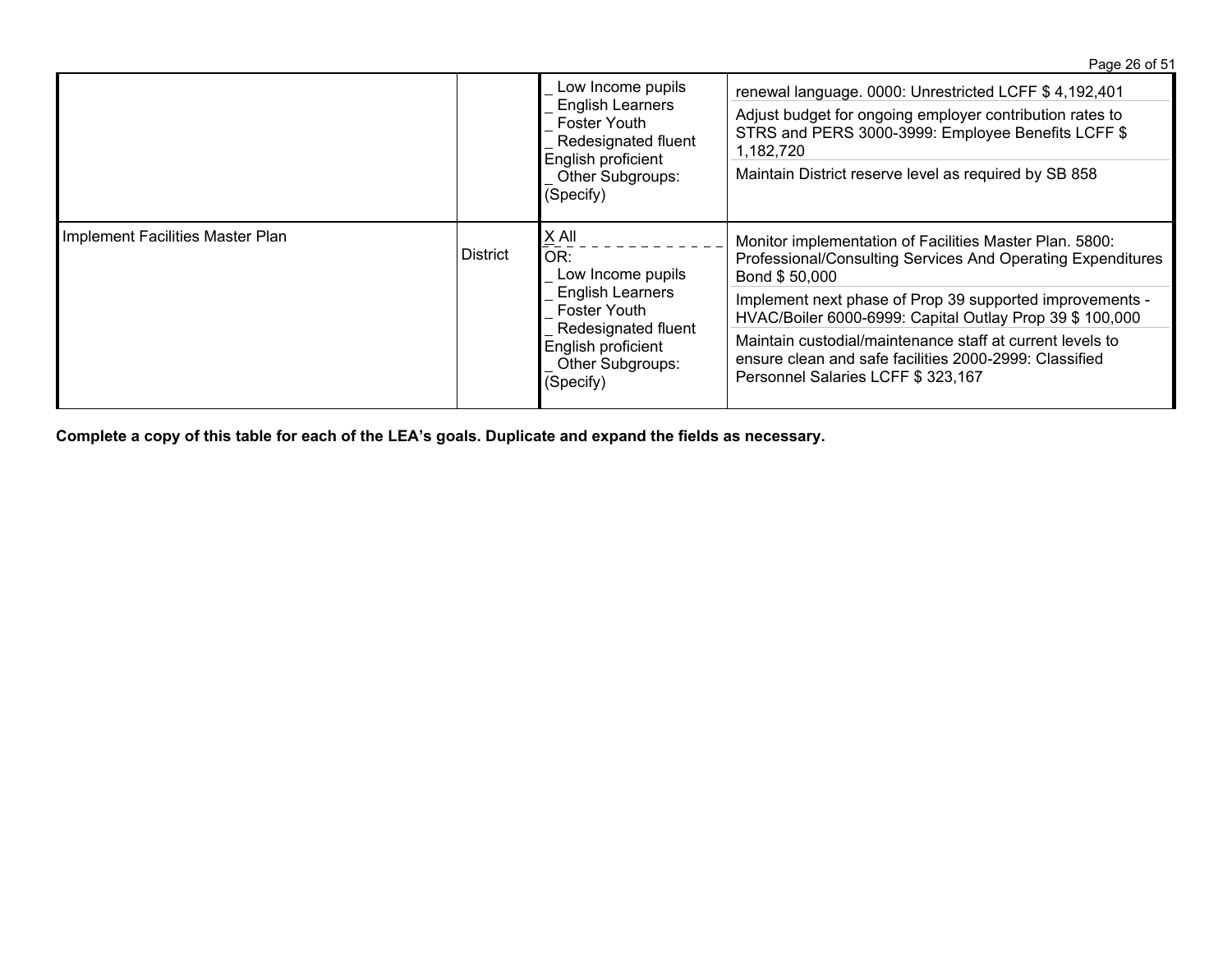|                                                                               | Related State and/or Local Priorities:<br>Provide an environment that supports our Core Values - respect, collaboration, perseverance, innovation,<br>engagement and responsibility                                                                                                                             |                     |                                                                                     |                                                                                                                                                                                 |                                                                                                                                                                                                                                                                                                                           |
|-------------------------------------------------------------------------------|-----------------------------------------------------------------------------------------------------------------------------------------------------------------------------------------------------------------------------------------------------------------------------------------------------------------|---------------------|-------------------------------------------------------------------------------------|---------------------------------------------------------------------------------------------------------------------------------------------------------------------------------|---------------------------------------------------------------------------------------------------------------------------------------------------------------------------------------------------------------------------------------------------------------------------------------------------------------------------|
| GOAL 4:                                                                       |                                                                                                                                                                                                                                                                                                                 |                     |                                                                                     |                                                                                                                                                                                 | COE only: $9 - 10$                                                                                                                                                                                                                                                                                                        |
|                                                                               |                                                                                                                                                                                                                                                                                                                 |                     |                                                                                     |                                                                                                                                                                                 | Local : Specify Strategic Goal #4                                                                                                                                                                                                                                                                                         |
|                                                                               | Identified Need: Need: Support the social-emotional needs of students to enhance educational experience<br>Metric: Discipline referrals, counseling referrals, student suspension and expulsion rates, attendance rates, chronic absenteeism rates, middle<br>school dropout rates, Healthy Kids Survey results |                     |                                                                                     |                                                                                                                                                                                 |                                                                                                                                                                                                                                                                                                                           |
| Goal Applies to:                                                              | Schools: All                                                                                                                                                                                                                                                                                                    |                     |                                                                                     |                                                                                                                                                                                 |                                                                                                                                                                                                                                                                                                                           |
|                                                                               | Applicable Pupil<br>i All<br>Subgroups:                                                                                                                                                                                                                                                                         |                     |                                                                                     |                                                                                                                                                                                 |                                                                                                                                                                                                                                                                                                                           |
|                                                                               |                                                                                                                                                                                                                                                                                                                 |                     | LCAP Year 1: 2015-16                                                                |                                                                                                                                                                                 |                                                                                                                                                                                                                                                                                                                           |
| Measurable<br>Outcomes:                                                       | Expected Annual Fewer discipline referrals; fewer suspensions; fewer counselor referrals                                                                                                                                                                                                                        |                     |                                                                                     |                                                                                                                                                                                 |                                                                                                                                                                                                                                                                                                                           |
|                                                                               | Actions/Services                                                                                                                                                                                                                                                                                                | Scope of<br>Service | Pupils to be served within<br>identified scope of<br>service                        |                                                                                                                                                                                 | <b>Budgeted</b><br>Expenditures                                                                                                                                                                                                                                                                                           |
| Build and promote cultural competence within the school District<br>community |                                                                                                                                                                                                                                                                                                                 |                     | X All<br>OR:<br>Low Income pupils<br><b>English Learners</b><br><b>Foster Youth</b> | Goal 2                                                                                                                                                                          | All Language Arts classes will continue to study characters in<br>literature to analyze cultural values, and teachers will analyze<br>the effectiveness of such studies (\$882,715) 1000-1999:<br>Certificated Personnel Salaries LCFF Already accounted for in                                                           |
|                                                                               |                                                                                                                                                                                                                                                                                                                 |                     | Redesignated fluent<br>English proficient<br>Other Subgroups:<br>(Specify)          | Already accounted for in Goal 2                                                                                                                                                 | Social Studies classes will continue to use current events and<br>other informational sources, combined with historical sources,<br>to analyze current trends that reflect cultural values, and<br>teachers will analyze the effectiveness of such studies<br>(\$225,000) 1000-1999: Certificated Personnel Salaries LCFF |
|                                                                               |                                                                                                                                                                                                                                                                                                                 |                     | Goal 2                                                                              | PE staff will teach and model positive communication and<br>good sportsmanship (5.0FTE) (\$299,837) 1000-1999:<br>Certificated Personnel Salaries LCFF Already accounted for in |                                                                                                                                                                                                                                                                                                                           |
|                                                                               |                                                                                                                                                                                                                                                                                                                 |                     |                                                                                     | Other Operating Expenditures LCFF \$500                                                                                                                                         | Initiate new staff in District Social-Emotional Learning<br>programs prior to start of first year 5000-5999: Services And                                                                                                                                                                                                 |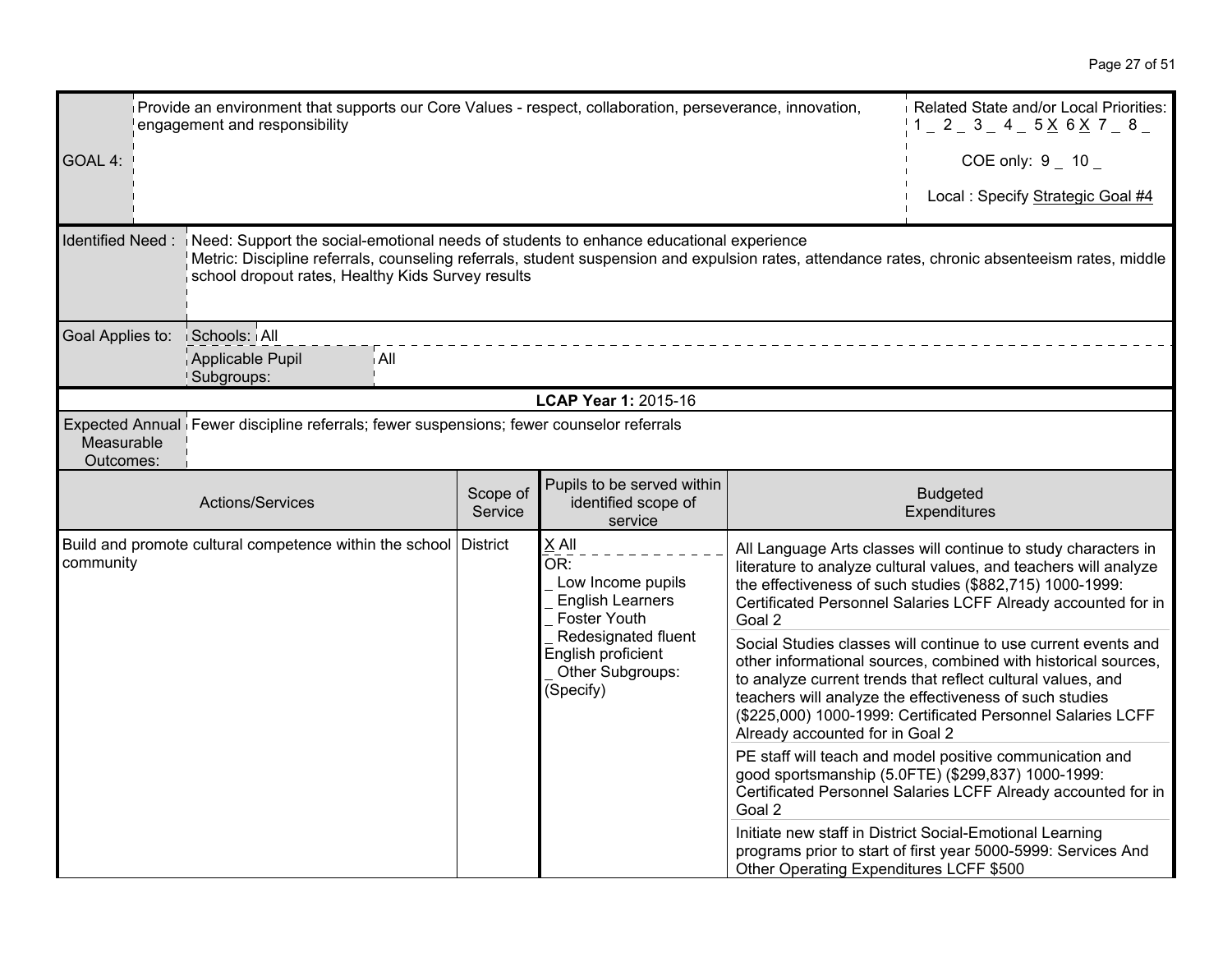|                                                                                                                                                                                                                       |                     |                                                                                                                                                                                          | Page 28 of 51                                                                                                                             |
|-----------------------------------------------------------------------------------------------------------------------------------------------------------------------------------------------------------------------|---------------------|------------------------------------------------------------------------------------------------------------------------------------------------------------------------------------------|-------------------------------------------------------------------------------------------------------------------------------------------|
|                                                                                                                                                                                                                       |                     |                                                                                                                                                                                          | All District Professional Development - Gender Spectrum<br>5000-5999: Services And Other Operating Expenditures LCFF<br>\$850             |
|                                                                                                                                                                                                                       |                     |                                                                                                                                                                                          | Expand "Be the Change Week" to Bacich 5000-5999:<br>Services And Other Operating Expenditures LCFF \$3,875                                |
|                                                                                                                                                                                                                       |                     |                                                                                                                                                                                          | Diversify curriculum materials to incorporate the widest<br>possible spectrum of experience 4000-4999: Books And<br>Supplies LCFF \$1,500 |
| Foster a culture in which all members of our Kentfield<br>School District community show respect and<br>compassion towards one another, communicate in a<br>positive manner, and stand up for and do the right thing. | <b>District</b>     | X All<br>$\overline{\mathsf{OR}}$ :<br>Low Income pupils<br><b>English Learners</b><br><b>Foster Youth</b><br>Redesignated fluent<br>English proficient<br>Other Subgroups:<br>(Specify) | Ability Awareness at Bacich (Understanding our Differences)<br>5900: Communications LCFF \$1,250                                          |
| Nurture the social development and emotional health of<br>students                                                                                                                                                    | District            | $X$ All<br>OR:<br>Low Income pupils<br><b>English Learners</b><br><b>Foster Youth</b><br>Redesignated fluent<br>English proficient<br>Other Subgroups:<br>(Specify)                      | All staff will continue long-established emphasis on teamwork<br>and cooperation 5900: Communications LCFF                                |
|                                                                                                                                                                                                                       |                     | <b>LCAP Year 2: 2016-17</b>                                                                                                                                                              |                                                                                                                                           |
| Expected Annual Fewer discipline referrals; fewer suspensions; fewer counselor referrals<br>Measurable<br>Outcomes:                                                                                                   |                     |                                                                                                                                                                                          |                                                                                                                                           |
| Actions/Services                                                                                                                                                                                                      | Scope of<br>Service | Pupils to be served within<br>identified scope of<br>service                                                                                                                             | <b>Budgeted</b><br>Expenditures                                                                                                           |
| Build and promote cultural competence within the school<br>community                                                                                                                                                  | District            | X All<br>OR:<br>Low Income pupils<br><b>English Learners</b><br><b>Foster Youth</b><br>Redesignated fluent                                                                               | Continue and expand on Year 1 Activities, based on<br>assessment of need LCFF                                                             |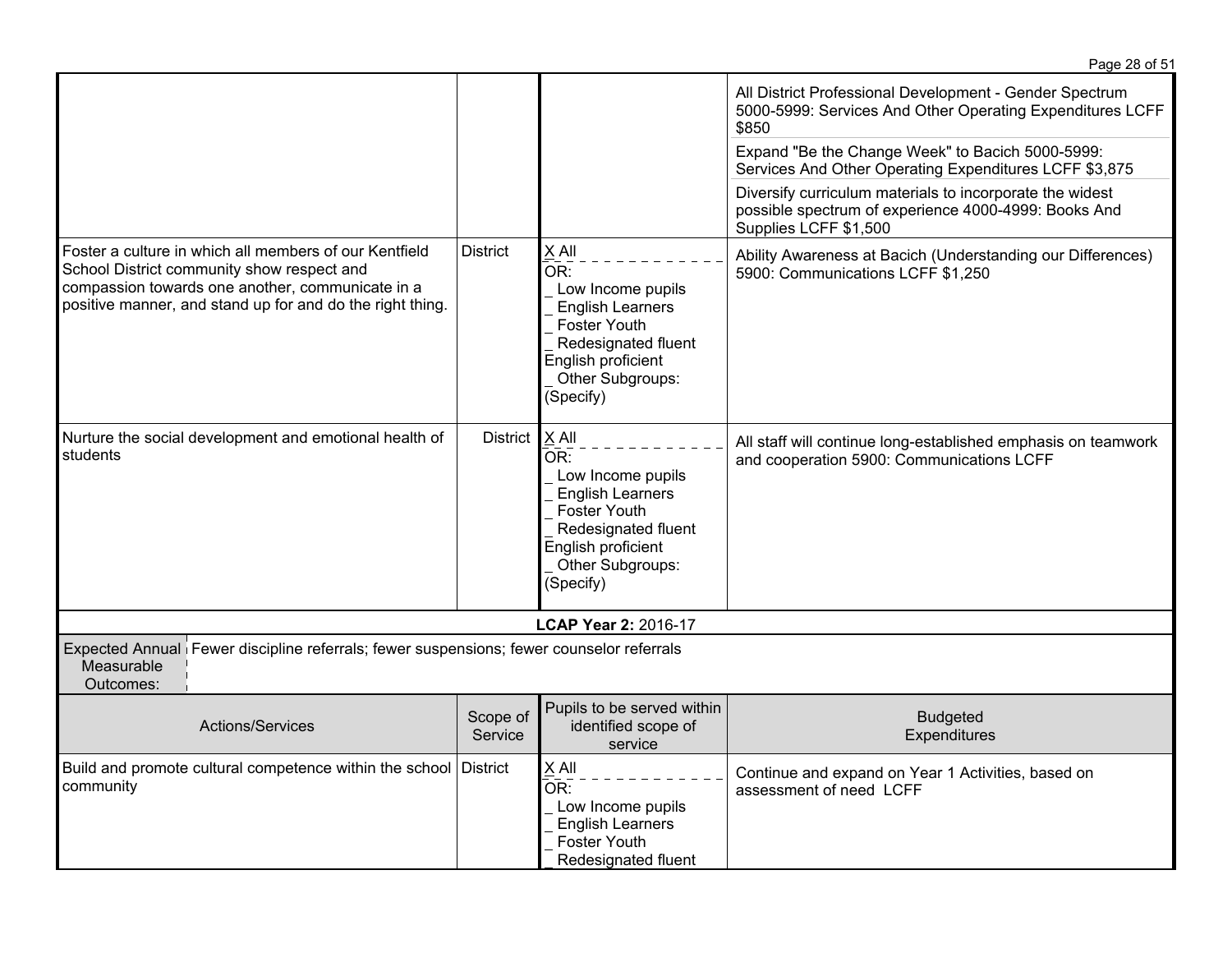|                                                                                                                                                                                                                       |                     |                                                                                                                                                                              | Page 29 of 51                                                                    |
|-----------------------------------------------------------------------------------------------------------------------------------------------------------------------------------------------------------------------|---------------------|------------------------------------------------------------------------------------------------------------------------------------------------------------------------------|----------------------------------------------------------------------------------|
|                                                                                                                                                                                                                       |                     | English proficient<br>Other Subgroups:<br>(Specify)                                                                                                                          |                                                                                  |
| Foster a culture in which all members of our Kentfield<br>School District community show respect and<br>compassion towards one another, communicate in a<br>positive manner, and stand up for and do the right thing. | <b>District</b>     | $X$ All<br>OR:<br>Low Income pupils<br><b>English Learners</b><br>Foster Youth<br>Redesignated fluent<br>English proficient<br>Other Subgroups:<br>(Specify)                 | Ability Awareness at Kent (Understanding our Differences)                        |
| Nurture the social development and emotional health of<br>students                                                                                                                                                    | <b>District</b>     | X All<br>$\bar{\mathsf{OR}}$ :<br>Low Income pupils<br><b>English Learners</b><br>Foster Youth<br>Redesignated fluent<br>English proficient<br>Other Subgroups:<br>(Specify) | All staff will continue long-established emphasis on teamwork<br>and cooperation |
|                                                                                                                                                                                                                       |                     | <b>LCAP Year 3: 2017-18</b>                                                                                                                                                  |                                                                                  |
| Expected Annual Fewer discipline referrals; fewer suspensions; fewer counselor referrals<br>Measurable<br>Outcomes:                                                                                                   |                     |                                                                                                                                                                              |                                                                                  |
| Actions/Services                                                                                                                                                                                                      | Scope of<br>Service | Pupils to be served within<br>identified scope of<br>service                                                                                                                 | <b>Budgeted</b><br>Expenditures                                                  |
| Build and promote cultural competence within the school District<br>community                                                                                                                                         |                     | X All<br>OR:<br>Low Income pupils<br><b>English Learners</b><br>Foster Youth<br>Redesignated fluent<br>English proficient<br>Other Subgroups:<br>(Specify)                   | Continue and expand on Year 2 Activities, based on<br>assessment of need LCFF    |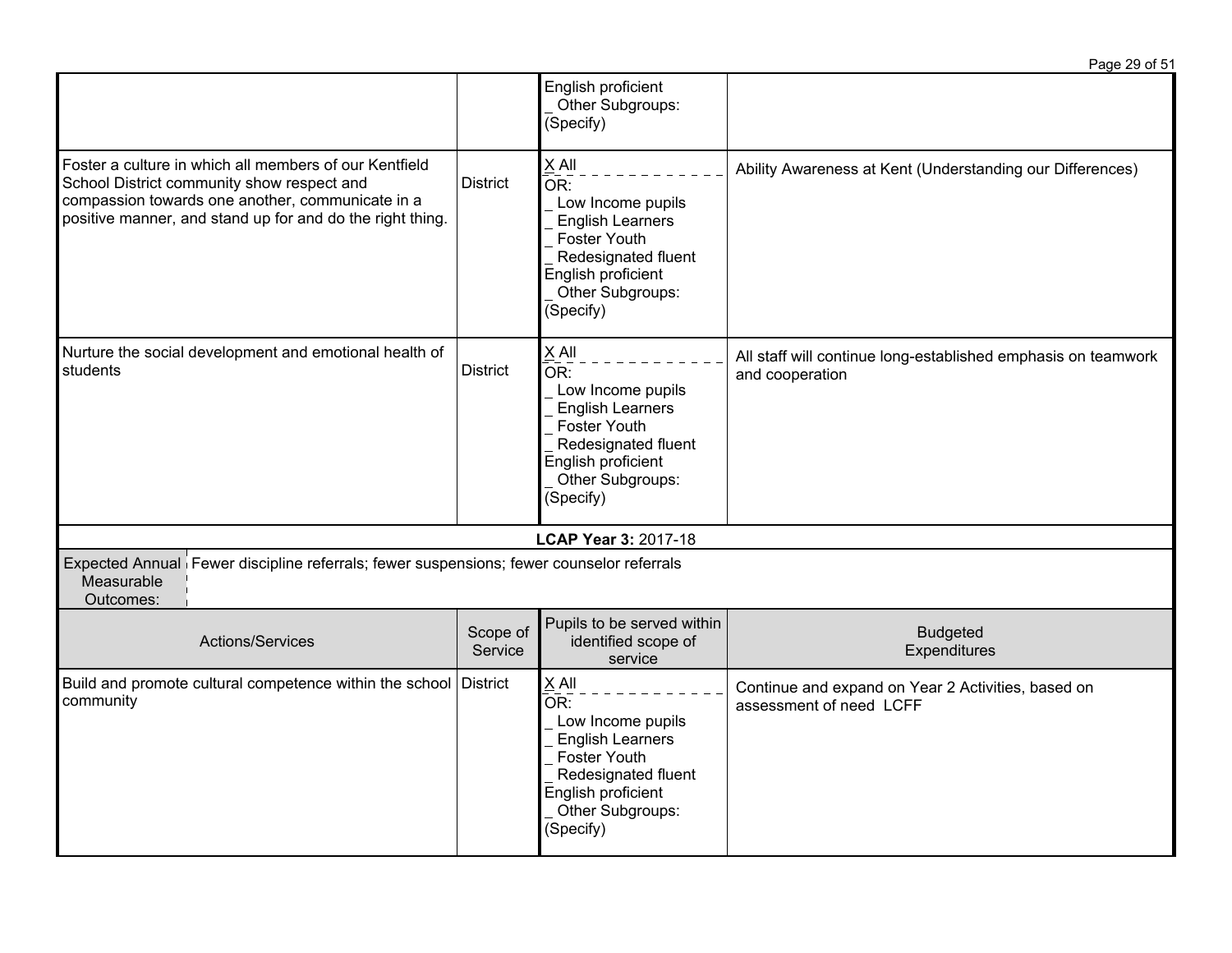Page 30 of 51

| Foster a culture in which all members of our Kentfield<br>School District community show respect and<br>compassion towards one another, communicate in a<br>positive manner, and stand up for and do the right thing. | <b>District</b> | X All<br>OR:<br>Low Income pupils<br><b>English Learners</b><br>Foster Youth<br>Redesignated fluent<br>English proficient<br>Other Subgroups:<br>(Specify) | Assess Ability Awareness effectiveness, and plan activities<br>accordingly       |
|-----------------------------------------------------------------------------------------------------------------------------------------------------------------------------------------------------------------------|-----------------|------------------------------------------------------------------------------------------------------------------------------------------------------------|----------------------------------------------------------------------------------|
| Nurture the social development and emotional health of<br>students                                                                                                                                                    | <b>District</b> | X All<br>OR:<br>Low Income pupils<br><b>English Learners</b><br>Foster Youth<br>Redesignated fluent<br>English proficient<br>Other Subgroups:<br>(Specify) | All staff will continue long-established emphasis on teamwork<br>and cooperation |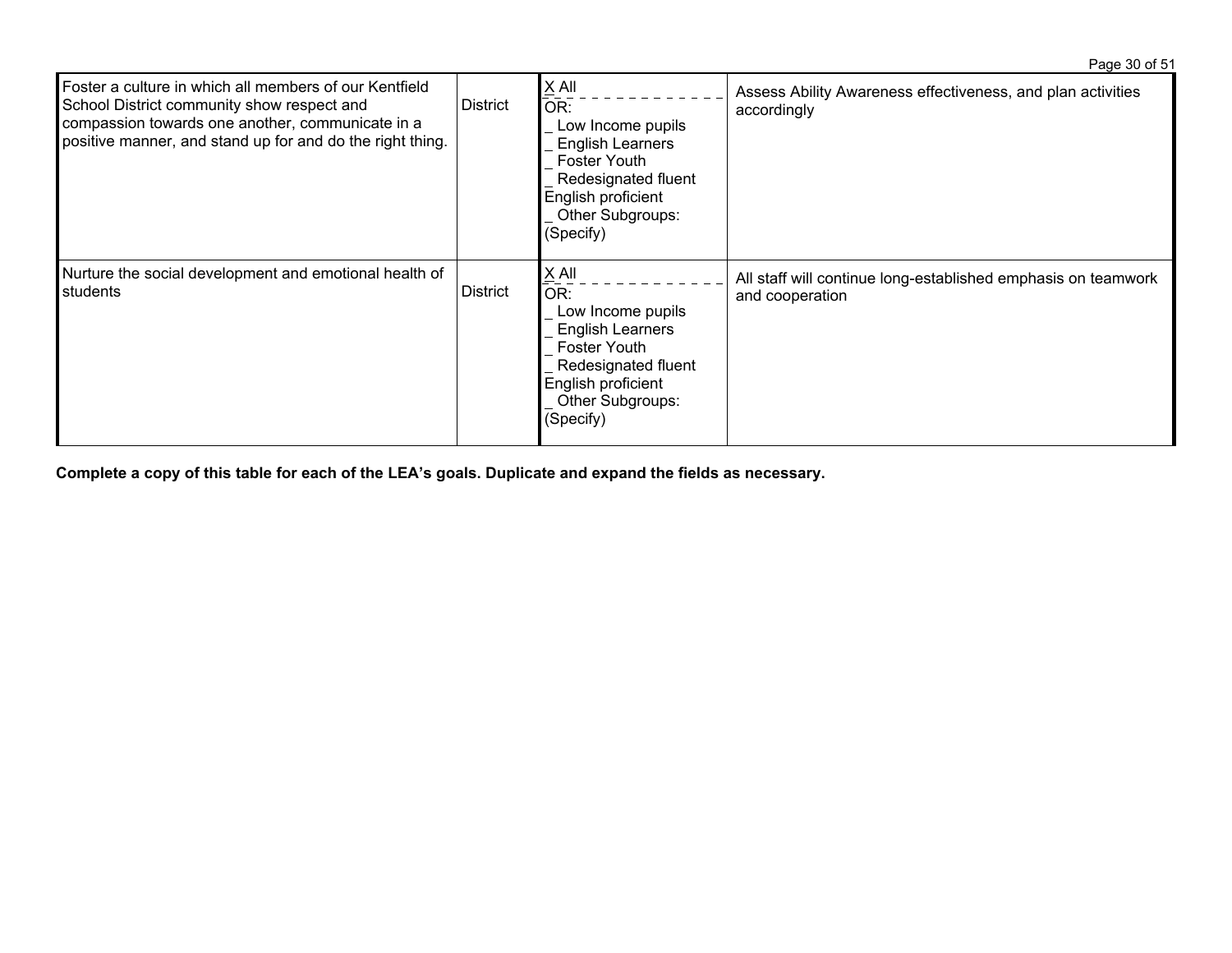| Expand and strengthen communication and partnerships with our community |                                                                                                                 |                     |                                                                                                                                                      |                           | Related State and/or Local Priorities:<br>$1 = 2 = 3 \times 4 = 5 = 6 \times 7 = 8 =$                         |
|-------------------------------------------------------------------------|-----------------------------------------------------------------------------------------------------------------|---------------------|------------------------------------------------------------------------------------------------------------------------------------------------------|---------------------------|---------------------------------------------------------------------------------------------------------------|
| GOAL 5:                                                                 |                                                                                                                 |                     |                                                                                                                                                      |                           | COE only: $9 - 10 -$                                                                                          |
|                                                                         |                                                                                                                 |                     |                                                                                                                                                      |                           | Local : Specify Strategic Goal #5                                                                             |
|                                                                         | Identified Need: Need: Communicate thoroughly and effectively with parents and staff                            |                     |                                                                                                                                                      |                           |                                                                                                               |
|                                                                         | Metric:Parent/Staff survey                                                                                      |                     |                                                                                                                                                      |                           |                                                                                                               |
| Goal Applies to:                                                        | Schools: All<br>Applicable Pupil<br>i All<br>Subgroups:                                                         |                     |                                                                                                                                                      |                           |                                                                                                               |
|                                                                         |                                                                                                                 |                     | <b>LCAP Year 1: 2015-16</b>                                                                                                                          |                           |                                                                                                               |
| Measurable<br>Outcomes:                                                 | Expected Annual Increased levels of satisfaction with District communication as measured by Parent/Staff Survey |                     |                                                                                                                                                      |                           |                                                                                                               |
|                                                                         | Actions/Services                                                                                                | Scope of<br>Service | Pupils to be served within<br>identified scope of<br>service                                                                                         |                           | <b>Budgeted</b><br>Expenditures                                                                               |
|                                                                         | Communicate as one school, two campuses                                                                         | <b>District</b>     | X All<br>$\overline{\mathsf{OR}}$ :                                                                                                                  |                           | Refine Weekly Update on District website 5000-5999:<br>Services And Other Operating Expenditures LCFF \$5,000 |
|                                                                         |                                                                                                                 |                     | Low Income pupils<br><b>English Learners</b><br><b>Foster Youth</b><br>Redesignated fluent<br>English proficient<br>Other Subgroups:<br>(Specify)    | Expenditures LCFF \$1,800 | Launch mobile app 5000-5999: Services And Other Operating                                                     |
| resources to share information                                          | Create a comprehensive, effective, and transparent<br>approach to communication, utilizing coordinated          | <b>District</b>     | X All<br>OR:<br>Low Income pupils<br><b>English Learners</b><br><b>Foster Youth</b><br>Redesignated fluent<br>English proficient<br>Other Subgroups: |                           | Continue to refine committee structure and function                                                           |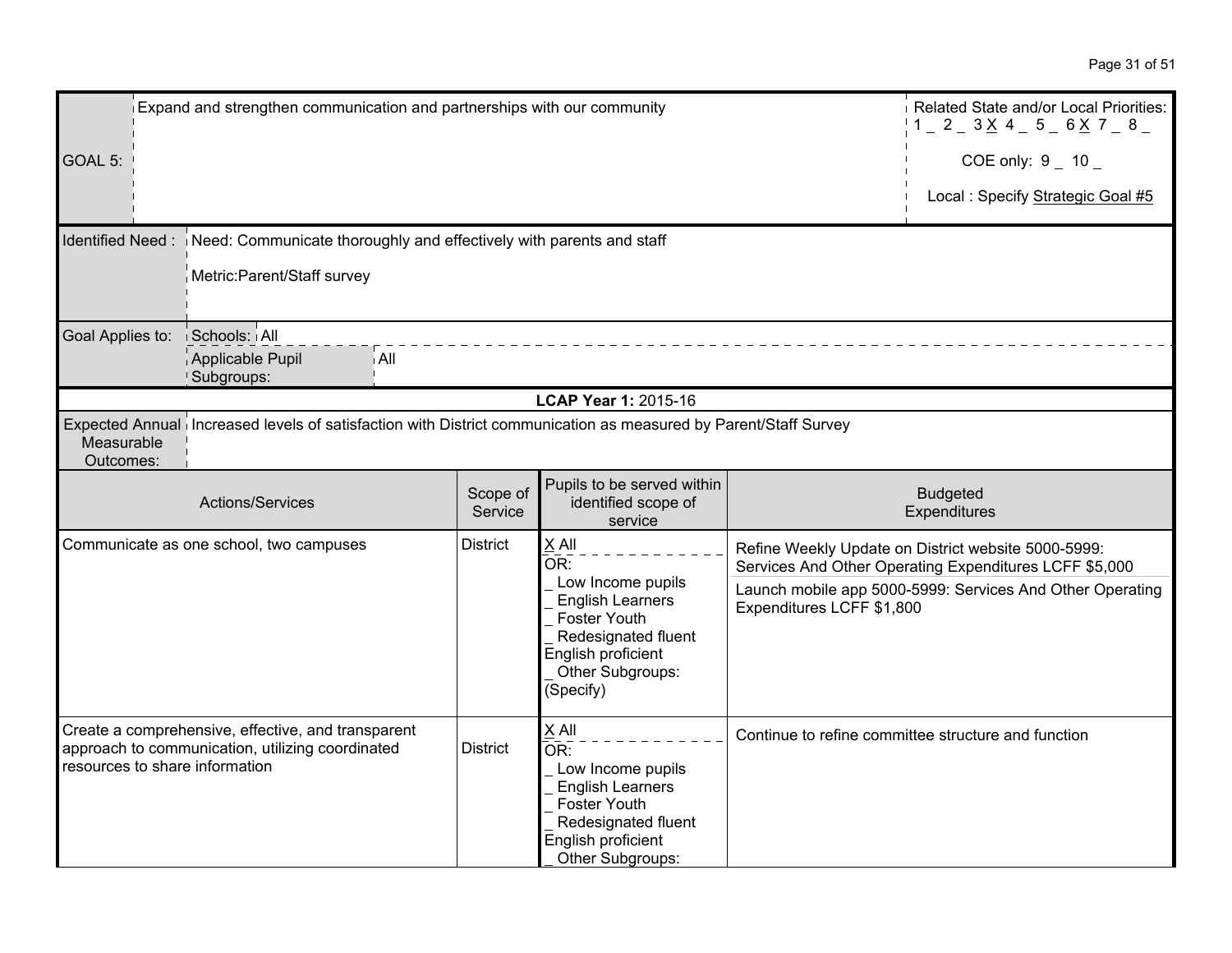|                                                                                                                                            |                     | (Specify)                                                                                                                                                                         |                                                                                                                                                                 |
|--------------------------------------------------------------------------------------------------------------------------------------------|---------------------|-----------------------------------------------------------------------------------------------------------------------------------------------------------------------------------|-----------------------------------------------------------------------------------------------------------------------------------------------------------------|
| Collaborate with business and community partners to<br>identify ways we can work together to support our<br>learning goals                 | <b>District</b>     | X All<br>$\overline{\mathsf{OR}}$ :<br>Low Income pupils<br><b>English Learners</b><br>Foster Youth<br>Redesignated fluent<br>English proficient<br>Other Subgroups:<br>(Specify) | Continue to collaborate with College of Marin to expose our<br>students to its resources                                                                        |
|                                                                                                                                            |                     | <b>LCAP Year 2: 2016-17</b>                                                                                                                                                       |                                                                                                                                                                 |
| Expected Annual Increased levels of satisfaction with District communication as measured by Parent/Staff Survey<br>Measurable<br>Outcomes: |                     |                                                                                                                                                                                   |                                                                                                                                                                 |
| Actions/Services                                                                                                                           | Scope of<br>Service | Pupils to be served within<br>identified scope of<br>service                                                                                                                      | <b>Budgeted</b><br>Expenditures                                                                                                                                 |
| Communicate as one school, two campuses                                                                                                    | <b>District</b>     | X All<br>OR:<br>Low Income pupils<br><b>English Learners</b><br>Foster Youth<br>Redesignated fluent<br>English proficient<br>Other Subgroups:<br>(Specify)                        | Continue Weekly Updates from schools and district LCFF<br>Refine mobile app<br>Publish and distribute by mail "Year in Review" to all<br>households in District |
| Create a comprehensive, effective, and transparent<br>approach to communication, utilizing coordinated<br>resources to share information   | <b>District</b>     | $X$ All<br>OR:<br>Low Income pupils<br><b>English Learners</b><br>Foster Youth<br>Redesignated fluent<br>English proficient<br>Other Subgroups:<br>(Specify)                      | Assess communication approach from Year 1, adjust<br>accordingly                                                                                                |
| Collaborate with business and community partners to<br>identify ways we can work together to support our<br>learning goals                 | <b>District</b>     | $X$ All<br>OR:                                                                                                                                                                    | Continue collaboration with College of Marin<br>Involve community in Parcel Tax Task Force and information                                                      |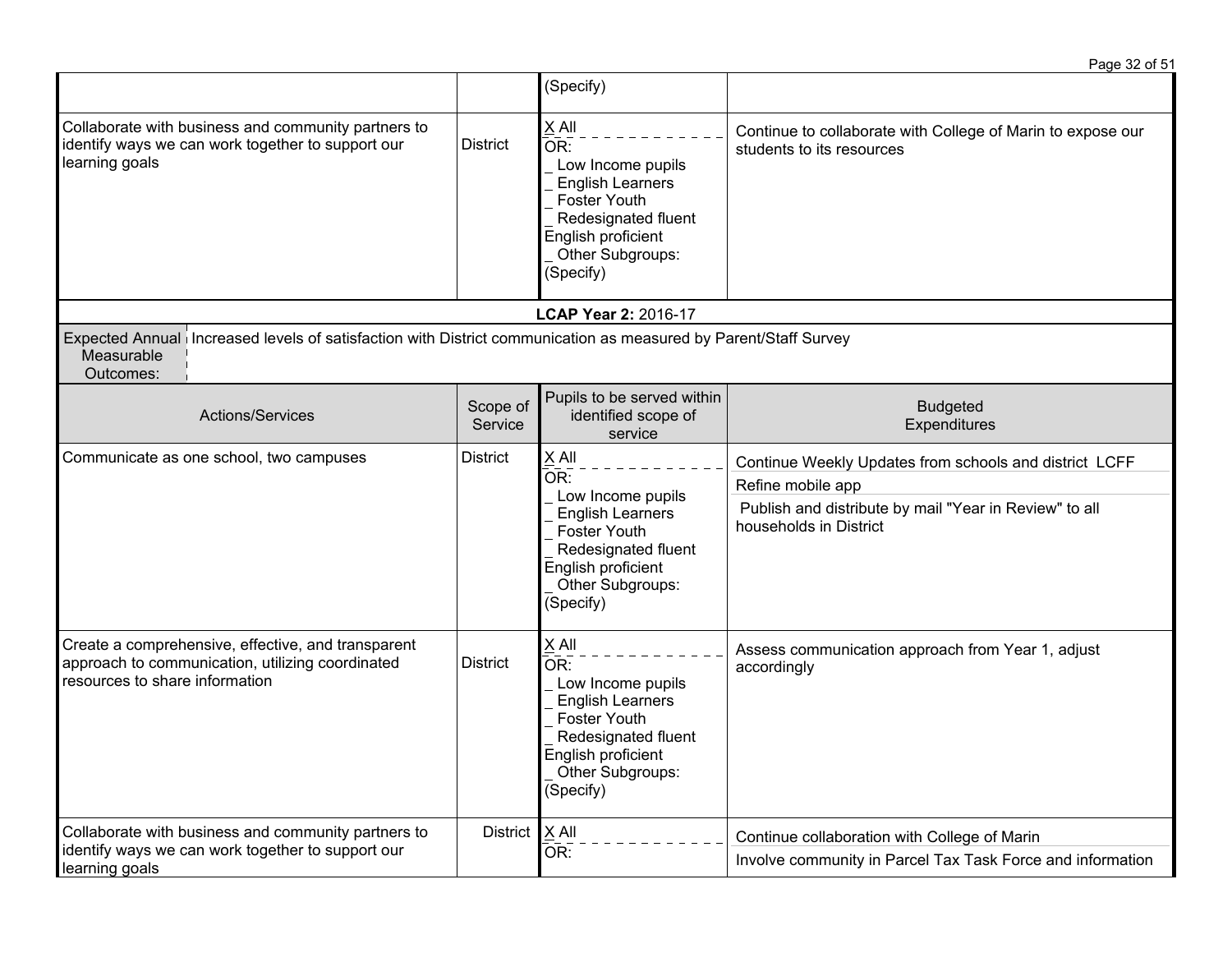|                                                                                                                                            |                     |                                                                                                                                                                     | Page 33 of 51                                                                                                                                               |
|--------------------------------------------------------------------------------------------------------------------------------------------|---------------------|---------------------------------------------------------------------------------------------------------------------------------------------------------------------|-------------------------------------------------------------------------------------------------------------------------------------------------------------|
|                                                                                                                                            |                     | Low Income pupils<br><b>English Learners</b><br><b>Foster Youth</b><br>Redesignated fluent<br>English proficient<br>Other Subgroups:<br>(Specify)                   | campaign                                                                                                                                                    |
|                                                                                                                                            |                     | LCAP Year 3: 2017-18                                                                                                                                                |                                                                                                                                                             |
| Expected Annual Increased levels of satisfaction with District communication as measured by Parent/Staff Survey<br>Measurable<br>Outcomes: |                     |                                                                                                                                                                     |                                                                                                                                                             |
| Actions/Services                                                                                                                           | Scope of<br>Service | Pupils to be served within<br>identified scope of<br>service                                                                                                        | <b>Budgeted</b><br>Expenditures                                                                                                                             |
| Communicate as one school, two campuses                                                                                                    | <b>District</b>     | $X$ All<br>OR:<br>Low Income pupils<br><b>English Learners</b><br><b>Foster Youth</b><br>Redesignated fluent<br>English proficient<br>Other Subgroups:<br>(Specify) | Asses effectiveness of Mobile App; adjust usage and content<br>accordingly LCFF<br>Assess effectiveness of "Year in Review"'; adjust content<br>accordingly |
| Create a comprehensive, effective, and transparent<br>approach to communication, utilizing coordinated<br>resources to share information   | <b>District</b>     | $X$ All<br>OR:<br>Low Income pupils<br><b>English Learners</b><br><b>Foster Youth</b><br>Redesignated fluent<br>English proficient<br>Other Subgroups:<br>(Specify) | Assess communication committee structure and function;<br>adjust frequency of meetings and topics addressed<br>accordingly                                  |
| Collaborate with business and community partners to<br>identify ways we can work together to support our<br>learning goals                 | <b>District</b>     | $X$ All<br>OR:<br>Low Income pupils<br><b>English Learners</b><br>Foster Youth<br>Redesignated fluent<br>English proficient                                         | Continue partnership with community in pursuit of successful<br>Parcel Tax renewal                                                                          |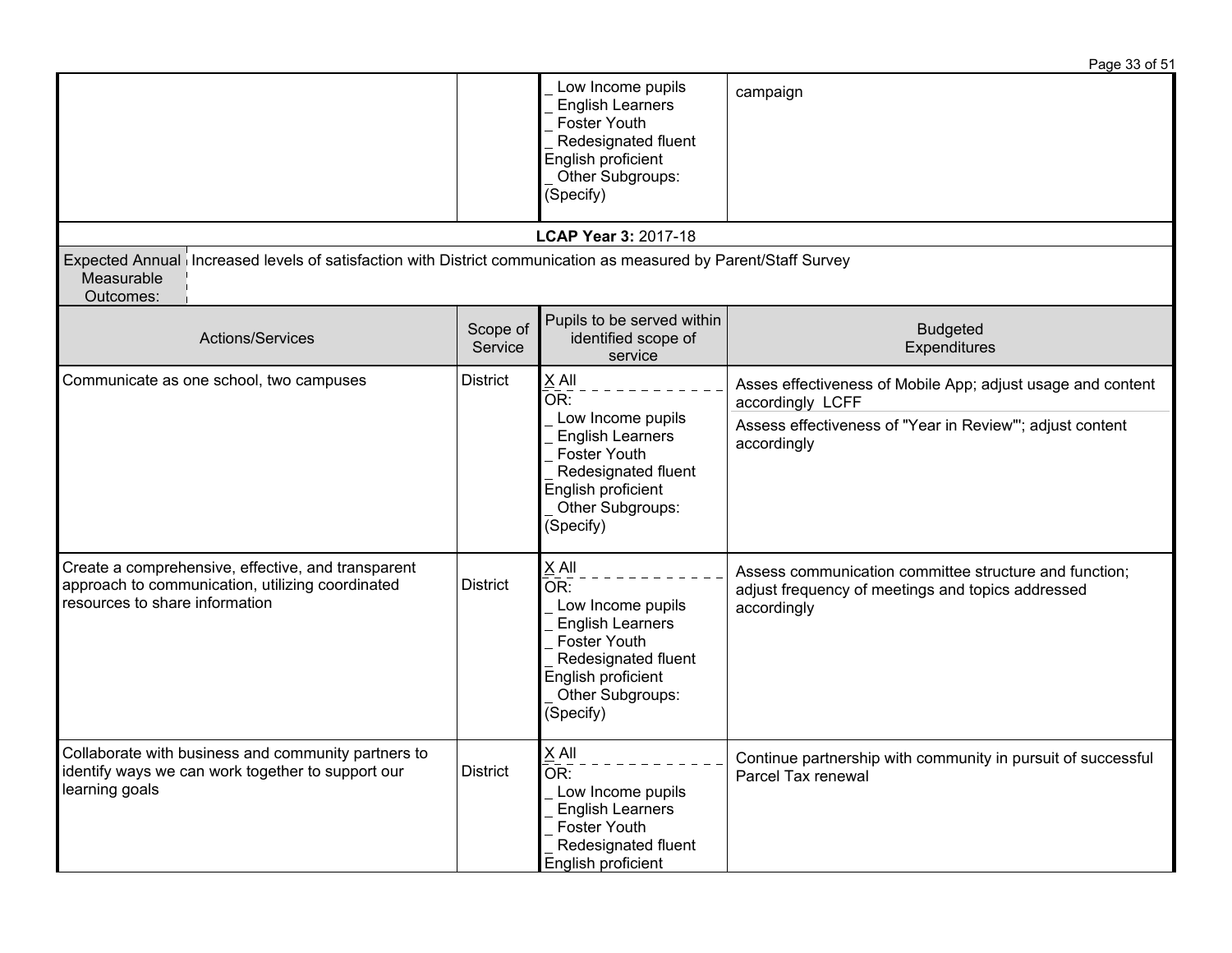|  |                                  | Page 34 of 51 |
|--|----------------------------------|---------------|
|  | _ Other Subgroups:<br>Ⅰ(Specify) |               |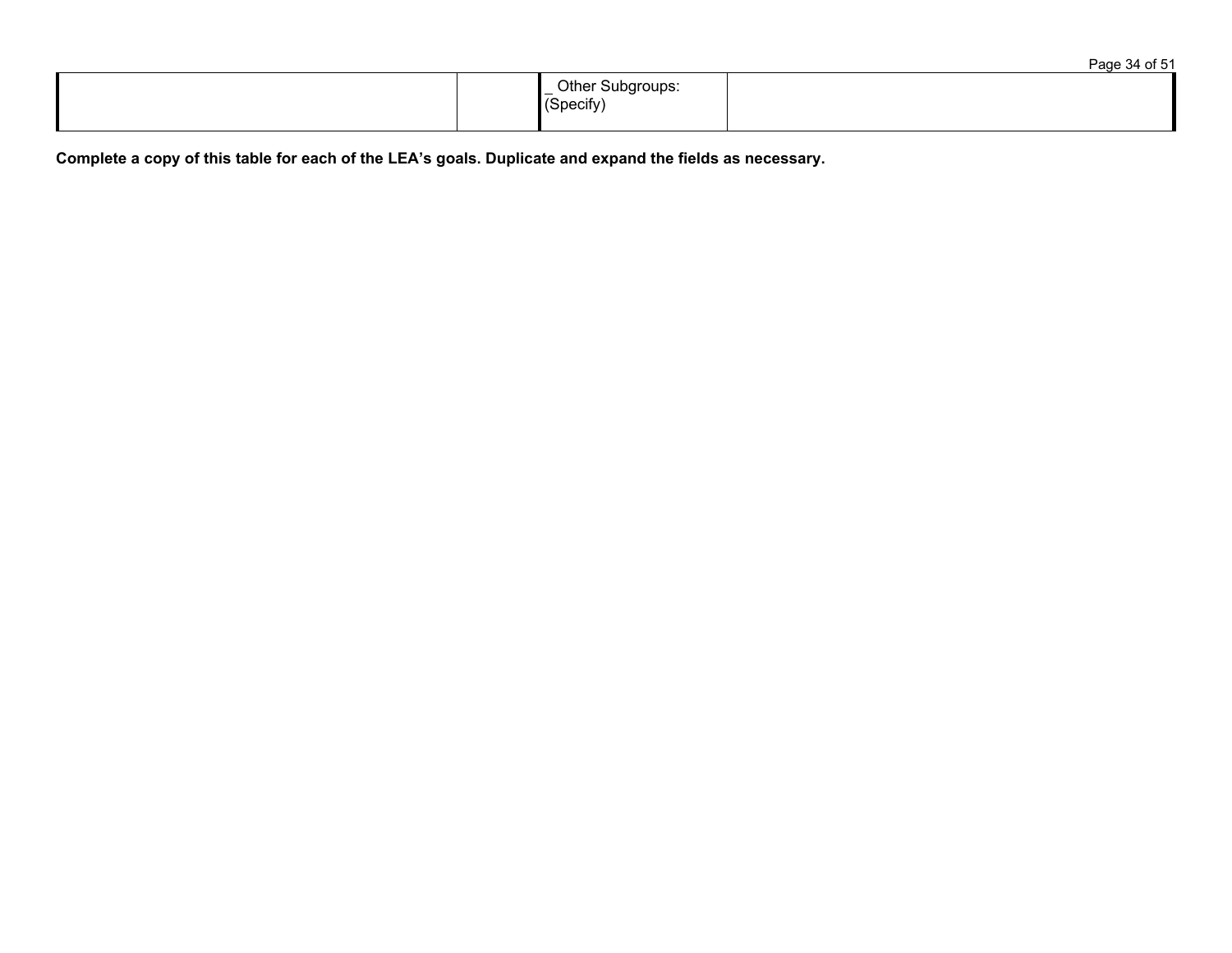| Original   Implement Common Core State Standards across all subject areas.<br>Related State and/or Local Priorities:<br>GOAL 1<br>$1 \times 2 \times 3$ 4 5 6 7 8<br>from prior                                             |                                                                                                                                                                                   |                                                                                                                                                                                                                                                                   |                                                                                                                                                                                         |  |
|-----------------------------------------------------------------------------------------------------------------------------------------------------------------------------------------------------------------------------|-----------------------------------------------------------------------------------------------------------------------------------------------------------------------------------|-------------------------------------------------------------------------------------------------------------------------------------------------------------------------------------------------------------------------------------------------------------------|-----------------------------------------------------------------------------------------------------------------------------------------------------------------------------------------|--|
| year<br>LCAP:                                                                                                                                                                                                               |                                                                                                                                                                                   |                                                                                                                                                                                                                                                                   | COE only: $9 10$                                                                                                                                                                        |  |
|                                                                                                                                                                                                                             |                                                                                                                                                                                   |                                                                                                                                                                                                                                                                   | Local : Specify Strategic Goal #1                                                                                                                                                       |  |
| Goal Applies to:<br>Schools: All                                                                                                                                                                                            |                                                                                                                                                                                   |                                                                                                                                                                                                                                                                   |                                                                                                                                                                                         |  |
| Applicable Pupil<br><sup>1</sup> Subgroups:                                                                                                                                                                                 | ∣ All                                                                                                                                                                             |                                                                                                                                                                                                                                                                   |                                                                                                                                                                                         |  |
| Expected<br>Annual<br>being utilized in their instruction.<br>Measurable<br>Outcomes:                                                                                                                                       | Students will have the benefit of more CCSS-aligned materials                                                                                                                     | Math materials adopted at Kent in Grades 5-8.<br>Actual<br>Annual<br>Math coach hired at Bacich for Grades K-4.<br>Measurable   Math materials piloted at Bacich.<br>in Writers Workshop resulted in better instruction.<br>Workshop.<br>professional development | Outcomes: Further training of teachers, and second year of implementation,<br>More leveled books purchased and utilized in Readers<br>NGSS Science lessons developed in Buck Foundation |  |
| <b>LCAP Year: 2014-15</b>                                                                                                                                                                                                   |                                                                                                                                                                                   |                                                                                                                                                                                                                                                                   |                                                                                                                                                                                         |  |
| <b>Planned Actions/Services</b>                                                                                                                                                                                             |                                                                                                                                                                                   | <b>Actual Actions/Services</b>                                                                                                                                                                                                                                    |                                                                                                                                                                                         |  |
|                                                                                                                                                                                                                             | <b>Budgeted Expenditures</b>                                                                                                                                                      |                                                                                                                                                                                                                                                                   | <b>Estimated Actual Annual Expenditures</b>                                                                                                                                             |  |
| Prepare teachers to deliver instruction<br>aligned with the Common Core;<br>supply students and teachers with all<br>necessary learning materials,<br>equipment and professional<br>development, provided by district staff | Instruction using teacher-made units<br>will be supported by adopted<br>materials in Mathematics; further<br>professional development in GLAD<br>and ELA will continue; work will | Math materials adopted at Kent in<br>Grades 5-8.<br>Math coach hired at Bacich for Grades<br>K-4.<br>Math materials piloted at Bacich.<br>Further training of teachers, and                                                                                       | Purchased Pearson Education math<br>adoption Algebra 1, enVision Math,<br>Digits Grades 5-8. PO150023 4000-<br>4999: Books And Supplies LCFF \$<br>70,748                               |  |
| and outside experts; encourage<br>instruction that supports the<br>acquisition<br>of core academic skills, as well as<br>creativity, critical thinking, and                                                                 | begin with NGSS; professional<br>development and/or PLCs to share<br>and increase expertise in targeted<br>instruction 4000-4999: Books And<br>Supplies LCFF \$60,850             | second year of implementation, in<br>Writers Workshop resulted in better<br>instruction.<br>More leveled books purchased and<br>utilized in Readers Workshop.                                                                                                     | Bacich Math Coach (.50 FTE) hired to<br>support K-4 teachers to successfully<br>implement math common core<br>standards 1000-1999: Certificated<br>Personnel Salaries LCFF \$ 31,606    |  |
| problem finding and solving.                                                                                                                                                                                                |                                                                                                                                                                                   | NGSS Science lessons developed in<br><b>Buck Foundation professional</b><br>development                                                                                                                                                                           | Bacich Math materials to implement<br>Common Core Math 4000-4999:<br>Books And Supplies LCFF \$ 2,899                                                                                   |  |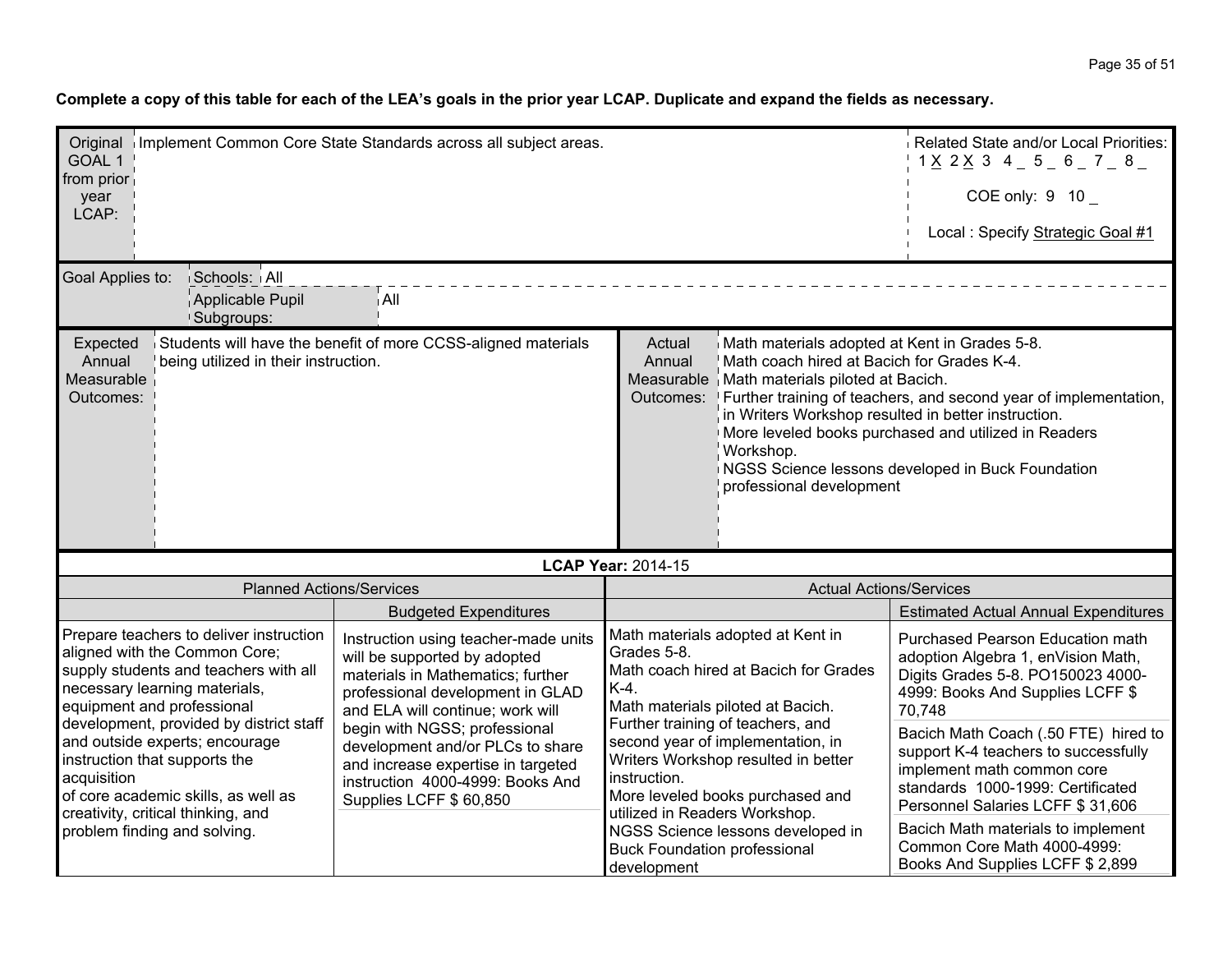|                                                                                                                                                              |                                                             |                                                                                                                                                               | $1$ ayd $0000$                                                                                                                                                                                                          |
|--------------------------------------------------------------------------------------------------------------------------------------------------------------|-------------------------------------------------------------|---------------------------------------------------------------------------------------------------------------------------------------------------------------|-------------------------------------------------------------------------------------------------------------------------------------------------------------------------------------------------------------------------|
|                                                                                                                                                              |                                                             |                                                                                                                                                               | Fontas & Pinnell writing assessments<br>for ELA. Contracted with a consulting<br>services for an ELA writing coach for<br>Bacich K-5 teachers, 5000-5999:<br>Services And Other Operating<br>Expenditures LCFF \$ 5,872 |
|                                                                                                                                                              |                                                             |                                                                                                                                                               | Conference attendance for NGSS<br>Science Common Core<br>implementation for Kent science<br>teachers 5000-5999: Services And<br>Other Operating Expenditures LCFF \$<br>2,412                                           |
| Scope of<br>District<br>Service                                                                                                                              |                                                             | Scope of<br><b>District</b><br>Service                                                                                                                        |                                                                                                                                                                                                                         |
| All<br>OR:<br>Low Income pupils<br><b>English Learners</b><br><b>Foster Youth</b><br>Redesignated fluent English<br>proficient<br>Other Subgroups: (Specify) |                                                             | $X$ All<br>OR:<br>Low Income pupils<br><b>English Learners</b><br><b>Foster Youth</b><br>Redesignated fluent English proficient<br>Other Subgroups: (Specify) |                                                                                                                                                                                                                         |
| What changes in actions,<br>services, and expenditures will be<br>made as a result of reviewing<br>past progress and/or changes to<br>goals?                 | while ramping up NGSS (Science) curriculum and instruction. | This goal will remain substantially the same. We will refine Common Core implementation in Language Arts and Mathematics                                      |                                                                                                                                                                                                                         |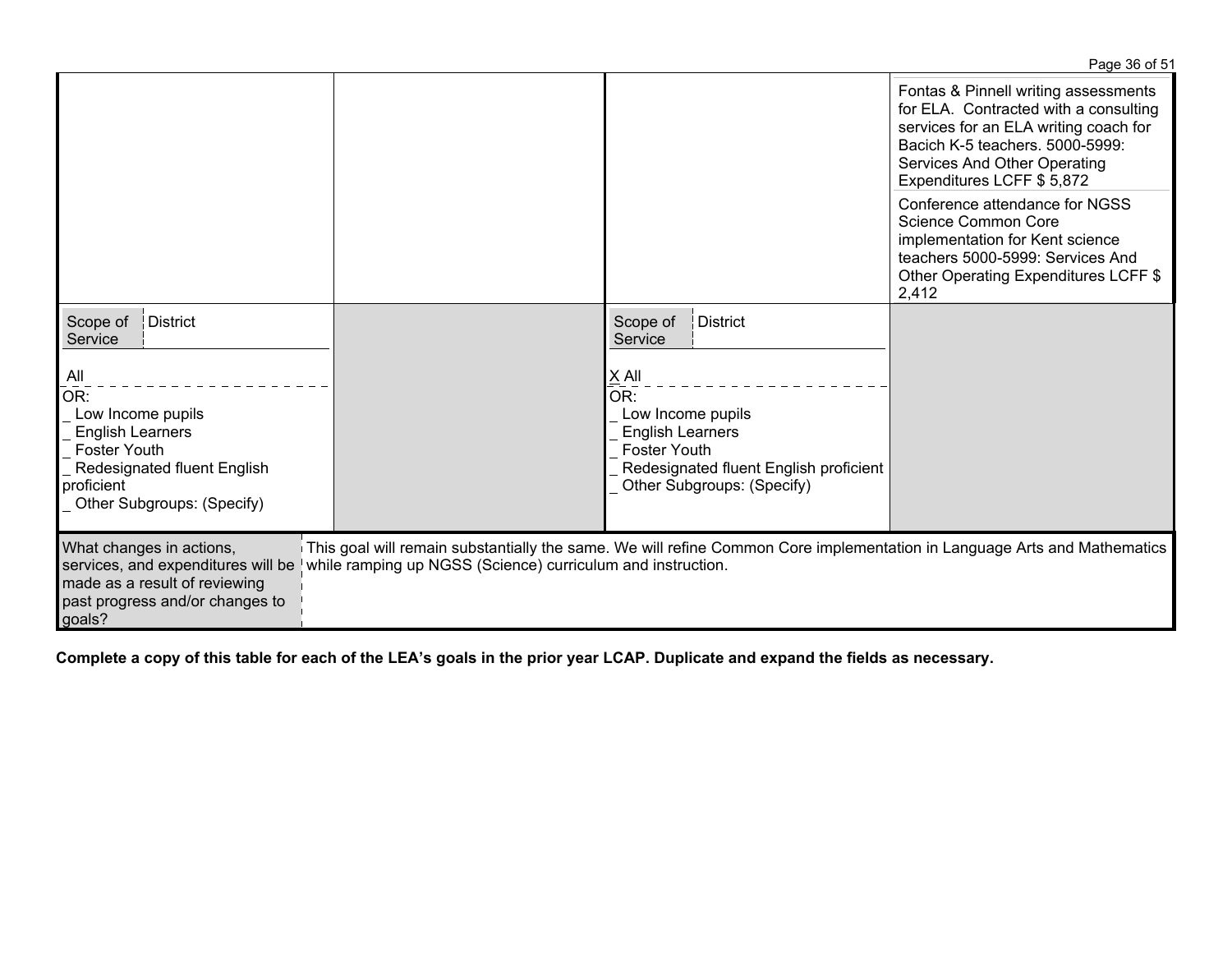| Original Leverage the talents, skills, and passion of staff to maximize student learning, and personal and professional<br>Related State and/or Local Priorities:<br>GOAL 2   fulfillment and add value to the District.<br>$1 \times 2 = 3 = 4 = 5 = 6 = 7$ 8 |                                                                                                                                                                                       |                                                                                                                      |                                                 |                                                                                                                                                                                |
|----------------------------------------------------------------------------------------------------------------------------------------------------------------------------------------------------------------------------------------------------------------|---------------------------------------------------------------------------------------------------------------------------------------------------------------------------------------|----------------------------------------------------------------------------------------------------------------------|-------------------------------------------------|--------------------------------------------------------------------------------------------------------------------------------------------------------------------------------|
| from prior<br>year<br>LCAP:                                                                                                                                                                                                                                    |                                                                                                                                                                                       |                                                                                                                      |                                                 | COE only: $9 - 10 -$                                                                                                                                                           |
|                                                                                                                                                                                                                                                                |                                                                                                                                                                                       |                                                                                                                      |                                                 | Local: Specify Strategic Goal #3                                                                                                                                               |
| Goal Applies to:<br>Schools: All<br>Applicable Pupil<br>!Subgroups:                                                                                                                                                                                            | ∫All                                                                                                                                                                                  |                                                                                                                      |                                                 |                                                                                                                                                                                |
| Expected<br>Annual<br>Measurable cleared subject area<br>Outcomes:                                                                                                                                                                                             | Exemplary teachers and staff will create highly engaging learning<br>opportunities for all students in their credentialed or HOUSSE-                                                  | Actual<br>Annual<br>Measurable<br>Outcomes:                                                                          | engage learning opportunities for all students. | Maintain highly qualified certificated and classified staff to                                                                                                                 |
|                                                                                                                                                                                                                                                                |                                                                                                                                                                                       | <b>LCAP Year: 2014-15</b>                                                                                            |                                                 |                                                                                                                                                                                |
| <b>Planned Actions/Services</b>                                                                                                                                                                                                                                |                                                                                                                                                                                       |                                                                                                                      | <b>Actual Actions/Services</b>                  |                                                                                                                                                                                |
|                                                                                                                                                                                                                                                                | <b>Budgeted Expenditures</b>                                                                                                                                                          |                                                                                                                      |                                                 | <b>Estimated Actual Annual Expenditures</b>                                                                                                                                    |
| Attract, retain, develop and inspire an<br>effective and innovative staff                                                                                                                                                                                      | Credential audit, hiring exceptional<br>new staff, professional development<br>that sharpens the saw for all staff<br>1000-1999: Certificated Personnel<br>Salaries LCFF \$ 7,894,022 | Maintain highly qualified certificated<br>and classified staff to engage learning<br>opportunities for all students. |                                                 | Certificated Staff (86.60 FTE) 1000-<br>1999: Certificated Personnel Salaries<br>LCFF \$7,859,768<br>Classified Staff (33.91 FTE) 2000-<br>2999: Classified Personnel Salaries |
|                                                                                                                                                                                                                                                                | Credential audit, hiring exceptional<br>new staff, professional development<br>that sharpens the saw for all staff<br>2000-2999: Classified Personnel<br>Salaries LCFF \$ 1,906,296   |                                                                                                                      |                                                 | LCFF \$1,901,197                                                                                                                                                               |
| District<br>Scope of<br>Service                                                                                                                                                                                                                                |                                                                                                                                                                                       | Scope of<br>Service                                                                                                  | <b>District</b>                                 |                                                                                                                                                                                |
| $X$ All<br>OR:<br>Low Income pupils<br><b>English Learners</b><br><b>Foster Youth</b><br>Redesignated fluent English                                                                                                                                           |                                                                                                                                                                                       | X All<br>$\overline{\mathsf{OR}!}$<br>Low Income pupils<br><b>English Learners</b><br><b>Foster Youth</b>            | Redesignated fluent English proficient          |                                                                                                                                                                                |
| proficient                                                                                                                                                                                                                                                     |                                                                                                                                                                                       |                                                                                                                      | Other Subgroups: (Specify)                      |                                                                                                                                                                                |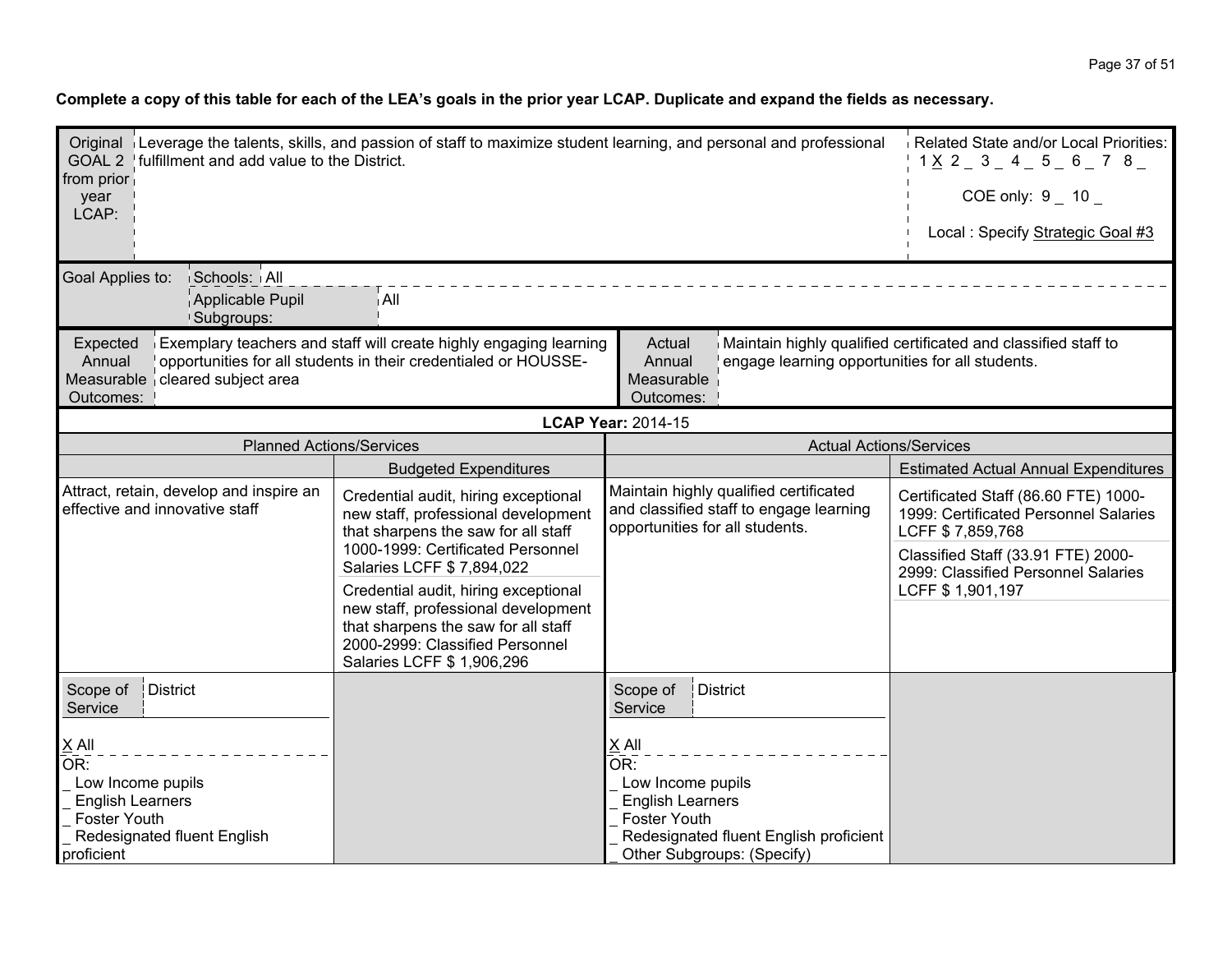|                                                                                                                                              |                                          | Page 38 of 51 |
|----------------------------------------------------------------------------------------------------------------------------------------------|------------------------------------------|---------------|
| Other Subgroups: (Specify)                                                                                                                   |                                          |               |
| What changes in actions,<br>services, and expenditures will be<br>made as a result of reviewing<br>past progress and/or changes to<br>goals? | No changes are anticipated to this goal. |               |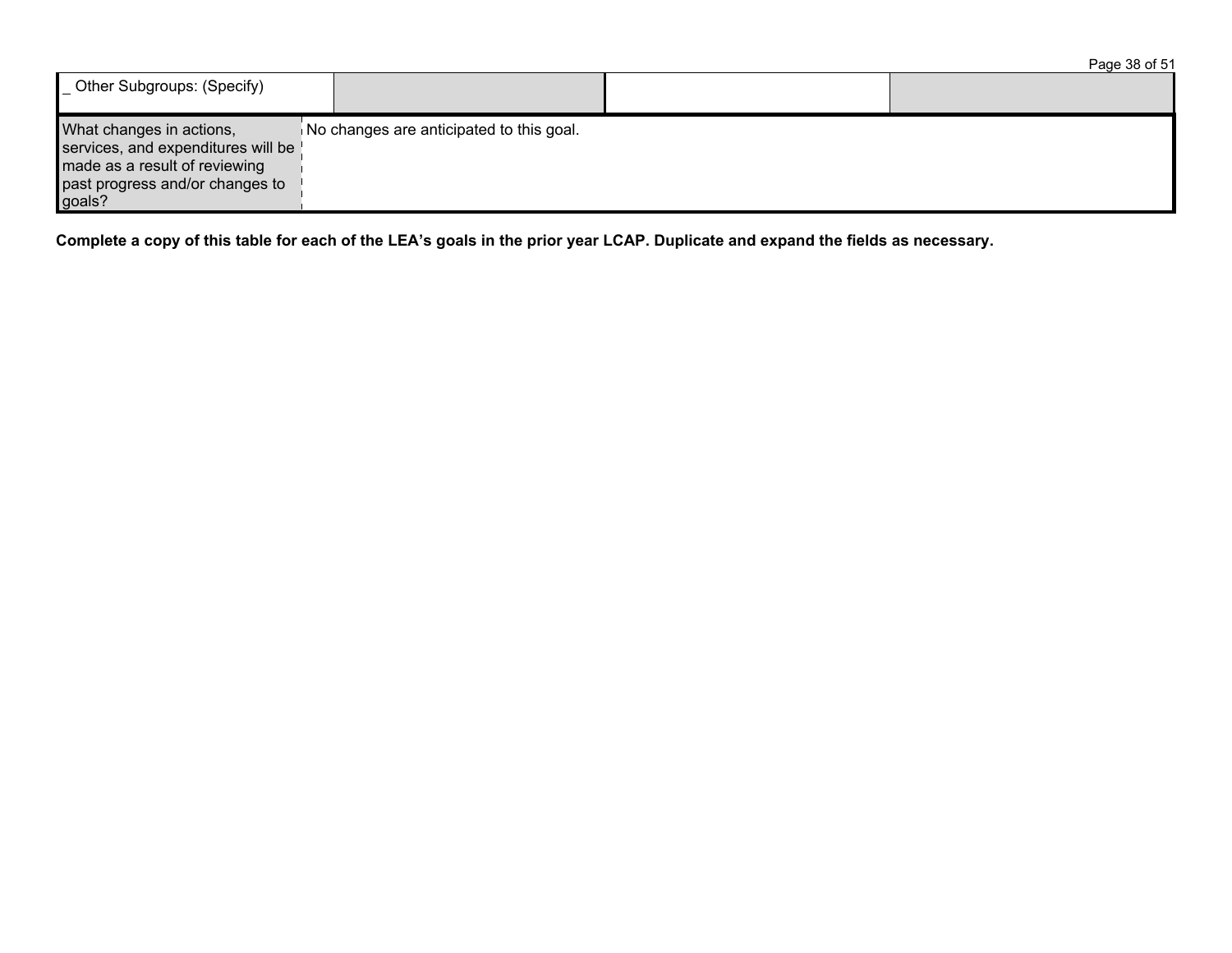| from prior<br>year                                                                                               | Original Foster an environment that encourages students to explore and experience the excitement of learning and<br>Related State and/or Local Priorities:<br>GOAL 3 seek new opportunities to actively engage in the process of discovery.<br>$1 \times 2 = 3 = 4 = 5 = 6 = 7 = 8 =$<br>COE only: $9 - 10 -$                                                                                                                                    |                                                                                                                                                                                                             |                                                                                                                                                                                           |  |  |
|------------------------------------------------------------------------------------------------------------------|--------------------------------------------------------------------------------------------------------------------------------------------------------------------------------------------------------------------------------------------------------------------------------------------------------------------------------------------------------------------------------------------------------------------------------------------------|-------------------------------------------------------------------------------------------------------------------------------------------------------------------------------------------------------------|-------------------------------------------------------------------------------------------------------------------------------------------------------------------------------------------|--|--|
| LCAP:                                                                                                            |                                                                                                                                                                                                                                                                                                                                                                                                                                                  |                                                                                                                                                                                                             | Local : Specify Strategic Goals #1,2                                                                                                                                                      |  |  |
| Goal Applies to:<br><b>Schools: All</b><br>Applicable Pupil<br><sup>1</sup> Subgroups:                           | ∫All                                                                                                                                                                                                                                                                                                                                                                                                                                             |                                                                                                                                                                                                             |                                                                                                                                                                                           |  |  |
| Expected<br>Annual<br>Measurable<br>Outcomes:                                                                    | Recently restored custodial staffing will result in cleaner facilities.<br>Hired an additional .50 FTE custodian at Bacich Elementary<br>Actual<br>Annual<br>School and an additional .50 FTE at Kent Middle School in 2014-<br>Measurable 15 to restore staffing levels. This additional 1.00 FTE custodian<br>will ensure maintenance and cleanliness of our facilities.<br>Outcomes:                                                          |                                                                                                                                                                                                             |                                                                                                                                                                                           |  |  |
|                                                                                                                  |                                                                                                                                                                                                                                                                                                                                                                                                                                                  | <b>LCAP Year: 2014-15</b>                                                                                                                                                                                   |                                                                                                                                                                                           |  |  |
| <b>Planned Actions/Services</b>                                                                                  |                                                                                                                                                                                                                                                                                                                                                                                                                                                  | <b>Actual Actions/Services</b>                                                                                                                                                                              |                                                                                                                                                                                           |  |  |
|                                                                                                                  | <b>Budgeted Expenditures</b>                                                                                                                                                                                                                                                                                                                                                                                                                     |                                                                                                                                                                                                             | <b>Estimated Actual Annual Expenditures</b>                                                                                                                                               |  |  |
| Provide facilities and instructional<br>resources to enhance and maximize<br>learning opportunities              | Maintain custodial/maintenance staff<br>at recently increased levels so as to<br>ensure clean and safe schools;<br>review and update our facilities<br>master plan to consider current and<br>future needs, address alternatives<br>and opportunities for use of space,<br>and identify the physical resources<br>that support the curriculum and<br>targeted learning strategies 2000-<br>2999: Classified Personnel Salaries<br>LCFF \$299,666 | Custodial staffing was restored to<br>6.00FTE after recent budget<br>reductions. An additional .50FTE<br>custodian was hired at Bacich<br>Elementary School and a 50FTE<br>custodian at Kent Middle School. | Maintain custodial staff at Kent Middle<br>School (3.00FTE)<br>Maintain custodial staff at Bacich<br>Elementary (3.00 FTE)<br>2000-2999: Classified Personnel<br>Salaries LCFF \$ 293,122 |  |  |
| District<br>Scope of<br>Service                                                                                  |                                                                                                                                                                                                                                                                                                                                                                                                                                                  | Scope of<br>Service                                                                                                                                                                                         |                                                                                                                                                                                           |  |  |
| All<br>OR:<br>Low Income pupils<br><b>English Learners</b><br><b>Foster Youth</b><br>Redesignated fluent English |                                                                                                                                                                                                                                                                                                                                                                                                                                                  | X All<br>$\overline{\mathsf{OR}!}$<br>Low Income pupils<br><b>English Learners</b><br>Foster Youth<br>Redesignated fluent English proficient                                                                |                                                                                                                                                                                           |  |  |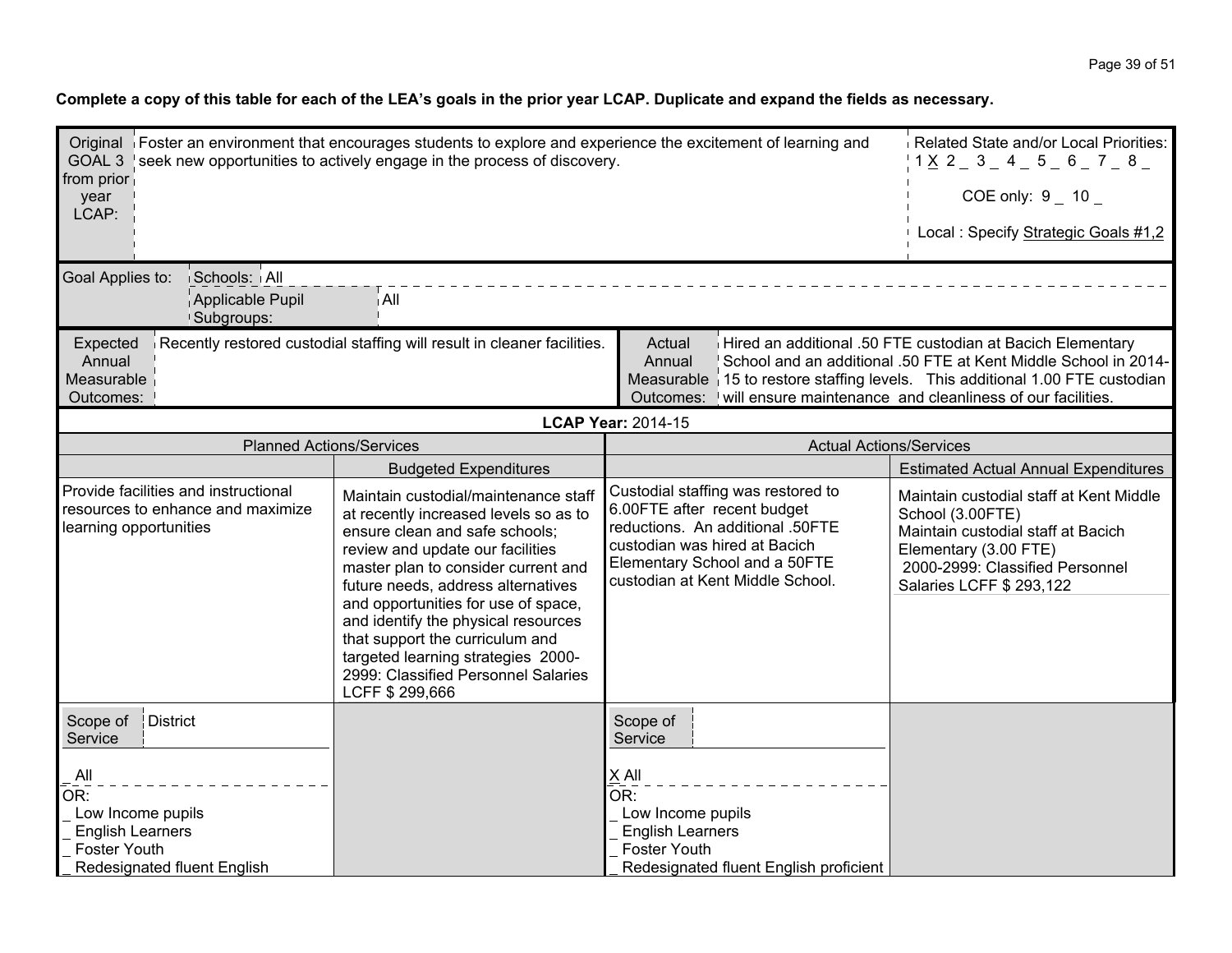| proficient<br>Other Subgroups: (Specify)                                                                                                                                        |                                                                                                                              | Other Subgroups: (Specify) |  |
|---------------------------------------------------------------------------------------------------------------------------------------------------------------------------------|------------------------------------------------------------------------------------------------------------------------------|----------------------------|--|
| What changes in actions,<br>services, and expenditures will be design process of Master Planning.<br>made as a result of reviewing<br>past progress and/or changes to<br>goals? | Maintenance staffing is complete. Goal for 2015-16 is to successfully transition to new health benefits provider and move to |                            |  |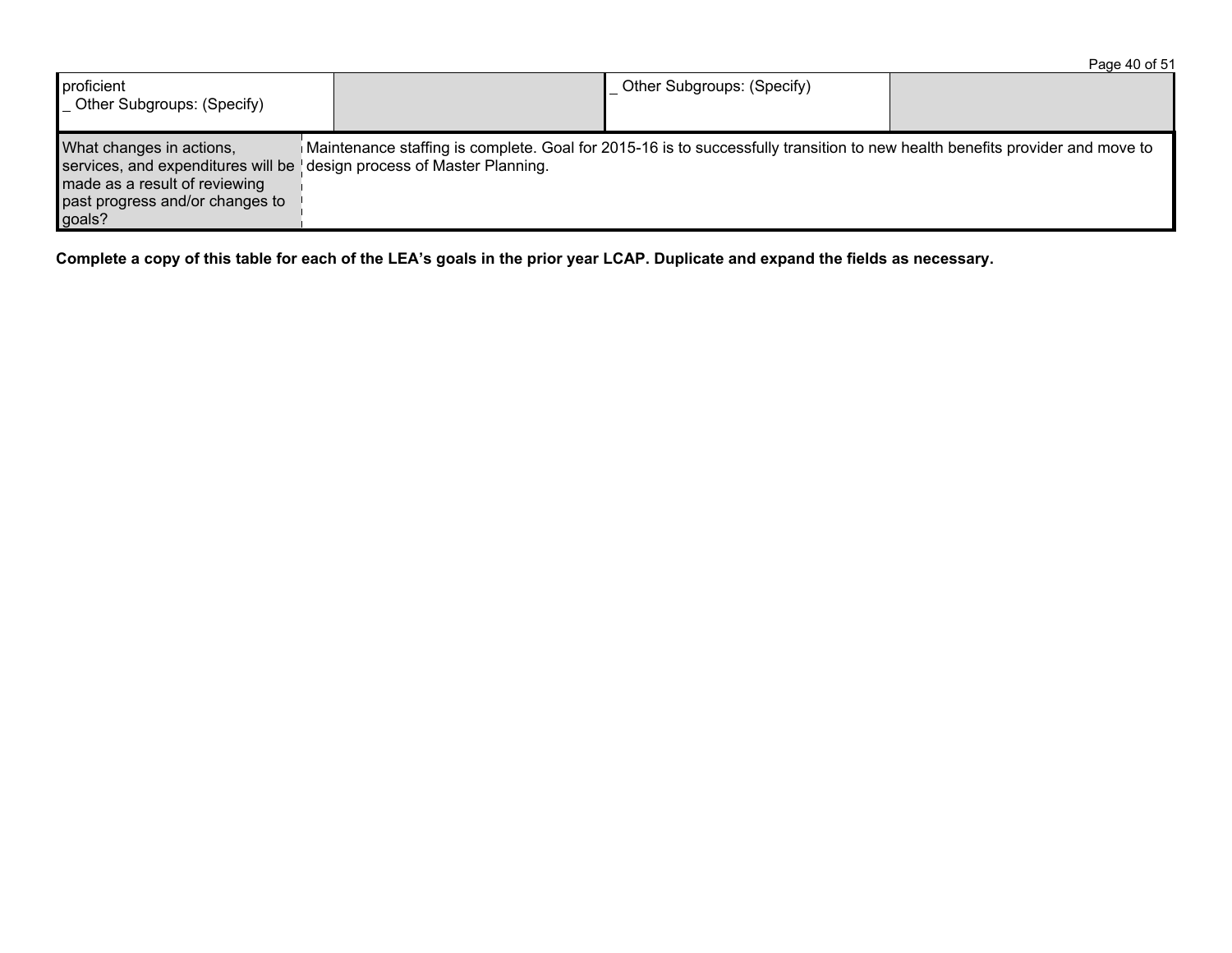| from prior<br>year<br>LCAP:                                                                                                                                                                                                                                                                                                                                                   | Related State and/or Local Priorities:<br>Original Strengthen connections with our stakeholders to increase the engagement of our community and form<br>GOAL 4 partnerships that will help us achieve our vision.<br>$1 = 2 = 3 \times 4 = 5 = 6 \times 7 = 8 =$<br>COE only: $9 - 10 -$ |                                                                                                                                                                                                                 |                                                                                                                                                                       |  |
|-------------------------------------------------------------------------------------------------------------------------------------------------------------------------------------------------------------------------------------------------------------------------------------------------------------------------------------------------------------------------------|------------------------------------------------------------------------------------------------------------------------------------------------------------------------------------------------------------------------------------------------------------------------------------------|-----------------------------------------------------------------------------------------------------------------------------------------------------------------------------------------------------------------|-----------------------------------------------------------------------------------------------------------------------------------------------------------------------|--|
|                                                                                                                                                                                                                                                                                                                                                                               |                                                                                                                                                                                                                                                                                          |                                                                                                                                                                                                                 | Local: Specify Strategic Goal #5                                                                                                                                      |  |
| Schools: All<br>Goal Applies to:<br>Applicable Pupil<br><sup>1</sup> Subgroups:                                                                                                                                                                                                                                                                                               | ∣ All                                                                                                                                                                                                                                                                                    |                                                                                                                                                                                                                 |                                                                                                                                                                       |  |
| Expected<br>Annual<br>Measurable environment and climate for all students.<br>Outcomes:                                                                                                                                                                                                                                                                                       | Seeking advisory input from a broad cross-section of our<br>stakeholders will create a more inclusive and effective learning                                                                                                                                                             | Actual<br>Annual<br>Measurable 2014. Arranged a personal service contract with<br>Outcomes:   communications consultant, Jennifer Lo Prete for engaging                                                         | Undergoing a facility master planning process with CSDA<br>Design Group after Measure D bond was passed in November<br>various communication meetings with community. |  |
|                                                                                                                                                                                                                                                                                                                                                                               |                                                                                                                                                                                                                                                                                          | <b>LCAP Year: 2014-15</b>                                                                                                                                                                                       |                                                                                                                                                                       |  |
| <b>Planned Actions/Services</b>                                                                                                                                                                                                                                                                                                                                               |                                                                                                                                                                                                                                                                                          | <b>Actual Actions/Services</b>                                                                                                                                                                                  |                                                                                                                                                                       |  |
|                                                                                                                                                                                                                                                                                                                                                                               | <b>Budgeted Expenditures</b>                                                                                                                                                                                                                                                             |                                                                                                                                                                                                                 | <b>Estimated Actual Annual Expenditures</b>                                                                                                                           |  |
| Collaborate with parents and business<br>Update committee structure,<br>and community partners to identify<br>function and efficacy, broadening<br>ways we can work together to achieve<br>membership to a diverse cross-<br>our learning goals.<br>section of stakeholders. 5800:<br><b>Professional/Consulting Services</b><br>And Operating Expenditures LCFF \$<br>10,000 |                                                                                                                                                                                                                                                                                          | Measure D General Obligation Bond<br>was successfully passed on November<br>4, 2014. After the passage of the bond,<br>the District engaged in a contract with<br>CSDA Design Group to create a Master<br>Plan. | CSDA Design Group contract for<br>Measure D master plan 6000-6999:<br>Capital Outlay LCFF \$ 138,600                                                                  |  |
| District<br>Scope of<br>Service                                                                                                                                                                                                                                                                                                                                               |                                                                                                                                                                                                                                                                                          | Scope of<br>Service                                                                                                                                                                                             |                                                                                                                                                                       |  |
| All<br>OR:<br>Low Income pupils<br><b>English Learners</b><br><b>Foster Youth</b><br>Redesignated fluent English<br>proficient<br>Other Subgroups: (Specify)                                                                                                                                                                                                                  |                                                                                                                                                                                                                                                                                          | X All<br>OR:<br>Low Income pupils<br><b>English Learners</b><br><b>Foster Youth</b><br>Redesignated fluent English proficient<br>Other Subgroups: (Specify)                                                     |                                                                                                                                                                       |  |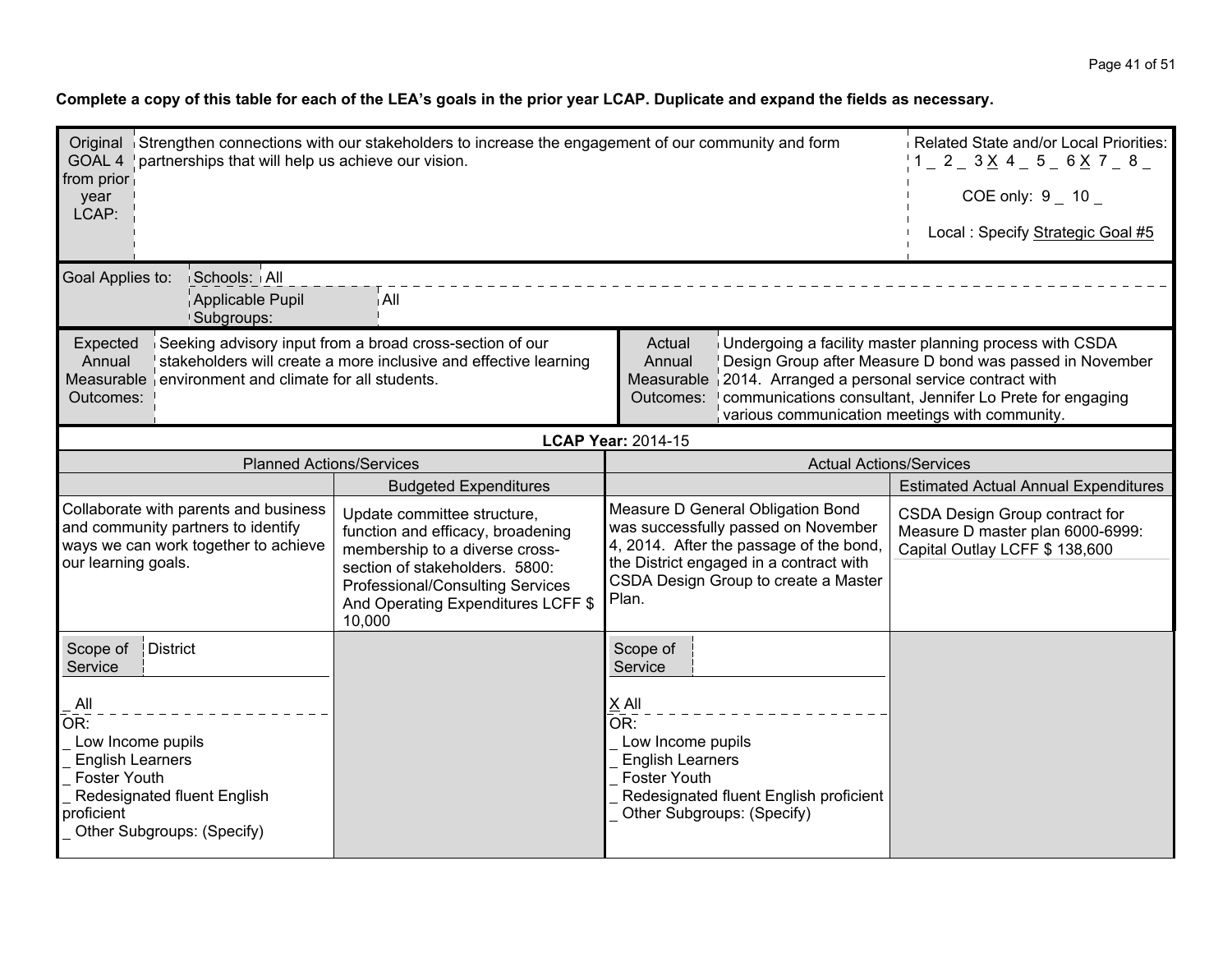| What changes in actions,           | Master Planning will be complete by June, 2015. Focus will turn to design/build phase of bond projects. |
|------------------------------------|---------------------------------------------------------------------------------------------------------|
| services, and expenditures will be |                                                                                                         |
| made as a result of reviewing      |                                                                                                         |
| past progress and/or changes to    |                                                                                                         |
| goals?                             |                                                                                                         |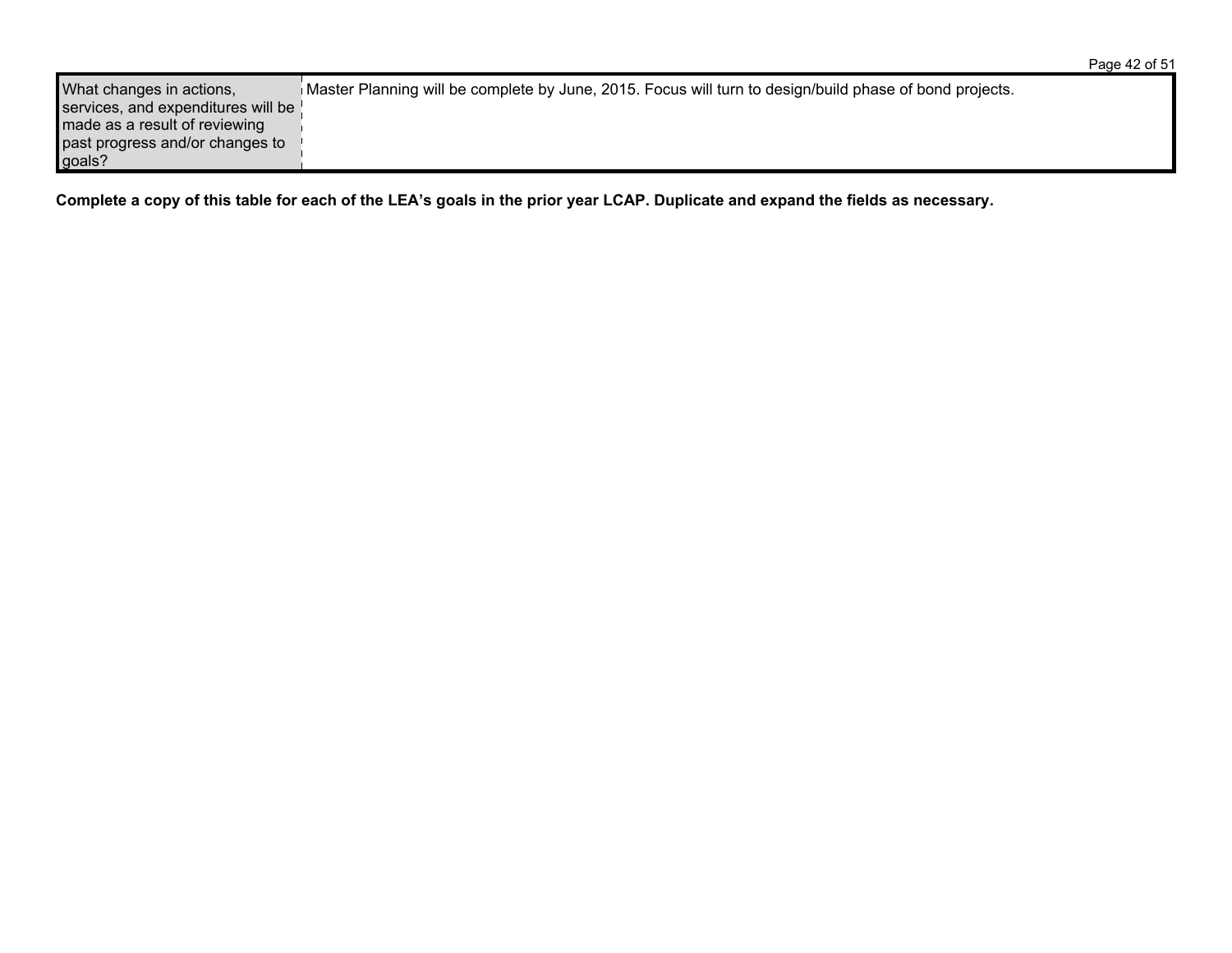| Original Communicate as one school, two campuses, by consolidating our communication tools. Create a<br>GOAL 5   comprehensive, effective and transparent approach to communication, utilizing coordinated resources to share $ 1 - 2 - 3 \times 4 - 5 - 6 \times 7 - 8 - 1$<br>from prior information.<br>year<br>LCAP:                                                                                              |                                                                                                                                                                                                                                                       |                                                                                                                                              | Related State and/or Local Priorities:<br>COE only: $9 - 10$                                                                        |
|-----------------------------------------------------------------------------------------------------------------------------------------------------------------------------------------------------------------------------------------------------------------------------------------------------------------------------------------------------------------------------------------------------------------------|-------------------------------------------------------------------------------------------------------------------------------------------------------------------------------------------------------------------------------------------------------|----------------------------------------------------------------------------------------------------------------------------------------------|-------------------------------------------------------------------------------------------------------------------------------------|
|                                                                                                                                                                                                                                                                                                                                                                                                                       |                                                                                                                                                                                                                                                       |                                                                                                                                              | Local: Specify Strategic Goal #5                                                                                                    |
| Goal Applies to:<br>Schools: All                                                                                                                                                                                                                                                                                                                                                                                      |                                                                                                                                                                                                                                                       |                                                                                                                                              |                                                                                                                                     |
| Applicable Pupil<br><sup>1</sup> Subgroups:                                                                                                                                                                                                                                                                                                                                                                           | ∣ All                                                                                                                                                                                                                                                 |                                                                                                                                              |                                                                                                                                     |
| Continued website services with Blackboard Connect, and Ed<br>Optimizing the partnership between home and school will result in<br>Expected<br>Actual<br>Annual<br>Line for current communication systems. Continued contracts<br>Annual<br>greater success for students.<br>Measurable<br>Measurable with webmaster and communications consultants Sherry<br>Outcomes:   Antonoff and Jennifer Lo Prete<br>Outcomes: |                                                                                                                                                                                                                                                       |                                                                                                                                              |                                                                                                                                     |
|                                                                                                                                                                                                                                                                                                                                                                                                                       |                                                                                                                                                                                                                                                       | <b>LCAP Year: 2014-15</b>                                                                                                                    |                                                                                                                                     |
| <b>Planned Actions/Services</b>                                                                                                                                                                                                                                                                                                                                                                                       |                                                                                                                                                                                                                                                       | <b>Actual Actions/Services</b>                                                                                                               |                                                                                                                                     |
|                                                                                                                                                                                                                                                                                                                                                                                                                       | <b>Budgeted Expenditures</b>                                                                                                                                                                                                                          |                                                                                                                                              | <b>Estimated Actual Annual Expenditures</b>                                                                                         |
| Create a comprehensive, effective and<br>transparent approach to<br>communication, utilizing coordinated<br>resources in order to share                                                                                                                                                                                                                                                                               | Align website, teacher web pages,<br>mass communication system, and<br>mobile app onto one platform,<br>enabling parents to monitor student<br>progress and community members<br>to learn more about, and feel more a<br>part of, the District. 5800: | Upgraded the Kentfield School District<br>website, teacher web pages, and<br>communication system. Hired a<br>webmaster and a communications | Website services Blackboard<br>Connect/Ed Line 5800:<br>Professional/Consulting Services And<br>Operating Expenditures LCFF \$5,195 |
| information. (SP 5b)                                                                                                                                                                                                                                                                                                                                                                                                  |                                                                                                                                                                                                                                                       | consultant to educate, maintain, and<br>communicate with staff and community.                                                                | Webmaster Consultant/Sherry<br>Antonoff 2000-2999: Classified<br>Personnel Salaries LCFF \$ 8,803                                   |
|                                                                                                                                                                                                                                                                                                                                                                                                                       | Professional/Consulting Services<br>And Operating Expenditures LCFF \$<br>5,195                                                                                                                                                                       |                                                                                                                                              | <b>Communications Consultant/Jennifer</b><br>Lo Prete 5000-5999: Services And<br>Other Operating Expenditures LCFF \$<br>5,000      |
| District<br>Scope of<br>Service                                                                                                                                                                                                                                                                                                                                                                                       |                                                                                                                                                                                                                                                       | Scope of<br>Service                                                                                                                          |                                                                                                                                     |
| All<br>OR:<br>Low Income pupils<br><b>English Learners</b>                                                                                                                                                                                                                                                                                                                                                            |                                                                                                                                                                                                                                                       | All<br>OR:<br>Low Income pupils<br><b>English Learners</b>                                                                                   |                                                                                                                                     |
| <b>Foster Youth</b><br><b>Redesignated fluent English</b>                                                                                                                                                                                                                                                                                                                                                             |                                                                                                                                                                                                                                                       | <b>Foster Youth</b><br>Redesignated fluent English proficient                                                                                |                                                                                                                                     |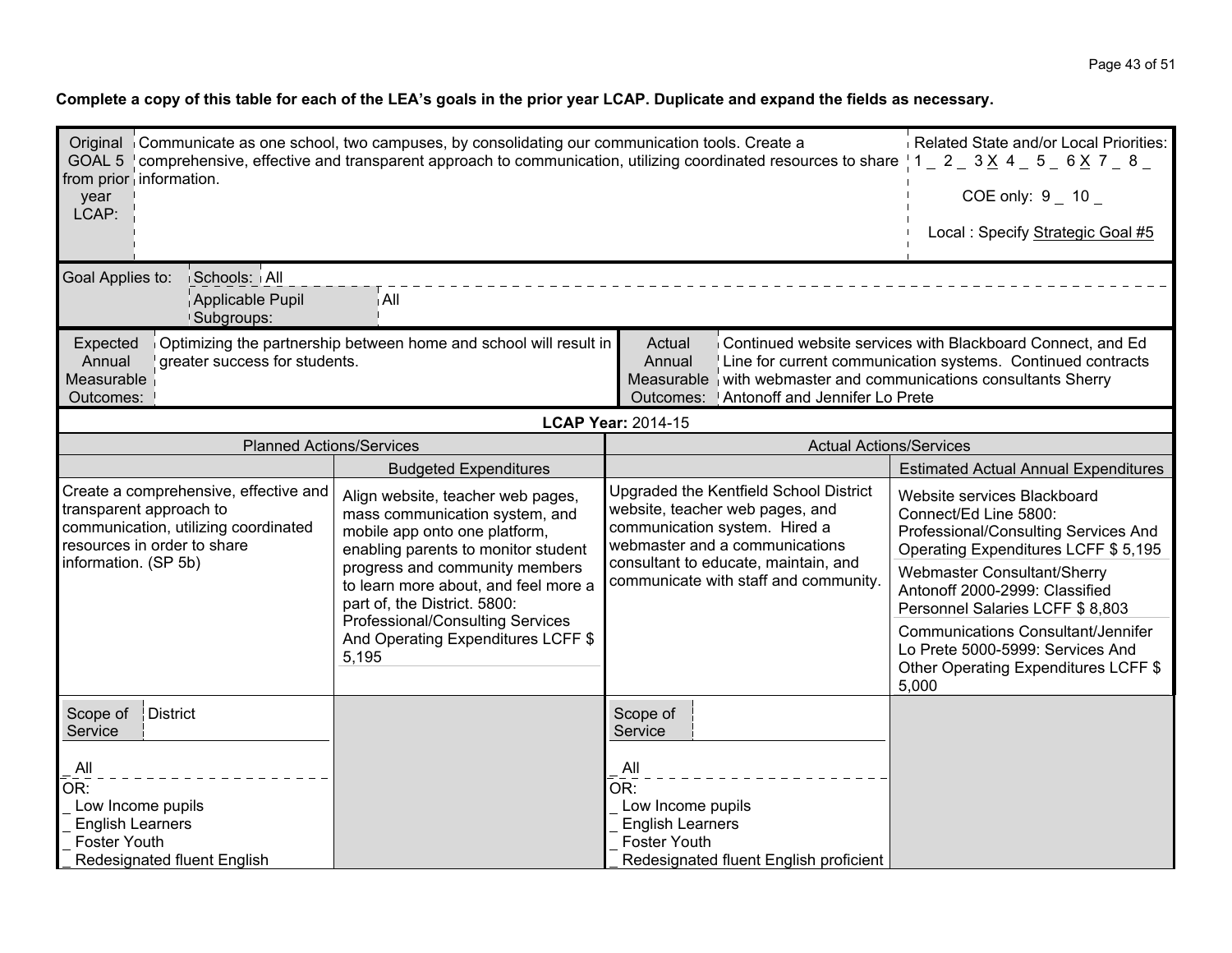| Other Subgroups: (Specify)<br>proficient<br>_ Other Subgroups: (Specify)                                                                     |  |                                                                                            |  |
|----------------------------------------------------------------------------------------------------------------------------------------------|--|--------------------------------------------------------------------------------------------|--|
| What changes in actions,<br>services, and expenditures will be<br>made as a result of reviewing<br>past progress and/or changes to<br>goals? |  | We will continue to improve efficiency and efficacy of our district-to-home communication. |  |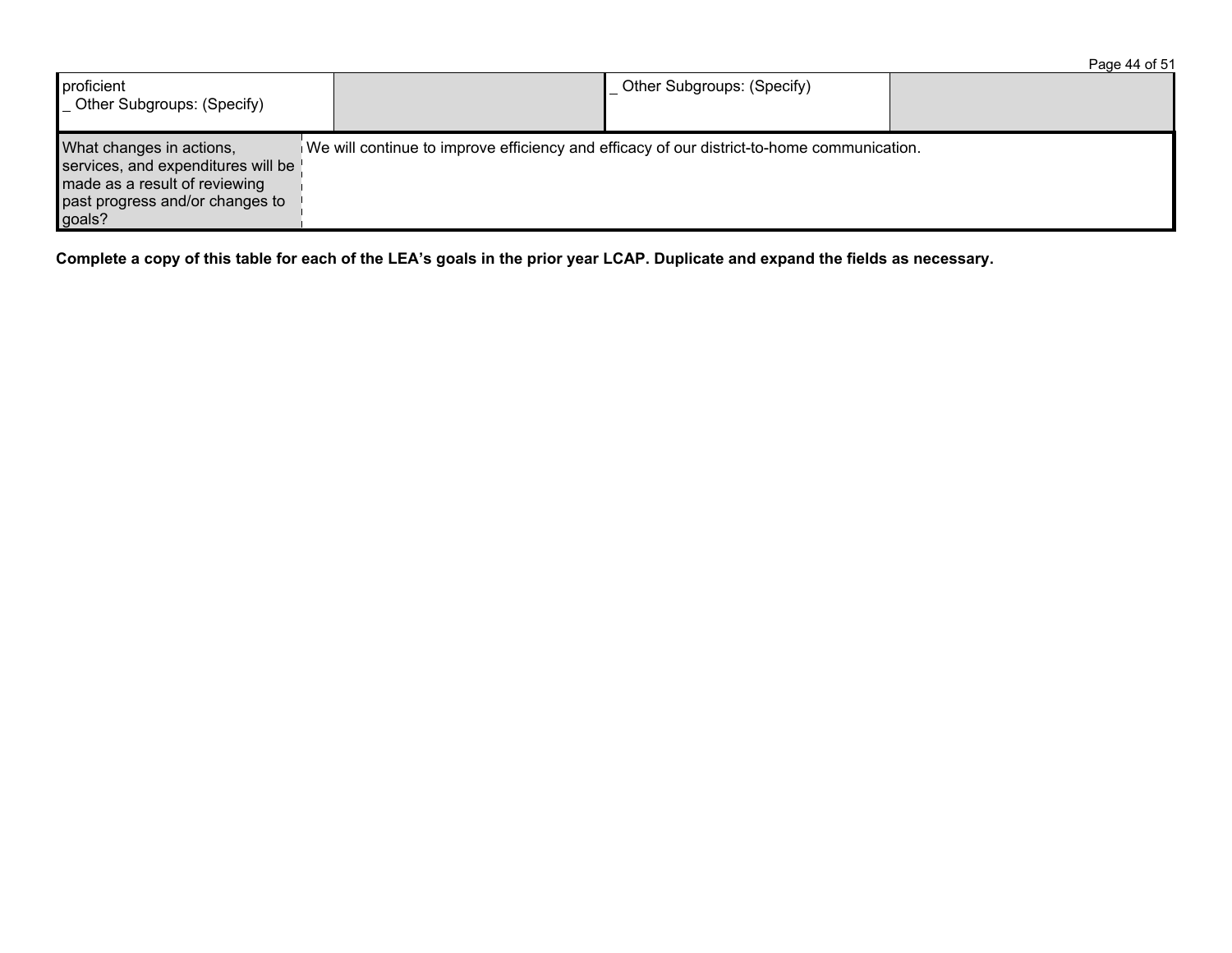| Original English Learners will make expected progress toward achieving full English language proficiency.<br>GOAL 6<br>from prior<br>year                                                                                                                                                                                                                                                                                                                                                                                                   |                                                                                                                                                                                                                                                                                                                                                         | Related State and/or Local Priorities:<br>$1 = 2 = 3 = 4 \times 5 = 6 = 7 = 8 =$<br>COE only: $9 - 10 -$                                                                                                   |                                |                                                                                                                                                                                                                |
|---------------------------------------------------------------------------------------------------------------------------------------------------------------------------------------------------------------------------------------------------------------------------------------------------------------------------------------------------------------------------------------------------------------------------------------------------------------------------------------------------------------------------------------------|---------------------------------------------------------------------------------------------------------------------------------------------------------------------------------------------------------------------------------------------------------------------------------------------------------------------------------------------------------|------------------------------------------------------------------------------------------------------------------------------------------------------------------------------------------------------------|--------------------------------|----------------------------------------------------------------------------------------------------------------------------------------------------------------------------------------------------------------|
| LCAP:                                                                                                                                                                                                                                                                                                                                                                                                                                                                                                                                       |                                                                                                                                                                                                                                                                                                                                                         |                                                                                                                                                                                                            |                                | Local : Specify Strategic Goals #<br>1,2,3,4,5                                                                                                                                                                 |
| Schools: All<br>Goal Applies to:<br>Applicable Pupil<br><b>Subgroups:</b>                                                                                                                                                                                                                                                                                                                                                                                                                                                                   |                                                                                                                                                                                                                                                                                                                                                         |                                                                                                                                                                                                            |                                |                                                                                                                                                                                                                |
| Students will continue to receive English Language Development<br>Actual<br>Students received English Language Development (ELD) in a<br>Expected<br>(ELD) in a variety of venues - pull-out, push-in, and outside of the<br>Annual<br>variety of venues - pull-out, push-in, and outside of the school<br>Annual<br>Measurable school day from certificated and classified staff dedicated to their<br>day from certificated and classified staff dedicated to their<br>Measurable<br>Outcomes: linstruction.<br>instruction.<br>Outcomes: |                                                                                                                                                                                                                                                                                                                                                         |                                                                                                                                                                                                            |                                |                                                                                                                                                                                                                |
|                                                                                                                                                                                                                                                                                                                                                                                                                                                                                                                                             |                                                                                                                                                                                                                                                                                                                                                         | <b>LCAP Year: 2014-15</b>                                                                                                                                                                                  |                                |                                                                                                                                                                                                                |
|                                                                                                                                                                                                                                                                                                                                                                                                                                                                                                                                             | <b>Planned Actions/Services</b>                                                                                                                                                                                                                                                                                                                         |                                                                                                                                                                                                            | <b>Actual Actions/Services</b> |                                                                                                                                                                                                                |
|                                                                                                                                                                                                                                                                                                                                                                                                                                                                                                                                             | <b>Budgeted Expenditures</b>                                                                                                                                                                                                                                                                                                                            |                                                                                                                                                                                                            |                                | <b>Estimated Actual Annual Expenditures</b>                                                                                                                                                                    |
| Employ teachers and<br>paraprofessionals at staffing levels<br>proportional to EL student population<br>who will provide ELD and other<br>needed support for English Learners                                                                                                                                                                                                                                                                                                                                                               | Maintain staffing levels in ELD (1.0)<br>FTE certificated and 0.35 classified);<br>professional development for<br>classroom teachers in embedding<br>ELD/SDAIE techniques in all                                                                                                                                                                       | ELD students receive classroom<br>instruction by certificated staff at Bacich<br>Elementary School (.80FTE) and Kent<br>Middle School (.20FTE). In addition, a<br>classified paraprofessional is dedicated |                                | Maintained ELD certificated teacher at<br>Bacich (.80FTE) and ELD certificated<br>teacher at Kent (.20FTE) 1000-1999:<br><b>Certificated Personnel Salaries</b><br>Supplemental \$84,430                       |
|                                                                                                                                                                                                                                                                                                                                                                                                                                                                                                                                             | to the ELD teacher at Bacich (.30FTE).<br>instruction; develop after school<br>After School Study Hall was introduced<br>parent/student homework support<br>in 2014-15 to provide additional<br>class; offer after school tutoring<br>instruction after school for English<br>1000-1999: Certificated Personnel<br>Learners.<br>Salaries LCFF \$ 52,903 |                                                                                                                                                                                                            |                                | Paraprofessional at Bacich (.30FTE)<br>and (.19FTE) at Kent are dedicated to<br>support the ELD certificated teacher in<br>the classroom 2000-2999: Classified<br>Personnel Salaries Supplemental \$<br>22,774 |
| District<br>Scope of<br>Service                                                                                                                                                                                                                                                                                                                                                                                                                                                                                                             |                                                                                                                                                                                                                                                                                                                                                         | Scope of<br>Service                                                                                                                                                                                        |                                |                                                                                                                                                                                                                |
| All<br>OR:<br>Low Income pupils<br>X English Learners<br>Foster Youth                                                                                                                                                                                                                                                                                                                                                                                                                                                                       |                                                                                                                                                                                                                                                                                                                                                         | All<br>OR:<br>Low Income pupils<br>X English Learners<br><b>Foster Youth</b>                                                                                                                               |                                |                                                                                                                                                                                                                |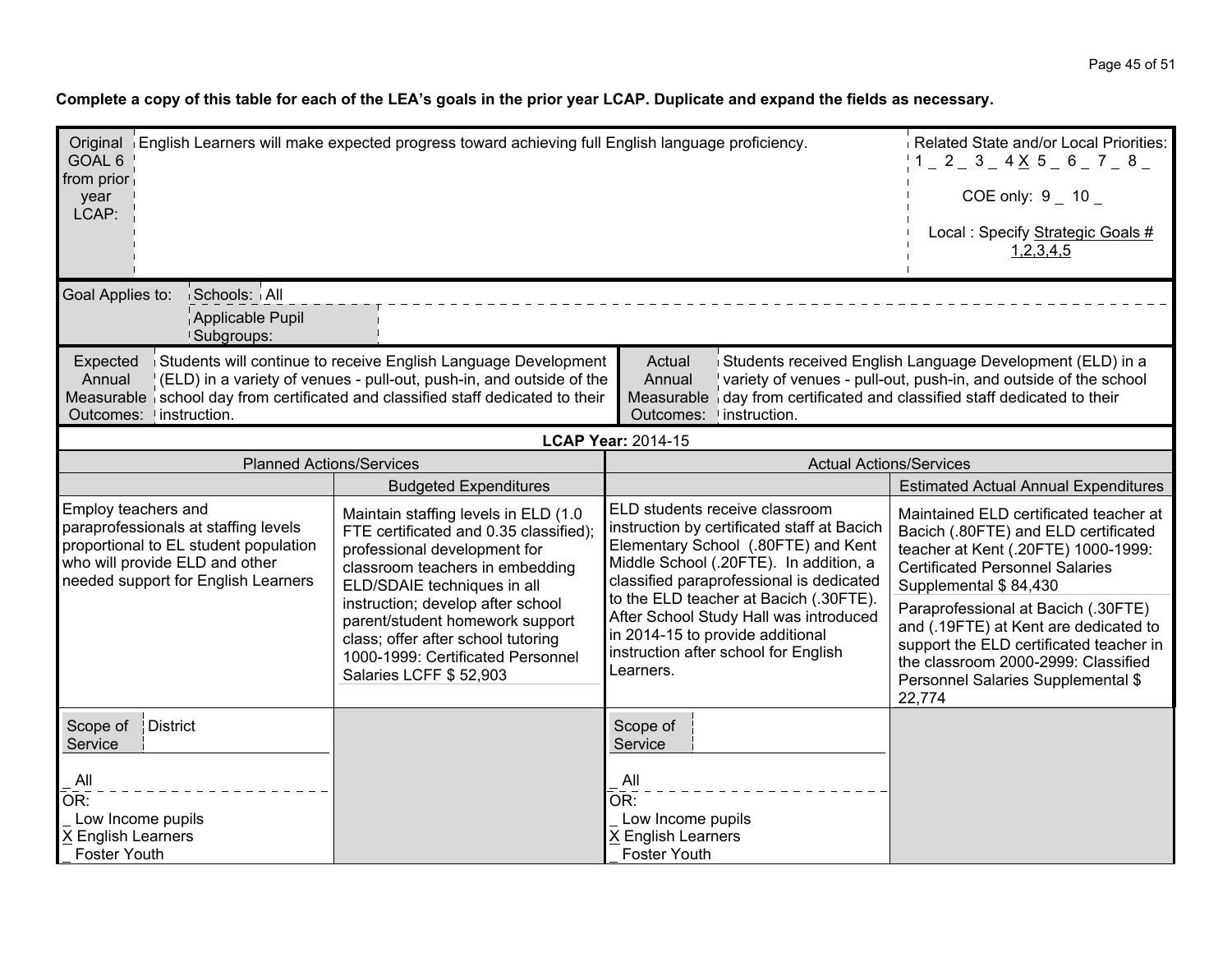|                                                                                                                                              |                                                                                                                                                                                         |                                                                      | Page 46 of 51 |
|----------------------------------------------------------------------------------------------------------------------------------------------|-----------------------------------------------------------------------------------------------------------------------------------------------------------------------------------------|----------------------------------------------------------------------|---------------|
| Redesignated fluent English<br>proficient<br>_ Other Subgroups: (Specify)                                                                    |                                                                                                                                                                                         | Redesignated fluent English proficient<br>Other Subgroups: (Specify) |               |
| What changes in actions,<br>services, and expenditures will be<br>made as a result of reviewing<br>past progress and/or changes to<br>goals? | Maintain goal. Review possibility of expanding after school help for students. Expand opportunities for English Learners'<br>$\mu$ parents to connect with the larger school community. |                                                                      |               |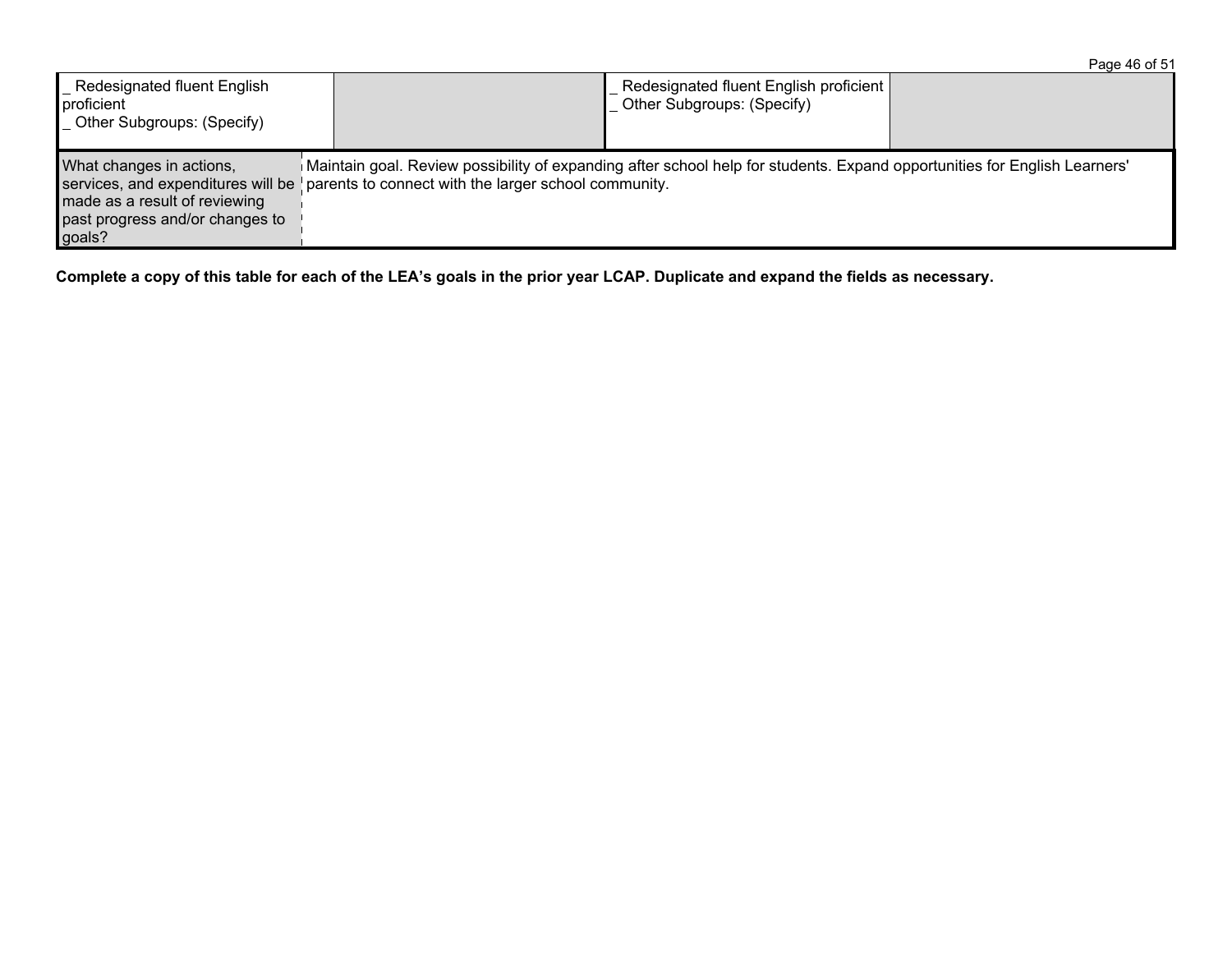| Original Students in the following subgroups will achieve at rates comparable to their peers in the White and Asian<br>GOAL 7   American subgroups: Hispanic, African American, English Learners; Socioeconomically Disadvantaged;<br>from prior Special Needs.<br>year<br>LCAP:                                                                                                                                                                                                                                                                        |                                                                                                                                                                                         | Related State and/or Local Priorities:<br>$1 - 2 - 3 - 4 \times 5 \times 6 - 7 - 8 \times$<br>COE only: $9 - 10$<br>Local: Specify Strategic Goals #<br>1,2,3,4,5 |                                                                                                                                                                                                                                                                                 |                                                                                                                                                                                                                            |
|---------------------------------------------------------------------------------------------------------------------------------------------------------------------------------------------------------------------------------------------------------------------------------------------------------------------------------------------------------------------------------------------------------------------------------------------------------------------------------------------------------------------------------------------------------|-----------------------------------------------------------------------------------------------------------------------------------------------------------------------------------------|-------------------------------------------------------------------------------------------------------------------------------------------------------------------|---------------------------------------------------------------------------------------------------------------------------------------------------------------------------------------------------------------------------------------------------------------------------------|----------------------------------------------------------------------------------------------------------------------------------------------------------------------------------------------------------------------------|
| Goal Applies to:<br>Schools: All<br>Applicable Pupil<br>Subgroups:                                                                                                                                                                                                                                                                                                                                                                                                                                                                                      |                                                                                                                                                                                         |                                                                                                                                                                   |                                                                                                                                                                                                                                                                                 |                                                                                                                                                                                                                            |
| Paraprofessional classroom support; outside of the school day<br>Paraprofessional classroom support; teacher professional<br>Expected<br>Actual<br>Annual<br>development; before and after school homework help and<br>Annual<br>tutoring and homework help; targeted instruction; technology<br>Measurable deployed to individualize learning; blended learning; maximum<br>Measurable $\frac{1}{2}$ tutoring.<br>engagement; project- and problem-based curriculum; social-<br>Outcomes:<br>Outcomes:<br>emotional programs and personnel (SP 1, 2 3) |                                                                                                                                                                                         |                                                                                                                                                                   |                                                                                                                                                                                                                                                                                 |                                                                                                                                                                                                                            |
|                                                                                                                                                                                                                                                                                                                                                                                                                                                                                                                                                         |                                                                                                                                                                                         | <b>LCAP Year: 2014-15</b>                                                                                                                                         |                                                                                                                                                                                                                                                                                 |                                                                                                                                                                                                                            |
| <b>Planned Actions/Services</b>                                                                                                                                                                                                                                                                                                                                                                                                                                                                                                                         |                                                                                                                                                                                         | <b>Actual Actions/Services</b>                                                                                                                                    |                                                                                                                                                                                                                                                                                 |                                                                                                                                                                                                                            |
|                                                                                                                                                                                                                                                                                                                                                                                                                                                                                                                                                         | <b>Budgeted Expenditures</b>                                                                                                                                                            |                                                                                                                                                                   |                                                                                                                                                                                                                                                                                 | <b>Estimated Actual Annual Expenditures</b>                                                                                                                                                                                |
| Provide supplementary assistance to<br>learners from significant subgroups so<br>as to close the gap between their<br>academic performance and that of the<br>overall student population.                                                                                                                                                                                                                                                                                                                                                               | Paraprofessional classroom support;<br>teacher professional development;<br>before and after school homework<br>help and tutoring. 1000-1999:<br><b>Certificated Personnel Salaries</b> | overall student population.                                                                                                                                       | Provide supplementary assistance to<br>learners from significant subgroups so<br>as to close the gap between their<br>academic performance and that of the                                                                                                                      | Learning Center Model for classroom<br>support for students from significant<br>subgroups to close the achievement<br>1000-1999: Certificated Personnel<br>Salaries Special Education \$346,010                            |
|                                                                                                                                                                                                                                                                                                                                                                                                                                                                                                                                                         | Special Education \$503,308                                                                                                                                                             |                                                                                                                                                                   | Paraprofessional classroom support<br>for the learning center and resource<br>department to support certificated<br>teachers for students from significant<br>subgroups to close the achievement<br>gap 2000-2999: Classified Personnel<br>Salaries Special Education \$334,353 |                                                                                                                                                                                                                            |
|                                                                                                                                                                                                                                                                                                                                                                                                                                                                                                                                                         |                                                                                                                                                                                         |                                                                                                                                                                   |                                                                                                                                                                                                                                                                                 | Supplementary support for students in<br>an After School Study Hall program<br>using certificated staff 1000-1999:<br><b>Certificated Personnel Salaries</b><br>Special Education \$9,000<br>Classified staff supports the |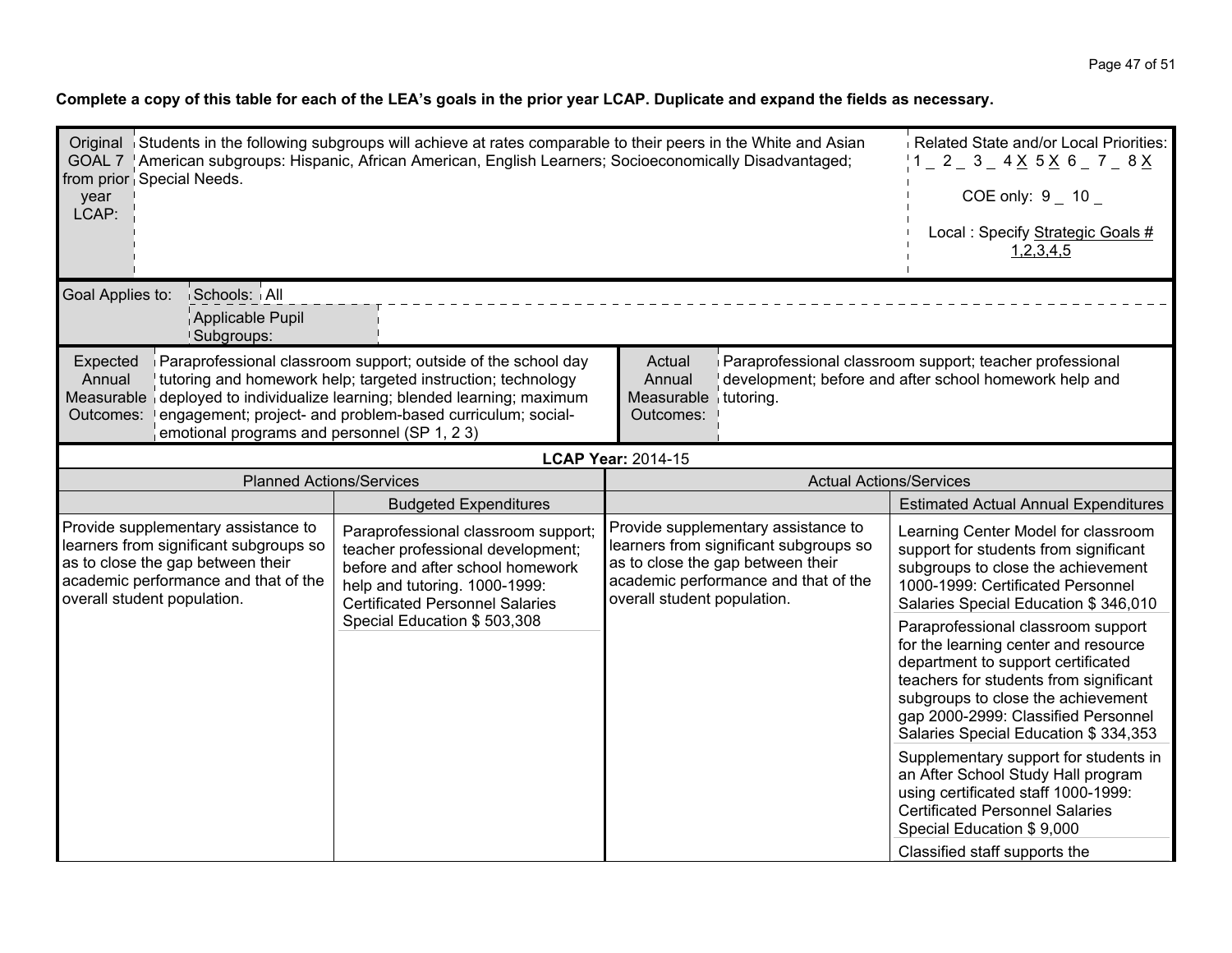|                                                                                                                                                                |                                                     |                                                                                                                                                               | Page 48 of 51                                                                                                                                                                                                              |
|----------------------------------------------------------------------------------------------------------------------------------------------------------------|-----------------------------------------------------|---------------------------------------------------------------------------------------------------------------------------------------------------------------|----------------------------------------------------------------------------------------------------------------------------------------------------------------------------------------------------------------------------|
|                                                                                                                                                                |                                                     |                                                                                                                                                               | certificated staff in the supplementary<br>support After School Study Hall<br>program at both Bacich Elementary<br>School and Kent Middle School 2000-<br>2999: Classified Personnel Salaries<br>Special Education \$3,450 |
| Scope of<br>District<br>Service                                                                                                                                |                                                     | Scope of<br>Service                                                                                                                                           |                                                                                                                                                                                                                            |
| All<br>OR:<br>X Low Income pupils<br><b>English Learners</b><br><b>Foster Youth</b><br>Redesignated fluent English<br>proficient<br>Other Subgroups: (Specify) |                                                     | All<br>OR:<br>$X$ Low Income pupils<br><b>English Learners</b><br><b>Foster Youth</b><br>Redesignated fluent English proficient<br>Other Subgroups: (Specify) |                                                                                                                                                                                                                            |
| What changes in actions,<br>services, and expenditures will be<br>made as a result of reviewing<br>past progress and/or changes to<br>goals?                   | Maintain goal relative to paraprofessional support. |                                                                                                                                                               |                                                                                                                                                                                                                            |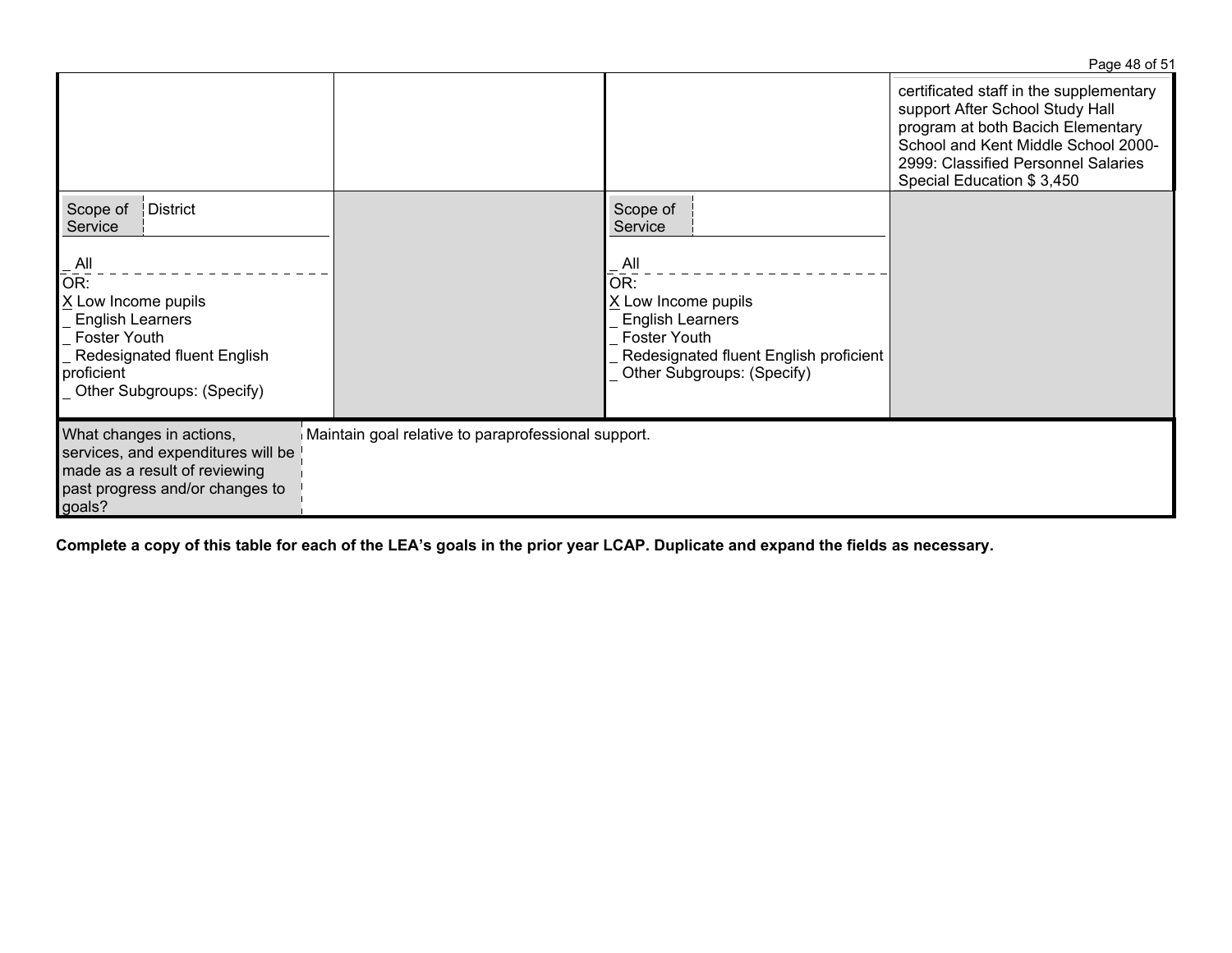#### **Section 3: Use of Supplemental and Concentration Grant funds and Proportionality**

A. In the box below, identify the amount of funds in the LCAP year calculated on the basis of the number and concentration of low income, foster youth, and English learner pupils as determined pursuant to 5 CCR 15496(a)(5).

Describe how the LEA is expending these funds in the LCAP year. Include a description of, and justification for, the use of any funds in a districtwide, schoolwide, countywide, or charterwide manner as specified in 5 CCR 15496.

For school districts with below 55 percent of enrollment of unduplicated pupils in the district or below 40 percent of enrollment of unduplicated pupils at a schoolsite in the LCAP year, when using supplemental and concentration funds in a districtwide or schoolwide manner, the school district must additionally describe how the services provided are the most effective use of funds to meet the district's goals for unduplicated pupils in the state and any local priority areas. (See 5 CCR 15496(b) for guidance.)

| Total amount of Supplemental and Concentration grant funds calculated:                                                                                                      | 581,171 '                                                                                                                                                                     |  |
|-----------------------------------------------------------------------------------------------------------------------------------------------------------------------------|-------------------------------------------------------------------------------------------------------------------------------------------------------------------------------|--|
|                                                                                                                                                                             | In the LCAP year, 2015-16, the Kentfield School District anticipates funds in the amount of \$81,171 from our low-income students, foster youth and English learners. We will |  |
| expend these funds to improve and increase intervention and remediation services for these students, including, but not limited to: homework help for students and parents; |                                                                                                                                                                               |  |
| English Language Development professional development and direct services.                                                                                                  |                                                                                                                                                                               |  |

B. In the box below, identify the percentage by which services for unduplicated pupils must be increased or improved as compared to the services provided to all pupils in the LCAP year as calculated pursuant to 5 CCR 15496(a).

Consistent with the requirements of 5 CCR 15496, demonstrate how the services provided in the LCAP year for low income pupils, foster youth, and English learners provide for increased or improved services for these pupils in proportion to the increase in funding provided for such pupils in that year as calculated pursuant to 5 CCR 15496(a)(7). An LEA shall describe how the proportionality percentage is met using a quantitative and/or qualitative description of the increased and/or improved services for unduplicated pupils as compared to the services provided to all pupils.

# .98 %

The District provides professional, highly qualified staff that provides services and support for all students. In 2015-16 the full-time equivalent (FTE) certificated teachers total 86.20 FTE and the classified support staff is 33.92 FTE. The Kentfield School District serves 1,217 K-8 students with an unduplicated pupil count at 8.6%. These unduplicated students include students of Low Income (LI), Foster Youth (FY), and English Learners (EL). To support these students, the District has provided certificated teachers at both, Bacich Elementary (.80FTE), and at Kent (.20FTE). The District dedicates a classified paraprofessional (.30FTE) for support at Bacich Elementary School. In addition, students will be served by classified paraprofessional salaries for increased services and support outside the classroom. The Minimum Proportionality Percentage (MPP) for the supplemental and concentration grant funding in 2015-16 will be approximately \$81,171.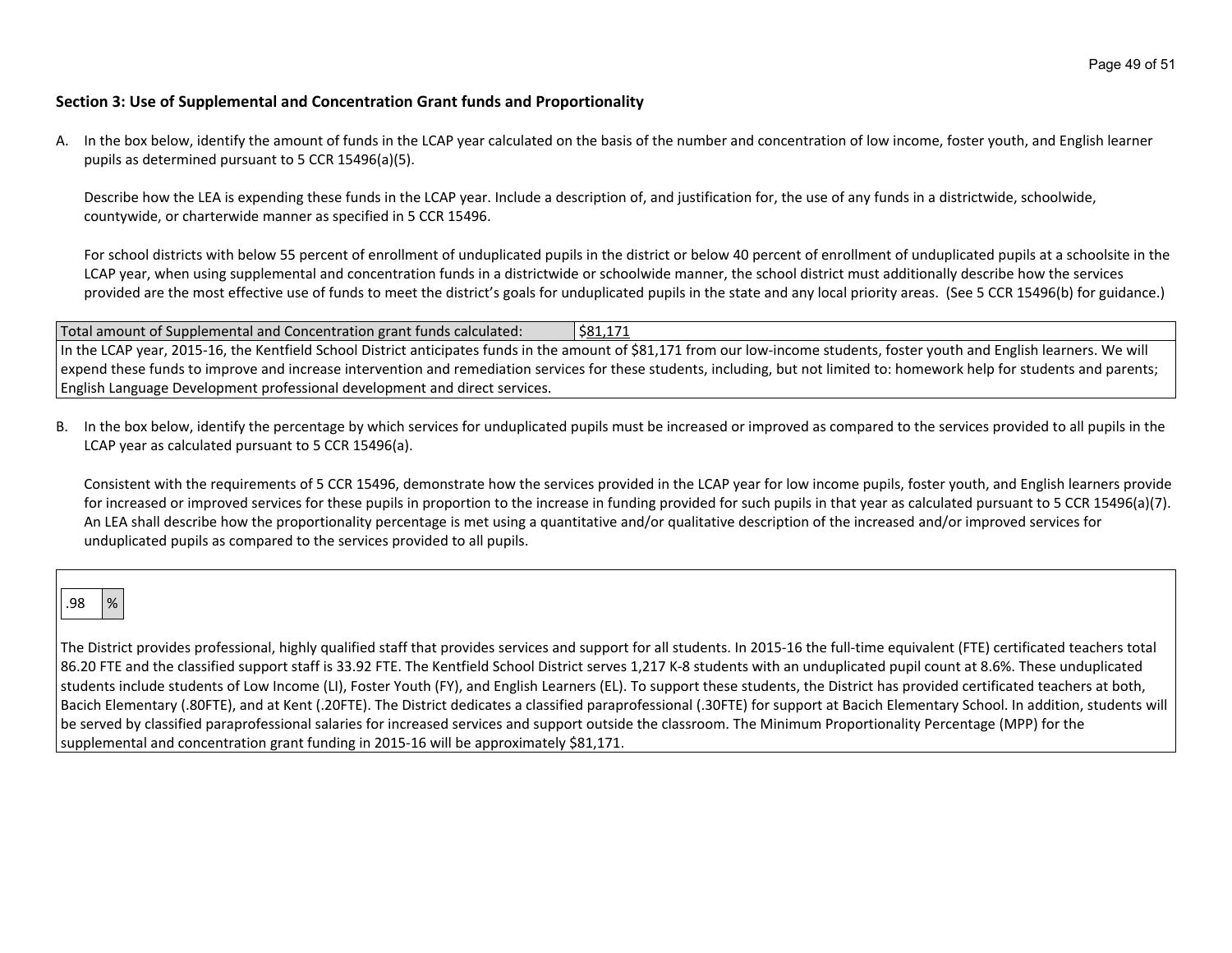## **LOCAL CONTROL AND ACCOUNTABILITY PLAN AND ANNUAL UPDATE APPENDIX**

For the purposes of completing the LCAP in reference to the state priorities under Education Code sections 52060 and 52066, the following shall apply:

- (a) "Chronic absenteeism rate" shall be calculated as follows:
	- (1) The number of pupils with a primary, secondary, or short-term enrollment during the academic year (July 1 June 30) who are chronically absent where "chronic absentee" means a pupil who is absent 10 percent or more of the schooldays in the school year when the total number of days a pupil is absent is divided by the total number of days the pupil is enrolled and school was actually taught in the total number of days the pupil is enrolled and school was actually taught in the regular day schools of the district, exclusive of Saturdays and Sundays.
	- (2) The unduplicated count of pupils with a primary, secondary, or short-term enrollment during the academic year (July 1 June 30).
	- (3) Divide (1) by (2).
- (b) "Middle School dropout rate" shall be calculated as set forth in California Code of Regulations, title 5, section 1039.1.
- (c) "High school dropout rate" shall be calculated as follows:
	- (1) The number of cohort members who dropout by the end of year 4 in the cohort where "cohort" is defined as the number of first-time grade 9 pupils in year 1 (starting cohort) plus pupils who transfer in, minus pupils who transfer out, emigrate, or die during school years 1, 2, 3, and 4.
	- (2) The total number of cohort members.
	- (3) Divide (1) by (2).
- (d) "High school graduation rate" shall be calculated as follows:
	- (1) The number of cohort members who earned a regular high school diploma [or earned an adult education high school diploma or passed the California High School Proficiency Exam] by the end of year 4 in the cohort where "cohort" is defined as the number of first-time grade 9 pupils in year 1 (starting cohort) plus pupils who transfer in, minus pupils who transfer out, emigrate, or die during school years 1, 2, 3, and 4.
	- (2) The total number of cohort members.
	- (3) Divide (1) by (2).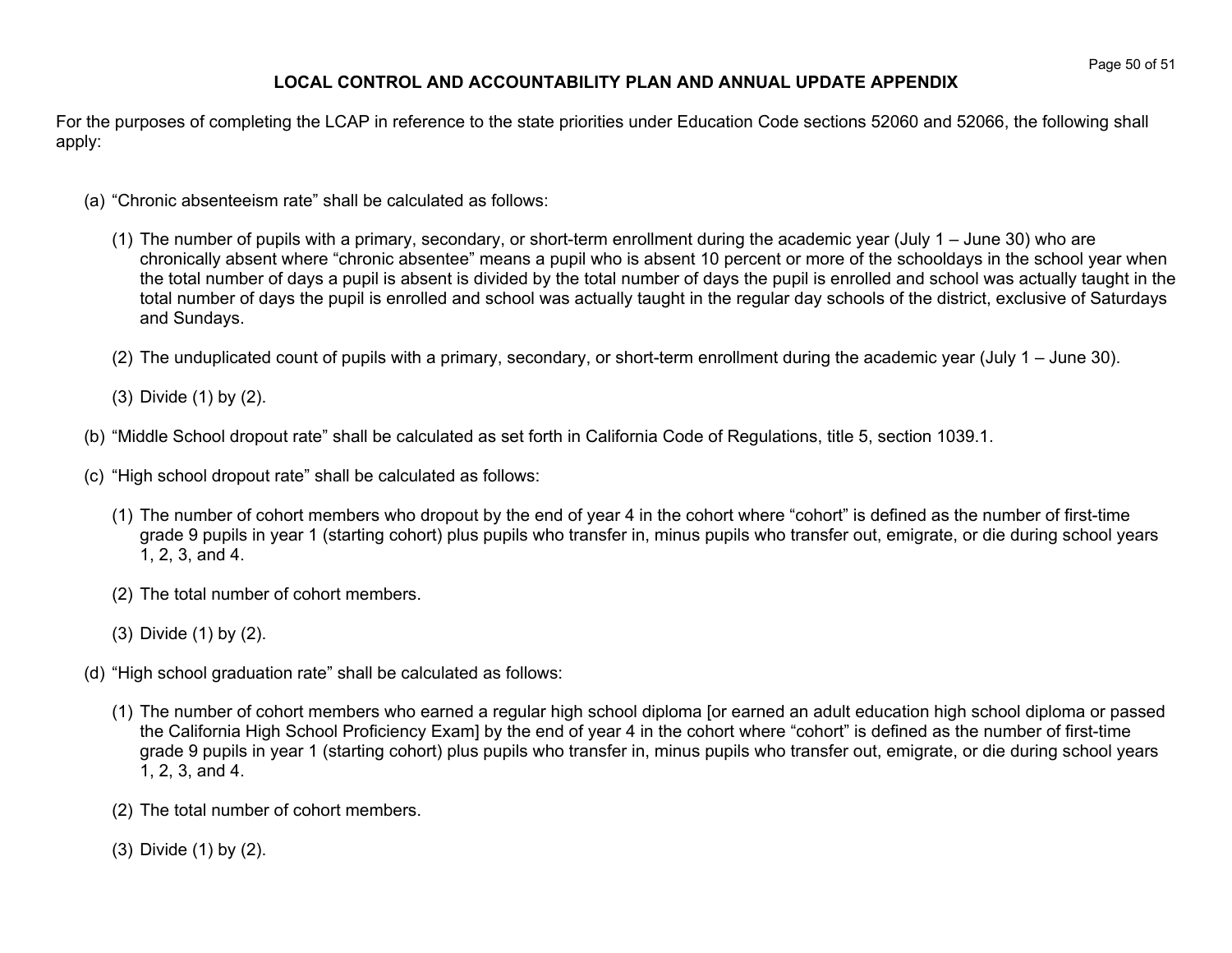- (e) "Suspension rate" shall be calculated as follows:
	- (1) The unduplicated count of pupils involved in one or more incidents for which the pupil was suspended during the academic year (July 1 June 30).
	- (2) The unduplicated count of pupils with a primary, secondary, or short-term enrollment during the academic year (July 1 June 30).

(3) Divide (1) by (2).

- (f) "Expulsion rate" shall be calculated as follows:
	- (1) The unduplicated count of pupils involved in one or more incidents for which the pupil was expelled during the academic year (July 1 June 30).
	- (2) The unduplicated count of pupils with a primary, secondary, or short-term enrollment during the academic year (July 1 June 30).
	- (3) Divide (1) by (2).
- 01-13-15 [California Department of Education]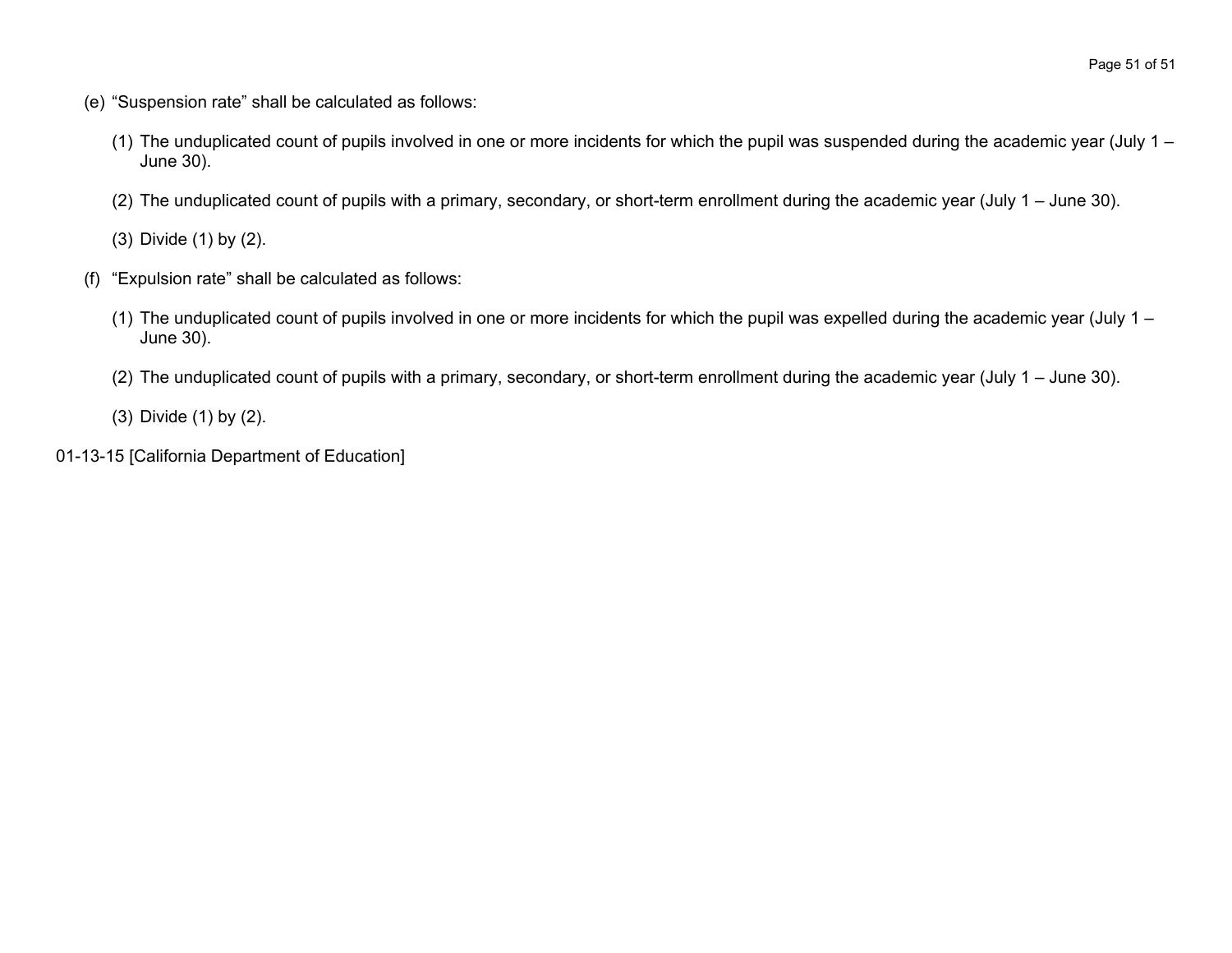## **2015-16 LCAP review technical questions**

Date: 8-26-15 District: Kentfield School District Contact: Liz Schott, Superintendent

The Marin County Office of Education (MCOE) has reviewed the Kentfield School District's Boardapproved Local Control and Accountability Plan (LCAP) for 2015-16 and appreciates the amount of energy and effort the district has invested in their plan.

The MCOE LCAP team are making a recommendation to approve the District's LCAP but request some additional technical information in order to complete the LCAP review process. Please review and submit your responses and any pertinent supporting documentation via email to Terena Mares a[t tmares@marinschools.org](mailto:tmares@marinschools.org) as soon as feasible. We would appreciate your response by September 4, 2015 in order for us to complete our review process in time to approve your budget by September 15th.

At the conclusion of the LCAP review and approval process we will be meeting with each district individually to provide feedback on the entire review, especially as it relates to future approvals. We will be reaching out over the coming days to coordinate and schedule your meeting.

If you have questions, please feel free to contact Terena Mares at [tmares@marinschools.org](mailto:tmares@marinschools.org) or 415 499–5805.

**Section 2: Goals, Actions, Expenditures, and Progress Indicators:** Please respond to the following question(s):

| 2.02 | Each goal should identify and describe specific expected measurable outcomes for<br>all pupils using, at minimum, the applicable required metrics for the related state<br>priorities.                                                                                                                                                                                                           |
|------|--------------------------------------------------------------------------------------------------------------------------------------------------------------------------------------------------------------------------------------------------------------------------------------------------------------------------------------------------------------------------------------------------|
|      | We found certain of the district's goals did not include measurable outcomes or<br>use of the required state metrics for the related state priorities. Specifically, the<br>District's LCAP does not include measurable outcomes using the required state<br>metrics to address state priorities #2 and #7 although we note Goal 1 includes<br>action steps related to both of these priorities. |
|      | Please provide additional information describing how the district will measure<br>outcomes using the required state metrics to address State priorities #2 and #7                                                                                                                                                                                                                                |

## **Response:**

KSD will measure outcomes of State priorities #2 and #7 through the use of the District's Common Core State Standards implementation plan; CCSS/MGSS professional development records; and student schedules in Power School.